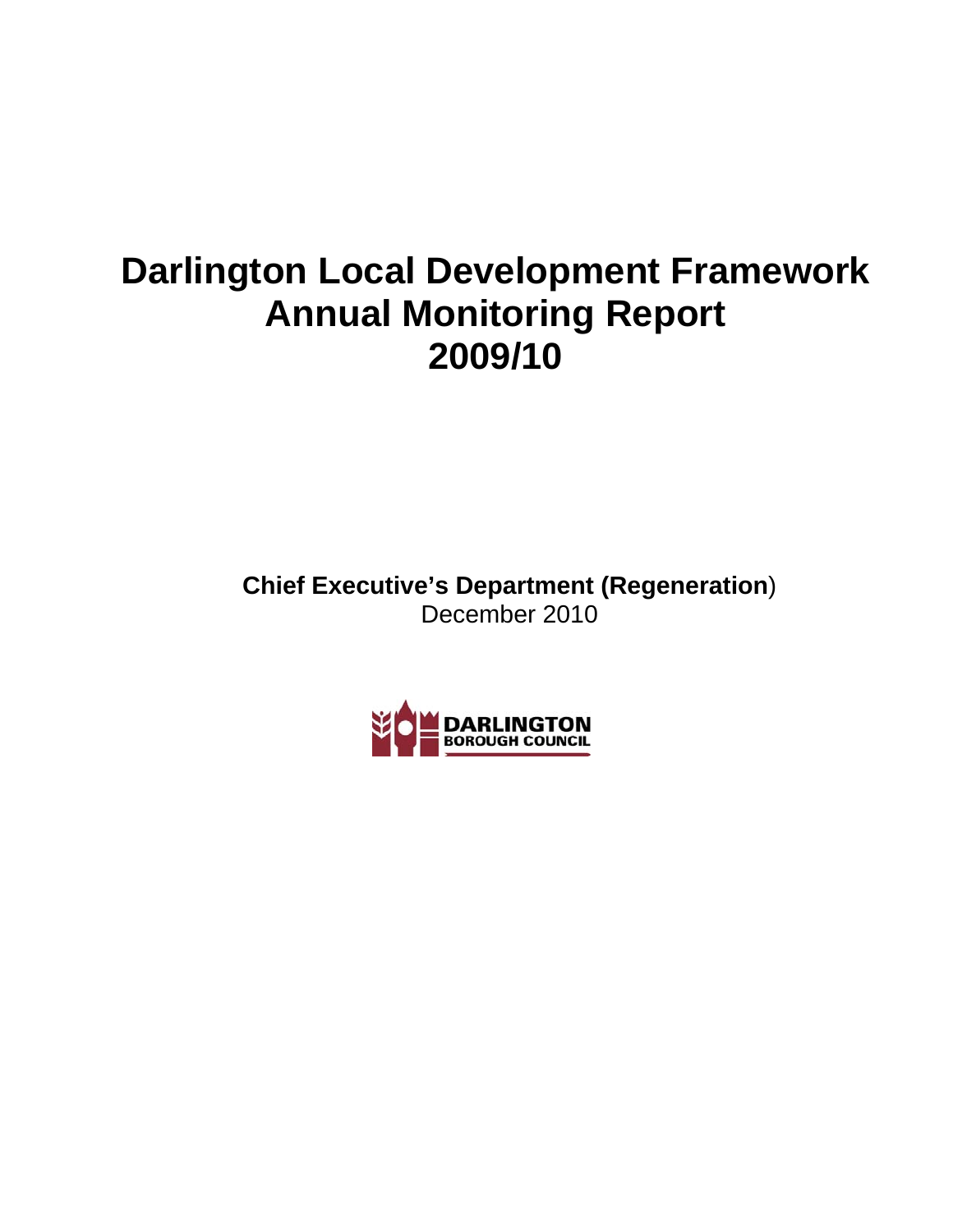# **CONTENTS**

|                                                                                            | <b>Page Number</b> |
|--------------------------------------------------------------------------------------------|--------------------|
| <b>Executive Summary</b>                                                                   | 4                  |
|                                                                                            |                    |
| 1. Introduction                                                                            | 6                  |
| Structure of the AMR                                                                       | $\overline{7}$     |
| 2. Progress in Preparing the LDF                                                           | 8                  |
| 2.1 The Evidence Base                                                                      | 8                  |
| 2.2 Summary of LDF Documents                                                               | 11                 |
| 2.3 Review of the LDS                                                                      | 13                 |
| 2.4 Infrastructure Provision                                                               | 13                 |
| 2.5 LDF Relationship to Other Strategic Objectives                                         | 14                 |
| 3. Development Plan Monitoring                                                             | 17                 |
| 3.1 Darlington in Context                                                                  | 18                 |
| 3.2 Housing                                                                                | 20                 |
| 3.3 Business, Industry and Employment                                                      | 27                 |
| 3.4 Retail and the Town Centre                                                             | 32                 |
| 3.5 Environmental Resources                                                                | 34                 |
| 3.6 Minerals and Waste                                                                     | 38                 |
| 3.7 Open Spaces                                                                            | 39                 |
| 3.8 Transport and Accessibility                                                            | 41                 |
|                                                                                            |                    |
| <b>Tables</b>                                                                              |                    |
| 2.1 DPD Progress as at December 2009 against LDS Milestones                                | 13                 |
| 2.2 Compatibility of LDF Core Strategy and SA Objectives                                   | 15                 |
| 3.1 Borough of Darlington Local Plan Expired Policies                                      | 17                 |
| 3.2 Projected Population in Darlington and North East 2008-2026                            | 19                 |
| 3.3 Darlington's Net Additional Dwellings Per Year as set out in<br><b>NERSS Policy 28</b> | 20                 |
| 3.4 Darlington Net Additional Completed Dwellings by Year                                  | 21                 |
| 3.5 Housing Starts and Completions 2009/10 and Q1 2010/11                                  | 22                 |
| 3.6 Average House Prices in Darlington Borough                                             | 24                 |
| 3.7 Affordable Housing Completions                                                         | 25                 |
| 3.8 Vacant Dwellings by Ownership Type                                                     | 26                 |
| 3.9 Allocated and Non Allocated Land Available 2009/10                                     | 29                 |
| 3.10 Employment Land Completions by Type 2009/10                                           | 30                 |
| 3.11 Historic Geographical Spread of New Development by Hectare                            | 30                 |
| 3.12 Losses of Employment Land by Type of Alternative<br>Development in Hectares           | 31                 |
| 3.13 Completed Retail, Office and Leisure Development                                      | 32                 |
| 3.14 Amount of Retail Floorspace and Vacancy Rates                                         | 33                 |
| 3.15 Summary of Key Changes to Habitats, Species and Wildlife<br><b>Sites</b>              | 36                 |
| 3.16 Amount of Municipal Waste Arising, and Managed                                        | 38                 |
| 3.17 Summary of Open Space Provision in the Urban Area and                                 | 40                 |
| Changes 2009/10                                                                            |                    |
| <b>Figures</b>                                                                             |                    |
| 2.1 Links between Core Strategy and 'One Darlington Perfectly<br>Placed' Objectives        | 16                 |
| 3.1 % of Borough's Residents Satisfied With Place They Live                                | 19                 |
| 3.2 Darlington Borough Housing Trajectory 2004-2026                                        | 21                 |
| 3.3 % of New and Converted Dwellings on Previously Developed                               | 22                 |
|                                                                                            |                    |

Darlington Borough Council Annual Monitoring Report 2009/10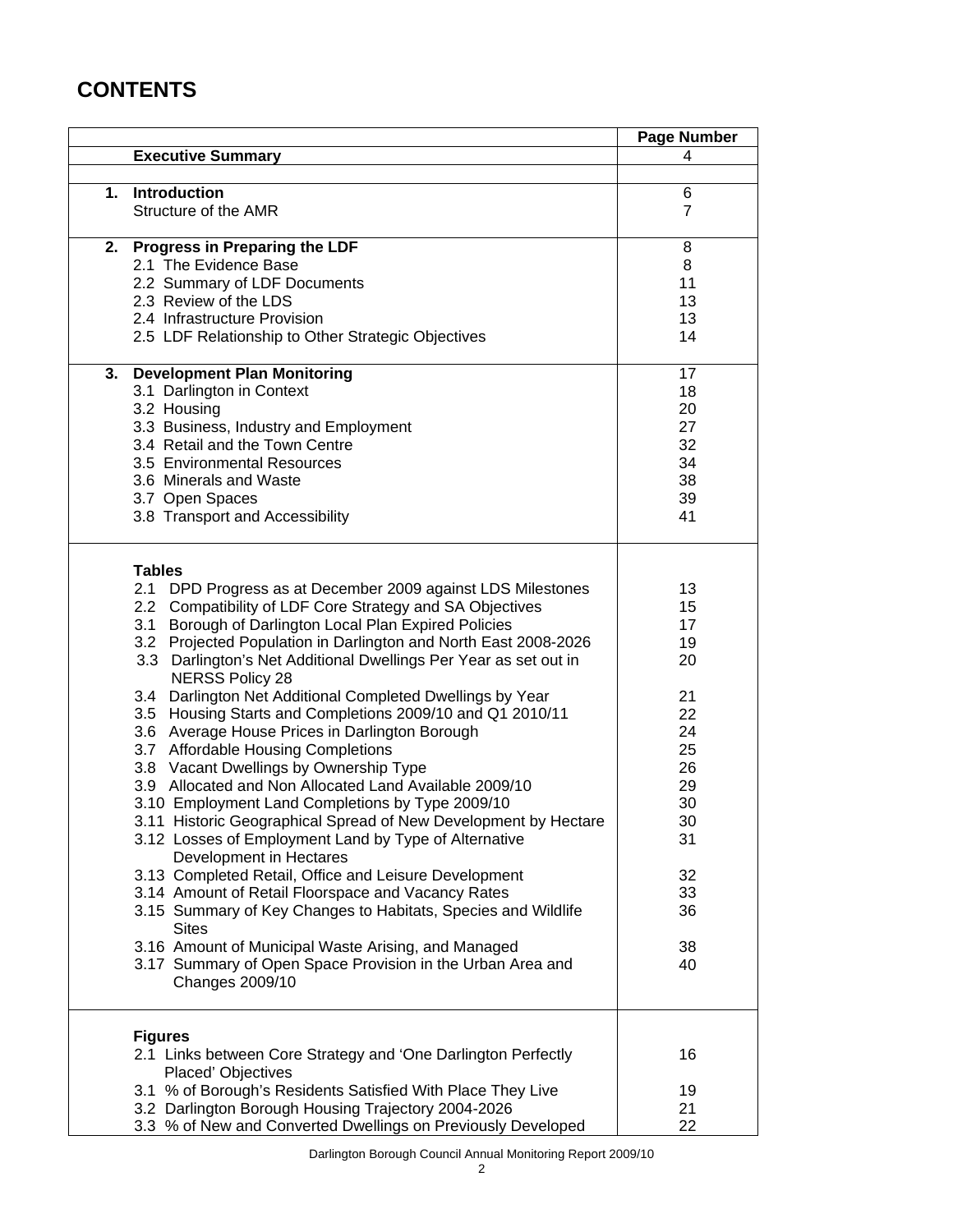| Land<br>3.4 Distribution of Future Housing Commitments - PDL and<br>Greenfield                                                                                                                                                      | 23                         |
|-------------------------------------------------------------------------------------------------------------------------------------------------------------------------------------------------------------------------------------|----------------------------|
| 3.5 Chart of Average House Prices in Borough<br>3.6 Number of Traffic Related Injuries/Fatalities<br>3.7 Darlington Area Wide Traffic Flows<br>3.8 Total Bus Passenger Journeys Per Year<br>3.9 Travel Mode by % Share 2004 to 2008 | 24<br>42<br>43<br>43<br>44 |
| <b>Appendices</b><br>Appendix 1-Infrastructure Delivery Schedule April 2009-March<br>2010<br>Appendix 2 – Schedule of AMR Indicators                                                                                                | 46<br>51                   |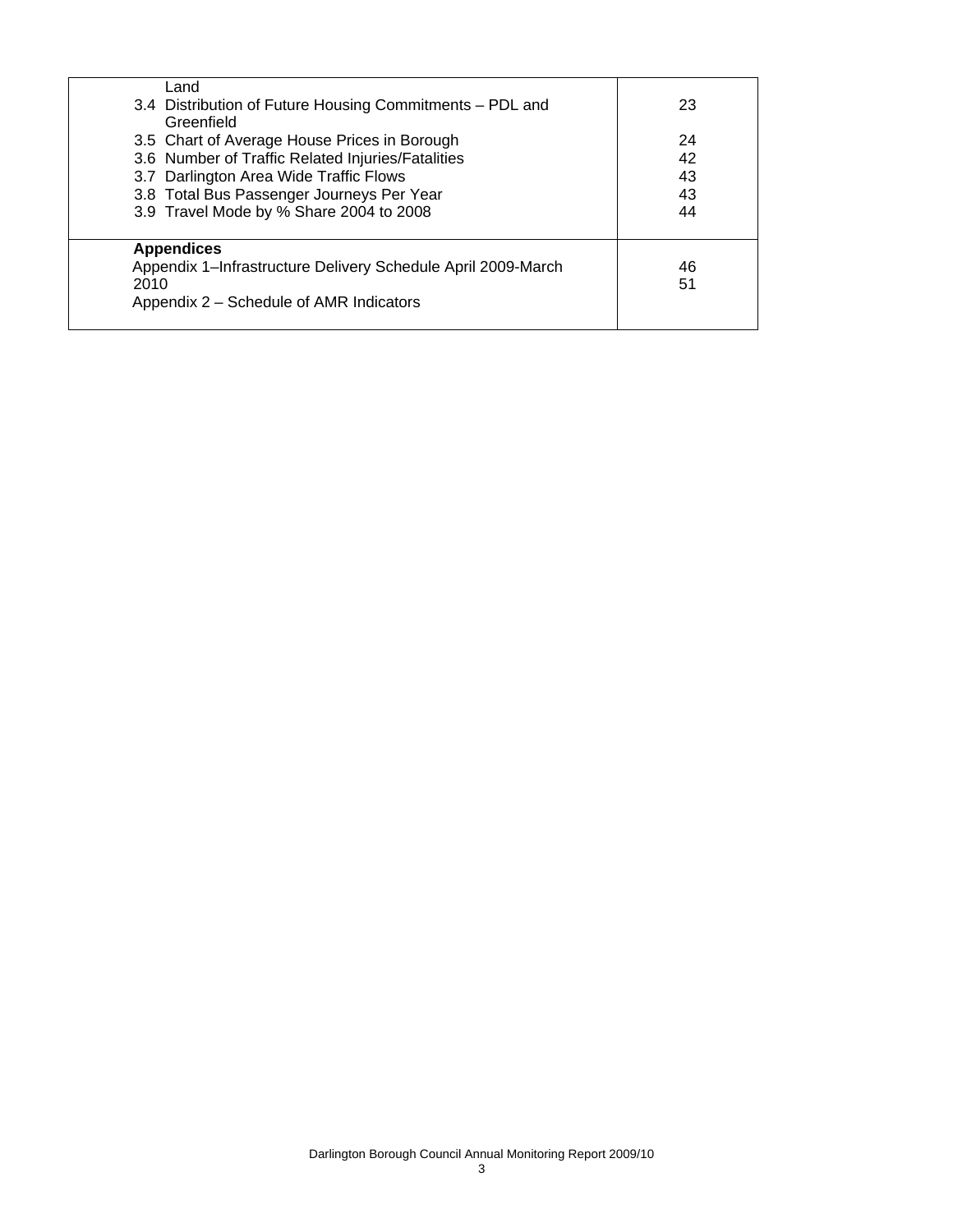# **Executive Summary**

## INTRODUCTION

This sixth Annual Monitoring Report (AMR), for the year 2009-2010, provides information on the progress that has been made in preparing Development Plan Documents (DPD), assesses the success (or otherwise) of development plan policies by considering key performance data, and identifies whether plans are achieving what they set out to do. This AMR also monitors the effect of policies against the objectives of LDF sustainability appraisal. The document contains information relating to both nationally prescribed indicators and locally derived indicators.

## KEY FINDINGS

#### LDF preparation

- Significant progress was made on DPD preparation throughout the year. The main area of work was on the Core Strategy. Several additional evidence studies were completed, leading up to preparation of the Core Strategy Revised Preferred Options document. Further work was commissioned following this consultation to inform the preparation of the Publication Draft Core Strategy (in the year 2010/11);
- The Council adopted a revised Statement of Community Involvement in March 2009;
- The Council adopted its Design of New Development Supplementary Planning Document in July 2009. The SPD was awarded the RTPI Northern Branch overall award for planning achievement in October 2010;
- Progress on preparing the principal documents of the LDF is on target and to published timetable
- The LDS is being reviewed to better match available resources and the needs arising from continuing low levels of development activity.
- An Infrastructure Delivery Plan has also been prepared.

### Development Plan Monitoring

### **Housing**

- Net housing completions in 2009/10 amounted to 221 and fell significantly short of the RSS annual requirement of 525. This has resulted in a 22.5% shortfall (708) dwellings against the RSS requirement since 2004.
- Only 54% of new dwellings were completed on previously developed land in 2009/10, below both regional and national targets.
- The average density of new housing development completed in 2009/10 was 14 dwellings per hectare, well below the 30-50 dwellings per hectare required by regional planning policy. However if very low density high end schemes such as Rockcliffe Hall are excluded, density is within the required range, at 47 dwellings per hectare.
- House prices rose for all types of dwellings, other than terraced housing, reflecting the national problems of mortgage availability for first time buyers.
- There were 49 Affordable Housing completions in 2009/10.

# Employment/Retail uses

- There is no deficiency in the amount of land allocated for employment uses, however, not all land is suitable for all types of employment development and some can only be brought forward once infrastructure or other constraints are overcome.
- Very little employment development (1.5ha) was completed in 2009/10 due to the ongoing wider poor economic conditions, and this largely took place within the urban area.
- Employment land losses are comparable with previous years.
- Very little additional new retail floorspace opened. No additional town centre uses and the office development that has occurred has been outside the town centre. There was no completed leisure development in 2009/10.
- There were small falls in the number of A1 units and floorspace in the town centre and in vacancy rates in the town centre. Almost 90% of total vacant units in the Borough are in the town centre.

#### Environmental Resources

- No permissions were granted where the Environment Agency objected on flooding or water quality grounds.
- Biodiversity continues to be enhanced, such as by managing grassed areas as longer grass meadow, rather than short cut grass.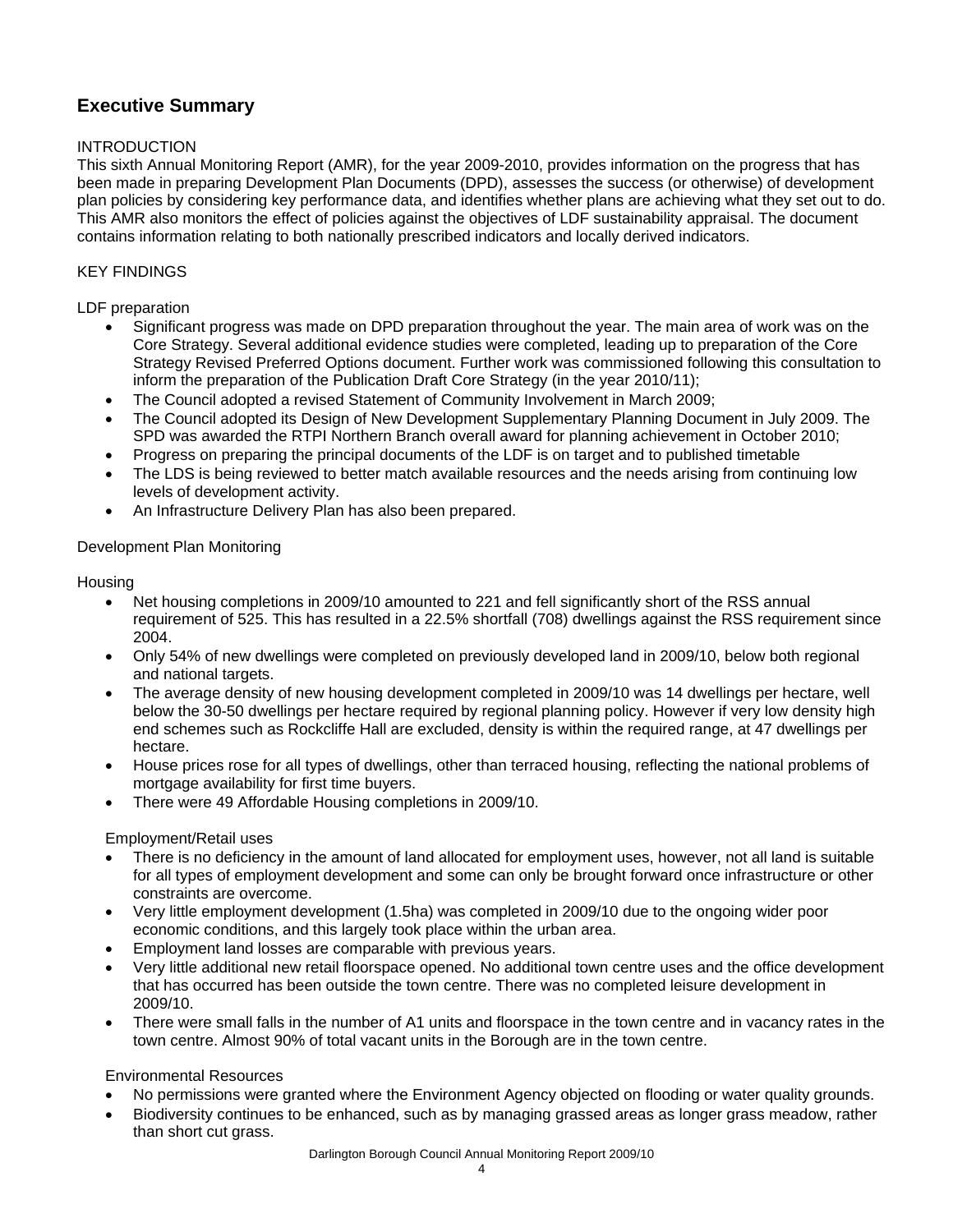- Plans are in place to restore Hell Kettles SSSI to favourable condition
- Work is underway to improve 3 sites (Red Hall, West Park and Cocker Beck) where LNR status is to be sought.
- The number and quality of natural and semi-natural greenspace and public access to them has improved slightly over the last year
- There has been a temporary loss of four playing pitches due to the Teesside University development, two of which are due to be reprovided at Blackwell Meadows. Work is ongoing to secure the reprovision of the remainder.
- 3 major planning applications (two housing schemes and the Teesside University development) have been granted which have at least 10% of their energy supply coming from decentralized and renewable or low carbon energy sources.
- One additional waste management facility was approved and became operational in the Borough in 2009/10
- 40% of municipal waste was recycled in 2009/10, up significantly from 29.3% in 2008/09, and due to the opening of a mechanical and biological waste treatment plant at Aycliffe Quarry. The percentage going to landfill dropped from 62.8% to 47.3%.

Transport and Accessibility

- Road casualties have decreased to their lowest level since 2003, and are low compared with national figures.
- Bus patronage is declining, but rail patronage at Darlington stations is increasing, rising by about 20% from 2004/05 to 2009/10.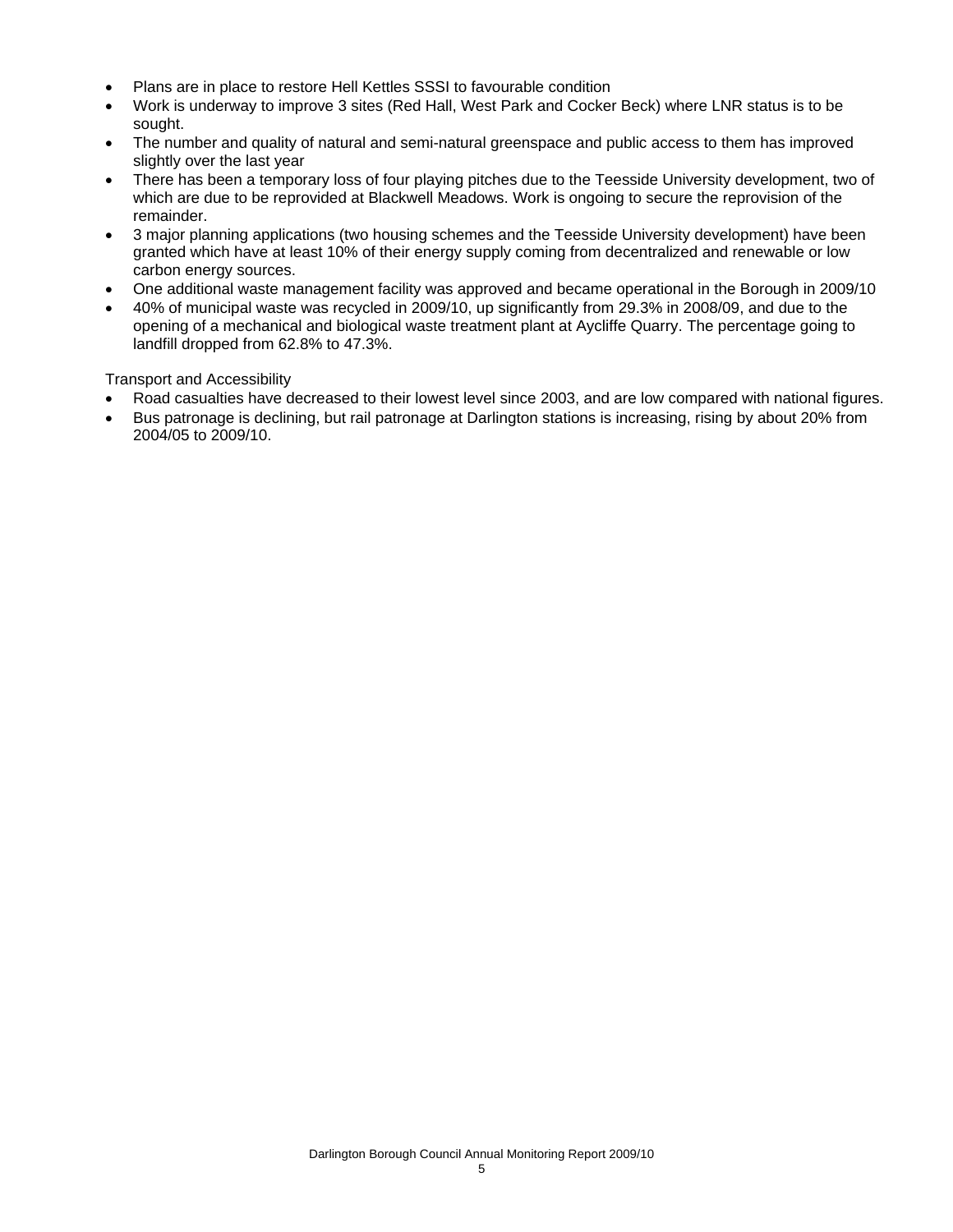# **Introduction**

Monitoring the performance of planning policy by examining and identifying trends and fluctuations in key indicators is an important part of delivering an effective plan-led system. It is integral to the 'plan, monitor and manage' approach advocated in PPS12 and is crucial to the successful delivery of the spatial vision and objectives of the Local Development Framework (LDF).

This sixth Annual Monitoring Report (AMR) looks primarily at the year 1st April 2009 to 31st March 2010 but relevant data and progress prior to and after this is provided where appropriate. Guidance on the production of Annual Monitoring Reports (AMRs) is included in PPS12: Local Spatial Planning (published June 2008) and Local Development Framework: Core Output Indicators – Update 2/2008, published in July 2008. Statutory requirements are also set out in Regulation 48, Town and Country Planning (Local Development) (England) Regulations 2004. The Regional Spatial Strategy (published June 2008) was revoked by Government in July 2010 but the case of Cala Homes (South) Ltd v Secretary of State for Communities and Local Government ruled on the 10<sup>th</sup> November 2010 that the Secretary of State for Communities and Local Government was not entitled to use the discretionary power to revoke regional strategies, making it still applicable currently and to this AMR period.

Based on this guidance, the Annual Monitoring Report (AMR) provides information that:

- Evaluates the actual progress that has been made on Development Plan Documents (DPD) preparation, against the timetable and milestones provided in the current Local Development Scheme (LDS);
- Is part of the evidence base for future preparation of documents within the Local Development Framework (LDF);
- Assesses plan policy against the data collected and the current planning context;
- Informs the review of the LDS; and
- Provides a framework against which to monitor future Development Plan Documents (DPD) and their effect upon sustainability.

A further integral part of the assessment of the policies has been to explore:

- Whether policies are achieving their objectives and in particular, delivering sustainable development;
- Whether policies have had unintended consequences;
- Whether the assumptions and objectives behind policies are still relevant; and
- Whether the targets are being achieved.

These assessments will be undertaken at the end of each subject area.

This AMR is organised around the saved policies of the adopted Borough of Darlington Local Plan (1997, with alterations adopted in 2001) and the emerging LDF, particularly the Core Strategy DPD. The vision and priorities of the Sustainable Community Strategy for Darlington, 'One Darlington: Perfectly Placed' (2008) are also important and have had a key influence for setting the primary objectives of the LDF. Consequently, wherever common outcomes can be monitored they are included within this AMR. These outcomes include national indicators included in the Council's Local Area Agreement 2008-11, 'Delivering One Darlington: Perfectly Placed'.

The evaluation of impacts and significant effects is a key element of Sustainability Appraisal (SA) monitoring. As part of shaping plans and programmes, the SA identifies sustainability objectives and seeks to establish the likely significant effects of a plan or programme against these objectives. The final SA's role is then to propose measures to avoid or mitigate any negative effects, and establish a toolkit for monitoring the identified significant effects for the lifetime of the plan. As new documents are adopted, the AMR will continue to be used to monitor the effects of policies against the objectives of SA, in addition to LDF targets and objectives.

In this period of transition, systems for the collection and management of information to inform the AMR are being developed continually to improve the accuracy of the data we have available, and to better inform the assessment of existing and proposed plan policies and targets.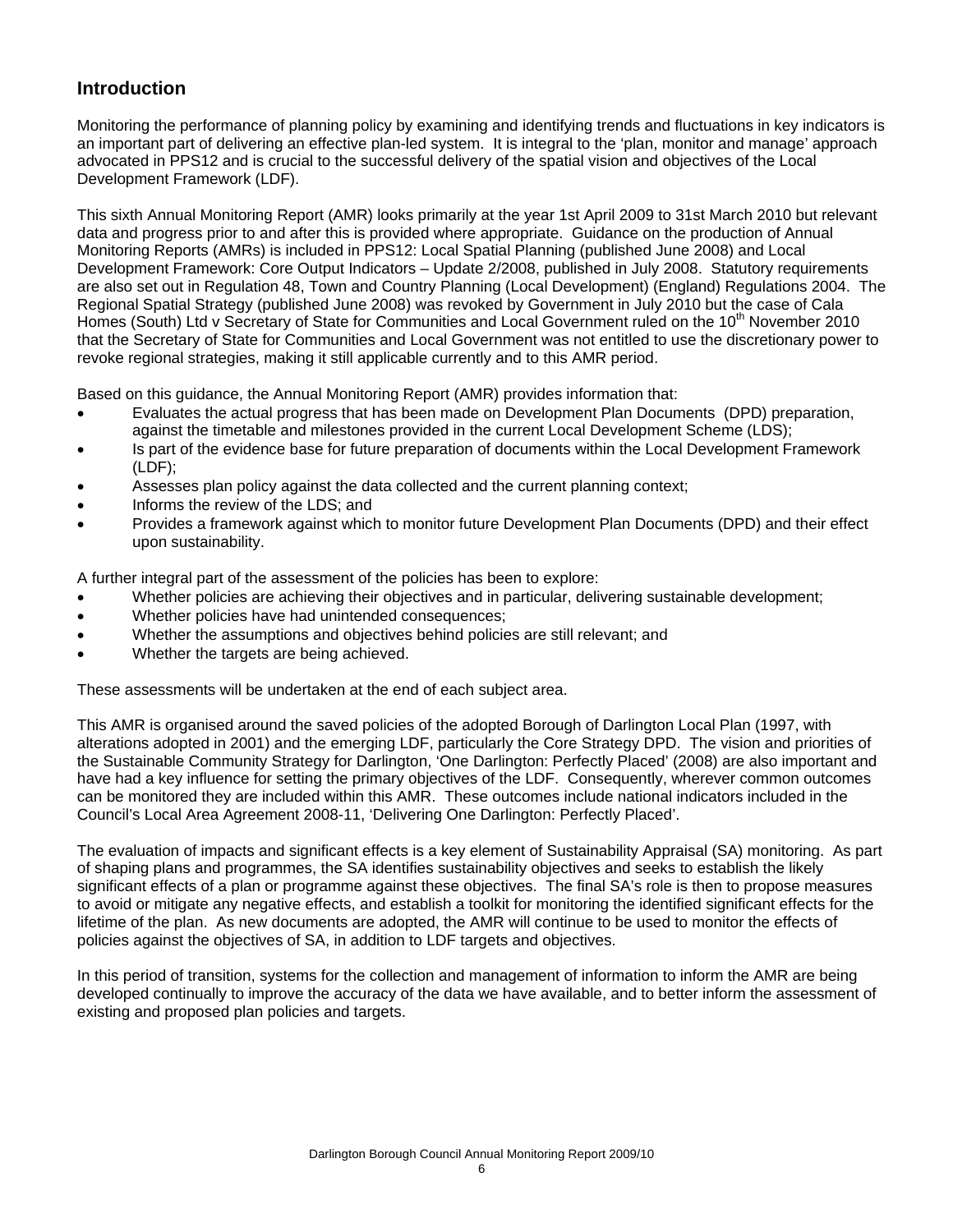# **Structure of the AMR**

This AMR consists of two sections:

- 1) A review of the progress Darlington Borough Council has made in the production of its Local Development Framework
- 2) A range of information and data relating to the development monitoring, enabling the assessment of policy against actual performance and implementation and changes in plan context.

#### **Types of Monitoring Indicators**

In its publication 'Local Development Framework Monitoring Reports', the ODPM (now CLG) set out four types of indicators what should be included within the AMR. These are:

Contextual Indicators – provide general information relating to the area or the specific issue being evaluated. These often cannot be directly influenced by policy but provide an overview that enable a better understanding of the circumstances affecting the Borough.

Core Output Indicators – are set nationally to ensure that a uniform set of key indicators are assessed across the country and to also ensure that ready data has been available to inform Regional Spatial Strategy (RSS) monitoring. The RSS was revoked in the monitoring period and new core output indicators have not been published for this year. This AMR uses the previous years Core Output Indicators.

Local Output Indicators – provide the opportunity to develop a monitoring report that can respond effectively to the content of the Local Plan and Local Development Framework. These indicators are tailored to the outcomes of policies that address issues not covered by the Core Output Indicators.

Significant Effects Indicators – these are developed through the SA process to inform its objectives and indicators. SA has been carried out in preparing the Core Strategy which was submitted to the Secretary of State in October 2010. Whilst these indicators do not specifically relate to the adopted Local Plan they have been used as appropriate within this AMR.

As new or more accurate data becomes available, indicators may be updated to allow continual improvement of the information base. When changes are made they will be highlighted, particularly where this could change the assessment of a policy. The Department for Communities and Local Government has not made any changes to the AMR indicators for this year.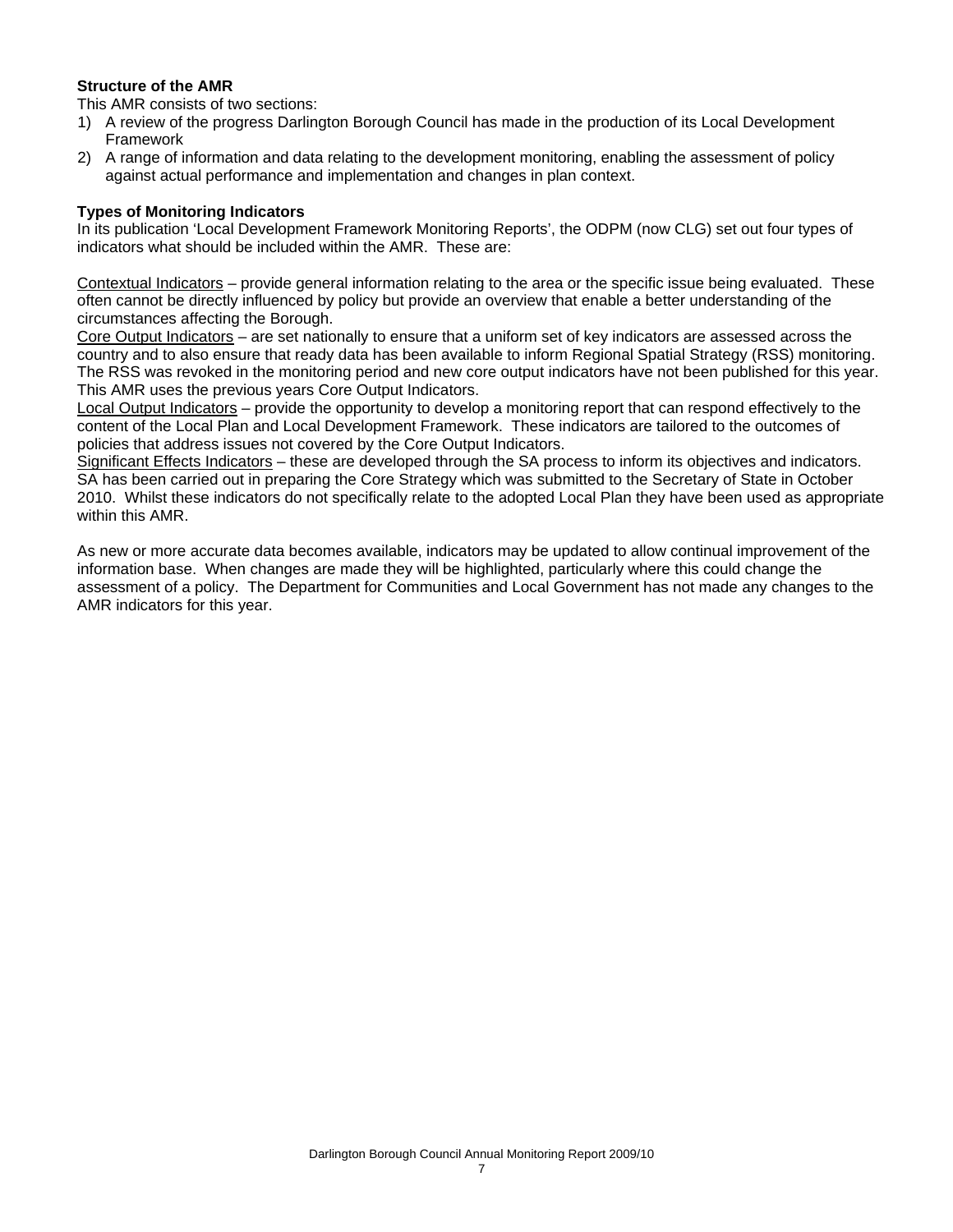# **2. Progress in Preparing the Local Development Framework**

# **2.1 The Evidence Base**

The emerging Local Development Framework (LDF) is being prepared in the context of numerous strategies, programmes and studies prepared locally, sub-regionally and nationally. Many of these help to provide a clearer picture of the planning issues that are likely to affect the Borough over the plan period. Others provide important contextual information to underpin preparation of the LDF, in accordance with wider Council and local priorities.

The local strategies and documents described below underpin the preparation of Darlington's LDF. Those marked with an asterisk<sup>\*</sup> are available to view on the Council's website, [www.darlington.gov.uk.](http://www.darlington.gov.uk/) It should be noted that this list is not exhaustive; a more comprehensive list will be set out in each LDF document. A list of studies, plans and programmes used to prepare the Core Strategy are set out in Appendix 2 and 3 of the Core Strategy: Publication Draft available on the Council's website at [www.darlington.gov.uk/planningpolicy.](http://www.darlington.gov.uk/planningpolicy)

# **\*One Darlington: Perfectly Placed: A Vision for Darlington 2008-2021 (published 2008)**

The sustainable community strategy for Darlington has been prepared and published by Darlington Partnership. This overarching local strategy sets out in a series of themes, the issues and priorities that need to be tackled in the Borough to achieve the vision for Darlington in 2021. Some of the evidence reported in this AMR comes from the monitoring framework established to measure the Darlington Community Strategy.

# **\*Darlington's Climate Change Strategy 2006-2010**

Published by Darlington Partnership, this document sets out a vision for tackling the issues associated with climate change, and what the local community is committed to doing to address the issues, including mitigation and adaptation through the planning process. A 3 year Climate Change Action Plan was also agreed by the Partnership in July 2008. Subsequent changes in legislation and targets at a national level have resulted in a requirement for an update to the Climate Change Action Plan. Work on this updated action plan will take place in early 2011.

# **\*Taking Forward The Darlington Gateway Strategy (2006)**

This study updates and develops the original Darlington Gateway Development Framework produced in 2003. It identifies economic regeneration priorities and the key actions needed in Darlington in the period 2006-2020 under a series of related themes, such as quality of life and the employment land portfolio. It sought to define the future direction of major economic regeneration projects, beyond delivery of the existing Darlington Gateway programme.

# **Tees Valley Housing Growth Point: Programme of Delivery**

The five Tees Valley Authorities were awarded Housing Growth Point Status by the Government in mid 2008. Because of the credit crunch and economic downturn and their adverse impact on house building, the original commitment to accelerating housing growth has been refocused onto unlocking stalled housing sites. Central Park and former schools sites at Beaumont Hill in Darlington are benefitting from funding from this programme.

# **\*Tees Valley Strategic Housing Market Assessment 2008**

Published in January 2009. This study provides information on housing need, housing demand and the housing market in general across the Tees Valley. The study includes updated data on housing needs, including affordable housing needs at Local Authority and 'sub-area' levels.

#### **\*Darlington Strategic Housing Land Availability Assessment (SHLAA) 2009, and SHLAA Update 1 - Autumn 2009**

The first SHLAA was published in March 2009: the assessment identifies specific sites in the Borough capable of accommodating residential development that meets the requirements of the RSS for the plan period (up to 2026). The first annual update to the SHLAA was published in December 2009 and the most recent update is due to be published towards the end of 2010. Findings from the SHLAA will be used to inform housing policies in the LDF Core Strategy and Accommodating Growth DPDs.

# **\*Darlington Local Housing Assessment (2005)**

This study sets out the local housing needs in the Borough for the 5 years to December 2010, including affordable housing needs. The study was refreshed and updated as part of the Tees Valley Strategic Housing Market Assessment in 2008.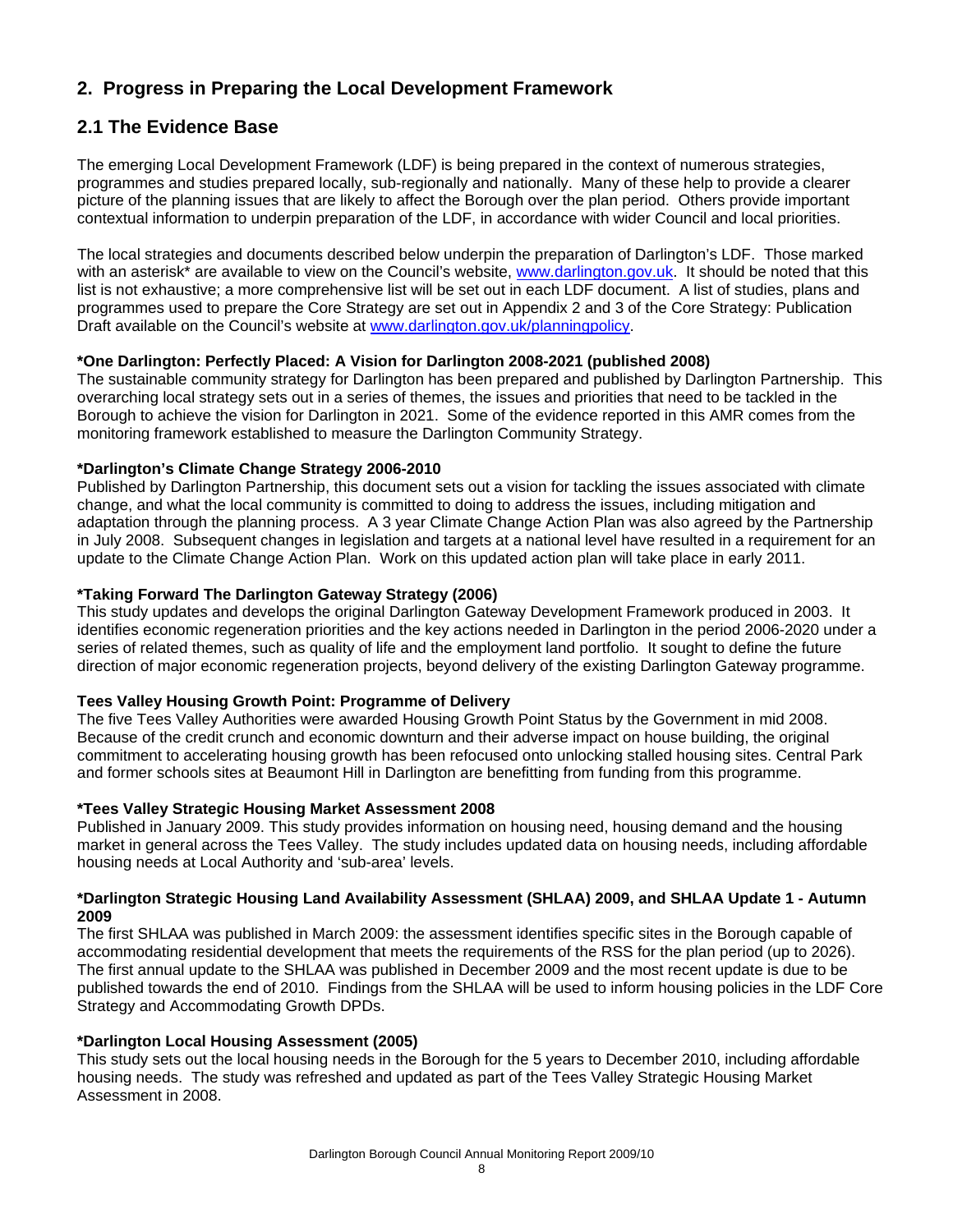# **\*Economic Viability of Housing Land in Darlington Borough**

Completed by Levvel Ltd for the Council in June 2010, this study tested the economic viability of the affordable housing targets set out in the adopted Affordable Housing SPD, and suggested an alternative plan-wide target that would be viable in four out of eight sub areas of the borough for most of the plan period. The viability of the lower threshold for requiring affordable housing as part of new housing developments was also tested.

#### **\*Economic Viability of Non-Housing Land in Darlington Borough**

Completed by Levvel Ltd for the Council in July 2010, this study tested the economic viability of developing a range of non-residential sites across the borough and to provide a robust assessment to determine appropriate planning obligation targets, thresholds and priorities.

#### **\*Tees Valley Gypsy and Traveller Accommodation Needs Assessment (2009)**

The full report of this assessment was published in 2009. Its findings have been used to inform preparation of LDF policies regarding provision of pitches for Gypsies, travellers and travelling show people.

#### **\*Darlington Employment Land Review**

Initial survey work and data collection for this was carried out in 2006 as part of the Darlington Gateway Strategy work (see above). A full Employment Land Review was completed in 2009. The report sets out the requirement for employment land in Darlington for the duration of the plan period.

### **\*Tees Valley Hotel Futures Report 2009**

The hotel development consultancy Hotel Solutions were commissioned in 2009 by four of the five Tees Valley local authorities including Darlington and Visit Tees Valley to carry out an assessment of the potential for future hotel development in the city region. The report was published in 2009.

### **\*Darlington Retail Study 2008**

Completed and published in November 2008, the study by the consultant Martin Tonks replaces the 2004 Darlington Retail Study. The study projects future quantitative and qualitative requirements for comparison and convenience retail floorspace at least 10 years into the future, and makes recommendations for retail policy. A statistical update to the retail floorspace figures set out in the 2008 study was produced in August 2009 and published alongside the study on the council's website, and a further update was published in February 2010; it will be updated as necessary.

## **\*Wind Farm Development and Landscape Capacity Studies: East Durham Limestone and Tees Plain (August 2008)**

This report, by Ove Arup, was commissioned by Darlington Borough Council and the North East Assembly. It sets out visual and landscape impact guidance for wind energy development and identifies an area of least constraint that extends into the north-eastern corner of the Borough.

### **\*Wind Farm Development and Landscape Capacity Studies: East Durham Limestone and Tees Plain: Addendum (October 2009)**

As above, this report was produced by Ove Arup on behalf of Darlington Borough Council and the North East Assembly. Based on the methodology used for the cumulative effects of the original study, the Addendum sets out a high level cumulative impact assessment of landscape capacity for wind farms in the Tees Plain at planning application and scoping stage.

#### **\*Darlington Characterisation Study (July 2009)**

Identifies and describes positive features of Darlington's existing built environment to create seven broad character zones across the Borough.

# **\*Darlington Strategic Flood Risk Assessment: Level 1 (2009)**

Completed by JBA Consultants this assessment splits the Borough into zones of low, medium and high flood risk and assesses the hazard to people and property for all identified potential development sites. The assessment will be used to assess the flood risk impact for all new sites identified through the planning process; from allocations to windfall sites.

# **Durham Biodiversity Action Plan 1999**

A living document, it encompasses the Borough, and contains a series of priority habitat and species action plans designed to restore, maintain and enhance biodiversity levels, particularly of priority species that are threatened or in decline. Archived and current plans can be found at. [www.durhambiodiversity.org.uk](http://www.durhambiodiversity.org.uk/)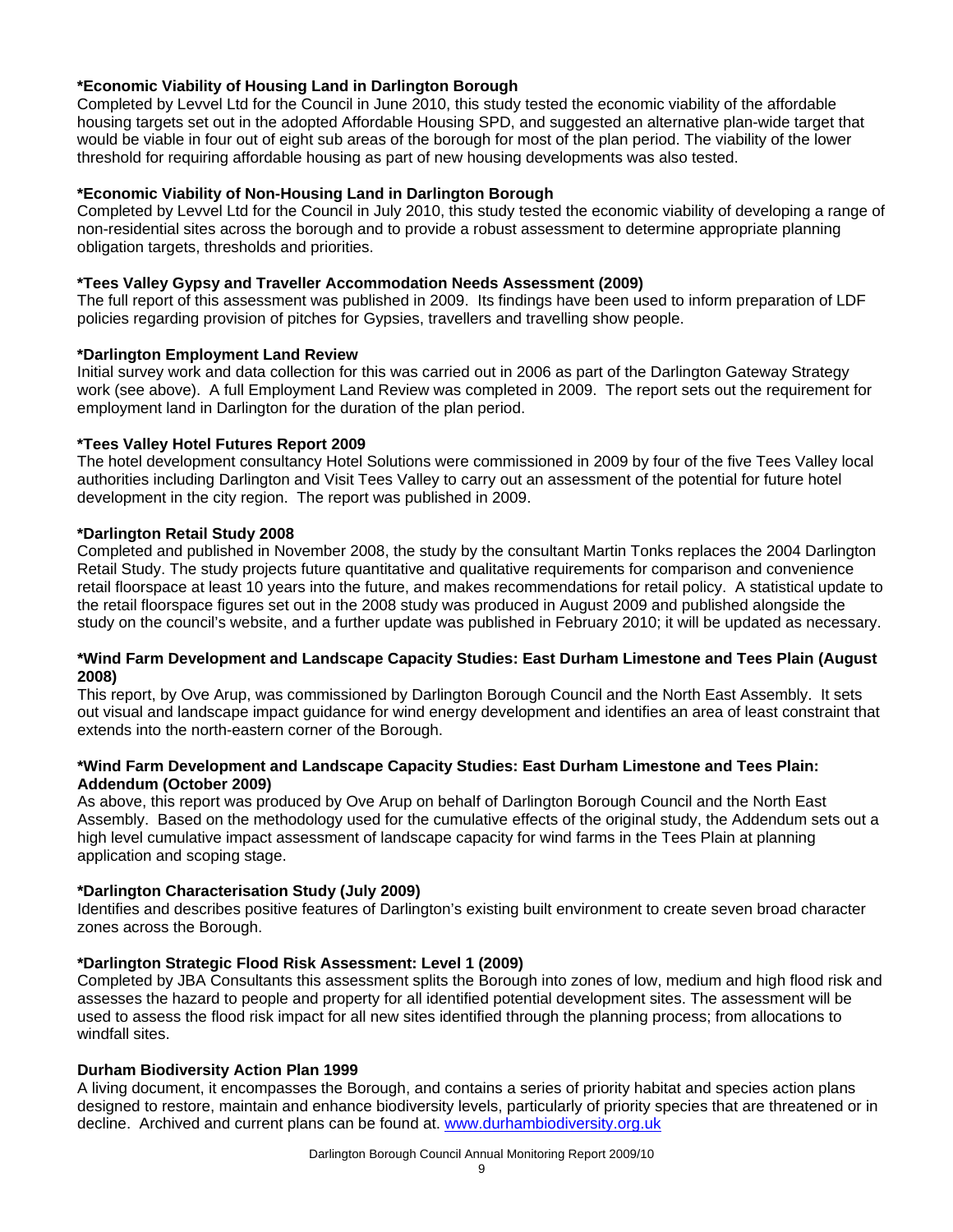## **\*Darlington Rights of Way Improvement Plan (2007)**

Provides a strategy to target resources towards improving the quantity, quality and access to the Borough's public rights of way network, so that all of the public have sustainable access to quality countryside.

#### **\*Tees Valley Green Infrastructure Strategy 2008**

Encompassing the Borough, this sets out a plan for developing and enhancing the green infrastructure network to create and extend opportunities for access, assist regeneration and enhance biodiversity and help reduce the impacts of climate change.

### **\*Darlington Open Space Strategy 2007-2017**

The strategy provides an assessment of the quantity, quality and accessibility to the Borough's open spaces. Identifying standards of provision it also includes an action that targets improvements across the network. The strategy also sets out interim planning policies that are being used for development control purposes until appropriate policies are adopted in the LDF. A survey of all open spaces is carried out annually to help establish whether targets in the open space strategy action plan are being met.

#### **\*Playing Pitch Strategy (2009)**

The Playing Pitch Strategy assesses the quantity and quality of all playing pitches, the ancillary facilities available, and the level of accessibility to each pitch. This helps identify the overall level of playing pitch provision and their carrying capacity as well as future standards and requirements.

### **\*Darlington Sports and Recreation Facilities Strategy (2009)**

This sets out the quantity and quality of all indoor and outdoor sports facilities in the Borough and access to them. It also identifies current and future standards of provision and quality improvements.

### **\*Darlington's Second Local Transport Plan 2006-2011 (2006)**

This sets out the Council's vision of how transport investment and other actions will contribute to improving local people's quality of life and support the long-term vision for Darlington as well as sub-regional and regional transport objectives.

# **\*Darlington's Framework Accessibility Strategy**

Published as an annex (12) to the Second Local Transport Plan, this strategy sets out (amongst other things) how the Council is planning to improve access to jobs and services sustainably. Accessibility has been identified as a key local issue in Darlington and the strategy addresses social exclusion through improved access for residents and visitors to health, education and employment services.

#### **\*Darlington Transport Strategy 2006-2030**

Published as an annex (3) to the Second Local Transport Plan, this focuses on tackling congestion and improving accessibility through travel behaviour change and managing the transport network to make the best use of it.

#### **\*Darlington Connections Study**

Published by the Council in December 2009, this document investigates the transport improvements required in order to accommodate the new development required in the Borough in the period to 2026 in a sustainable manner, particularly in key locations such as Central Park, the Town Centre Fringe and a number of potential strategic locations for new development around the urban fringe. The study includes analysis of each of the main transport corridors (including the potential Cross Town Route) and connections between the town centre and adjacent areas. The study encompasses travel by rail, bus, private car, walking and cycling.

#### **\*Darlington LDF Transport Area Action Plans**

Completed in August 2010 for the Council by Ove Arup, this document evaluates the impact of the proposed strategic development locations on the transport network within Darlington. It sets out and costs a range of measures that are necessary to ensure that new development evolves in a way that contributes to Darlington being a more sustainable community.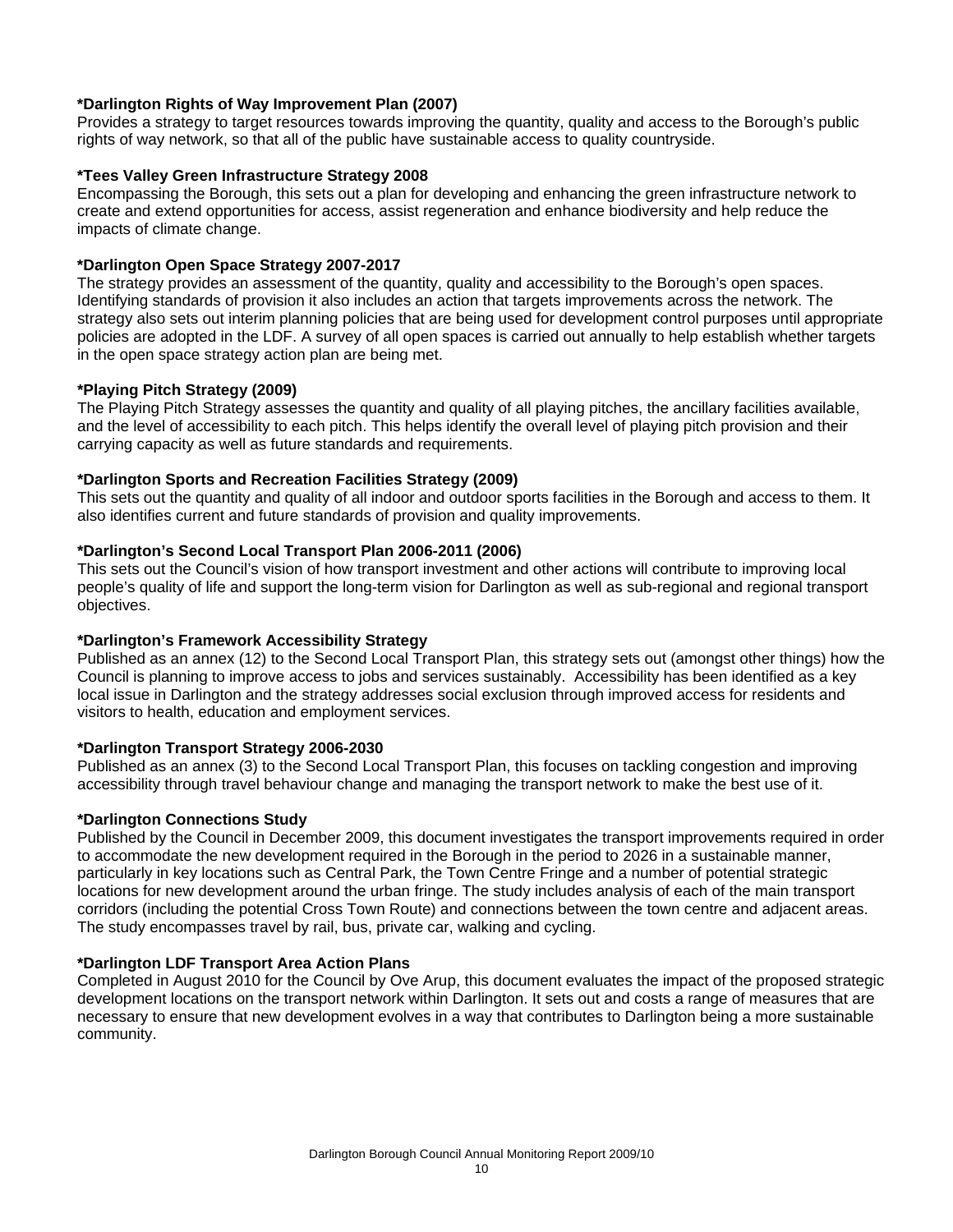# **2.2 Summary of Local Development Framework Documents**

The documents outlined below make up the emerging Local Development Framework. The Council's website ([www.darlington.gov.uk/planningpolicy\)](http://www.darlington.gov.uk/planningpolicy) contains additional information, and the most recent versions of these documents.

#### **Local Development Scheme (LDS)**

A revised LDS was approved by the Council in August 2009. This LDS takes into account the changes to the plan preparation process made by the publication of the Town and Country Planning (Local Development)(England)(Amendment) Regulations 2008 (June 2008), the guidance set out in revised PPS12, published in 2008, and a reassessment of the priorities for production of Local Development Documents. A further revised LDS for the period 2011-2014 is due to be considered by the Council in early 2011.

### **Statement of Community Involvement (SCI)**

The current SCI was adopted by the Council on the 18<sup>th</sup> March 2010. This updated plan reflects changes in the statutory plan making process for the preparation of LDF's and changes to development management procedures, processes and protocols, alongside the Council's own organisational changes.

# **DEVELOPMENT PLAN DOCUMENTS**

### **Core Strategy**

The Core Strategy will be the principal document of the LDF establishing the strategic framework for all other documents in the Local Development Framework. Following the Preferred Options consultation in December 2008, consultation was then undertaken on the revised Preferred Options which ended in February 2010. Representations were invited on the legality and soundness of the Core Strategy from August to September 2010 and the Core Strategy was submitted to the Secretary of State for Communities and Local Government in October 2010. It is anticipated that the hearing for the Core Strategy will occur in January 2011.

### **Tees Valley Minerals and Waste Core Strategy DPD**

The Tees Valley Minerals and Waste Core Strategy DPD has been prepared for the five Tees Valley local authorities by consultants. The plan provides a strategic approach to minerals and waste sites and facilities. Following consultation on the pre-submission draft in 2009, the proposed changes to the pre-submission draft were consulted on from August to October 2010. The document has been submitted to the Secretary of State for Communities and Local Government and it is understood its hearing will be held in late January 2011.

#### **Tees Valley Minerals and Waste Site Allocations DPD**

This DPD will identify potential sites for minerals and waste sites and facilities. The changes to this pre-submission draft were also consulted on from August to October 2010 and, alongside the DPD, has been submitted to the Secretary of State with a hearing date expected to be in January 2011.

#### **Accommodating Growth DPD**

The 2009/12 LDS identified the requirement for this DPD, recognising the need to identify additional land for new developments, particularly housing in order to meet the finalised RSS requirement. The consultation for the Issues and Options began on the  $26<sup>th</sup>$  November 2010 and will end on the 14<sup>th</sup> January 2011.

#### **Making Places DPD**

This DPD will contain a limited number of development policies for use on a day to day basis in the consideration of a range of development proposals. Work on this is expected to begin in December 2010 and it is hoped it will go to public consultation in July 2011.

#### **Darlington Town Centre Fringe Action Plan**

The 2009/12 LDS identified the requirement for this DPD, recognising the need to ensure that the development and land-use change of the area to the east and north east of the town centre takes place in a coordinated manner. Work on this DPD started in November 2010.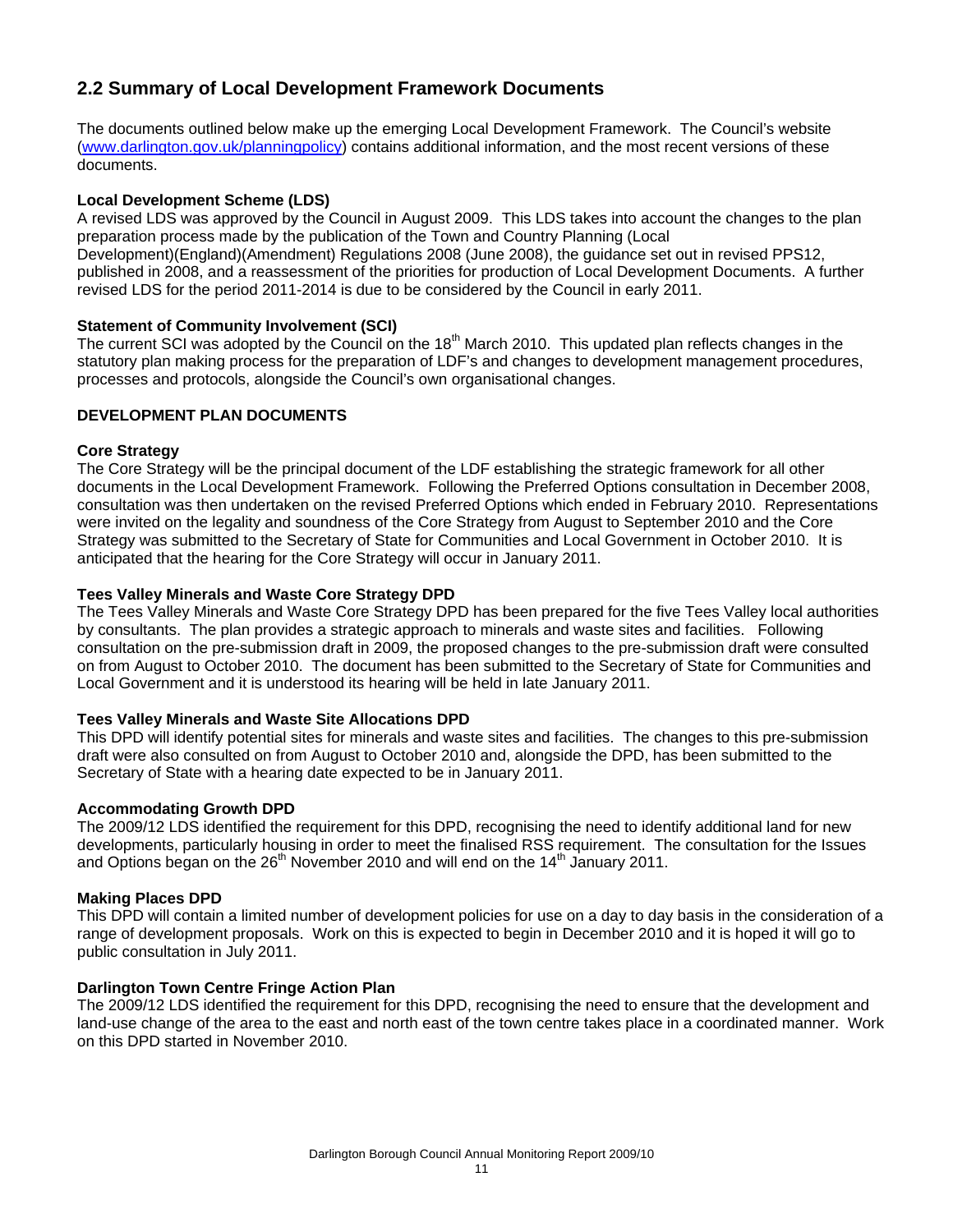# **SUPPLEMENTARY PLANNING DOCUMENTS (SPDs)**

#### **Affordable Housing SPD**

The Affordable Housing SPD was adopted by the Council in April 2007. The SPD is linked to saved policies H9 and H10 in the adopted Borough Local Plan.

#### **Design of New Development SPD**

The Design of New Development SPD was adopted by the Council in July 2009. The Borough Council received a Regional Award in October 2010 from the North East RTPI for this document. This SPD sets out a new detailed 3 step approach for the design of new development in the Borough. The design SPD elaborates on a number of 'saved' Local Plan policies that apply to the design of new development, and also to several 'saved' criteria-based policies, where design is just one element of the policy (see paragraphs 1.1.7 and 1.1.8 of the document to see the links between the SPD and the saved policies).

#### **Planning Obligations SPD**

This SPD will set out the matters that the Council will require to be covered by planning obligations associated with the granting of planning permission. This SPD will set out in detail how any financial or other contributions are calculated. Consultation on this is expected to start in June 2011.

Table 2.1 (over page) shows whether these documents have achieved the milestones as outlined in the LDS of May 2009.

#### **OTHER LDF DOCUMENTS**

Other documents that the current LDS indicates will be prepared as part of the LDF are as follows:

#### **Statement of Community Involvement (SCI)**

As previously noted, this report was updated in 2010 to accurately reflect the required changes.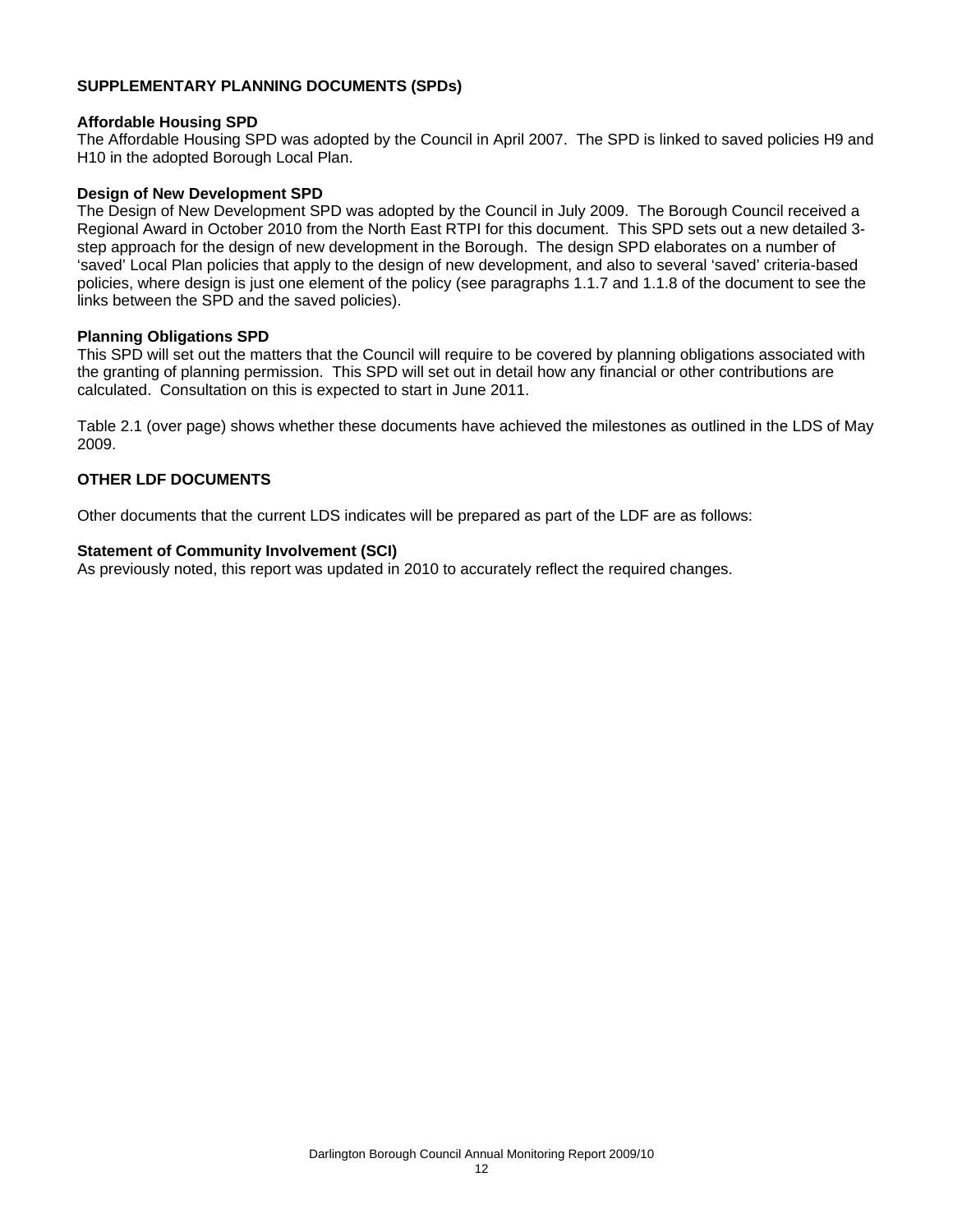# **2.3 Review of the Local Development Scheme (LDS)**

Annual review of the LDS is necessary to ensure there is a continual three year programme of work. A new LDS was published in May 2009, and puts in place the programme of LDF preparation for the period 1st April 2009 - 31st March 2012. **Table 2.1** below shows how Development Plan Documents and Supplementary Planning Documents have progressed through the milestones set out in the latest (2009-2012) LDS.

|                  |                                        | <b>Stage</b>                            | <b>2009 LDS</b>  | <b>Milestone</b><br><b>Met</b> | <b>Comment</b>                                                          |
|------------------|----------------------------------------|-----------------------------------------|------------------|--------------------------------|-------------------------------------------------------------------------|
|                  |                                        | Commence                                | January<br>2008  | Yes                            |                                                                         |
|                  | <b>Core Strategy</b>                   | <b>Public Participation (Reg</b><br>25) | Oct 2008         | Yes                            |                                                                         |
|                  |                                        | Submission                              | Oct 2010         | Yes                            |                                                                         |
|                  |                                        | Adoption                                | <b>July 2011</b> | On target                      |                                                                         |
|                  |                                        | Commence                                | May 2007         | Yes                            |                                                                         |
|                  | <b>Tees Valley</b><br>Minerals & Waste | <b>Public Participation (Reg</b><br>25) | Feb 2008         | Yes                            |                                                                         |
|                  | Core Strategy                          | Submission                              | Nov 2009         | Not met                        | Met in November 2010                                                    |
|                  |                                        | Adoption                                | <b>July 2010</b> | Not met                        | Expected July 2011                                                      |
|                  |                                        | Commence                                | May 2007         | Yes                            |                                                                         |
|                  | <b>Tees Valley</b><br>Minerals & Waste | <b>Public Participation (Reg</b><br>25) | Feb 2008         | Yes                            |                                                                         |
|                  | <b>Site Allocations</b>                | Submission                              | <b>Nov 2009</b>  | Not met                        | Met in November 2010                                                    |
| <b>Documents</b> |                                        | Adoption                                | <b>July 2010</b> | Not met                        | Expected July 2011                                                      |
|                  |                                        | Commence                                | Dec 2009         | Yes                            |                                                                         |
| Development Plan | Accommodating<br>Growth                | <b>Public Participation (Reg</b><br>25) | <b>July 2011</b> | On target                      | &<br>Options<br><b>Issues</b><br>consultation<br>began<br>November 2010 |
|                  |                                        | Submission                              | <b>Nov 2012</b>  | On target                      |                                                                         |
|                  |                                        | Adoption                                | <b>Jul 2013</b>  | On target                      |                                                                         |
|                  |                                        | Commence                                | Aug 2010         | Not met                        | Expected December 2010.                                                 |
|                  | <b>Making Places</b>                   | <b>Public Participation (Reg</b><br>25) | <b>Jul 2011</b>  | On target                      |                                                                         |
|                  |                                        | Submission                              | Jun 2012         | On target                      |                                                                         |
|                  |                                        | Adoption                                | Feb 2013         | On target                      |                                                                         |
|                  |                                        | Commence                                | Jan 2010         | Not met                        | Expected December 2010                                                  |
|                  | Darlington Town<br>Centre Fringe       | <b>Public Participation (Reg</b><br>25) | Oct 2011         | On target                      |                                                                         |
|                  | Action Area Plan                       | Submission                              | Nov 2012         | On target                      |                                                                         |
|                  |                                        | Adoption                                | Jul 2013         | On target                      |                                                                         |
|                  | Planning                               | Consultation on draft                   | Oct 2010         | Not met                        | Now planned for June<br>2011.                                           |
|                  | <b>Obligations SPD</b>                 | Adoption                                | Jul 2011         | Not on<br>target.              | Expected late 2011.                                                     |
|                  | Design of New                          | Consultation on draft                   | Jan 2009         | Yes                            |                                                                         |
|                  | Development SPD                        | Adoption                                | <b>Jul 2009</b>  | Yes                            |                                                                         |

**Table 2.1 DPD progress as at December 2009 against LDS milestones** 

A revised LDS for the period 2011-2014 is due to be considered by the Council in early 2011. Proposed changes to the portfolio of LDF documents are to streamline LDF preparation, to take account of changes in the staff resource, and to better match the preparation of documents to meet the needs arising from continuing low levels of development activity, and planned reduction in public sector investment.

# **2.4 Infrastructure Provision**

Infrastructure is the provision of facilities and services that are required to support the needs of the community and help ensure that those living and working in, or visiting Darlington experience a good quality of life. Promoting sustainable communities and a high quality environment in Darlington depends on the necessary physical, social and green infrastructure being provided on and off site at the right time to meet the needs arising from new development and to mitigate any adverse impacts on the Borough's existing infrastructure.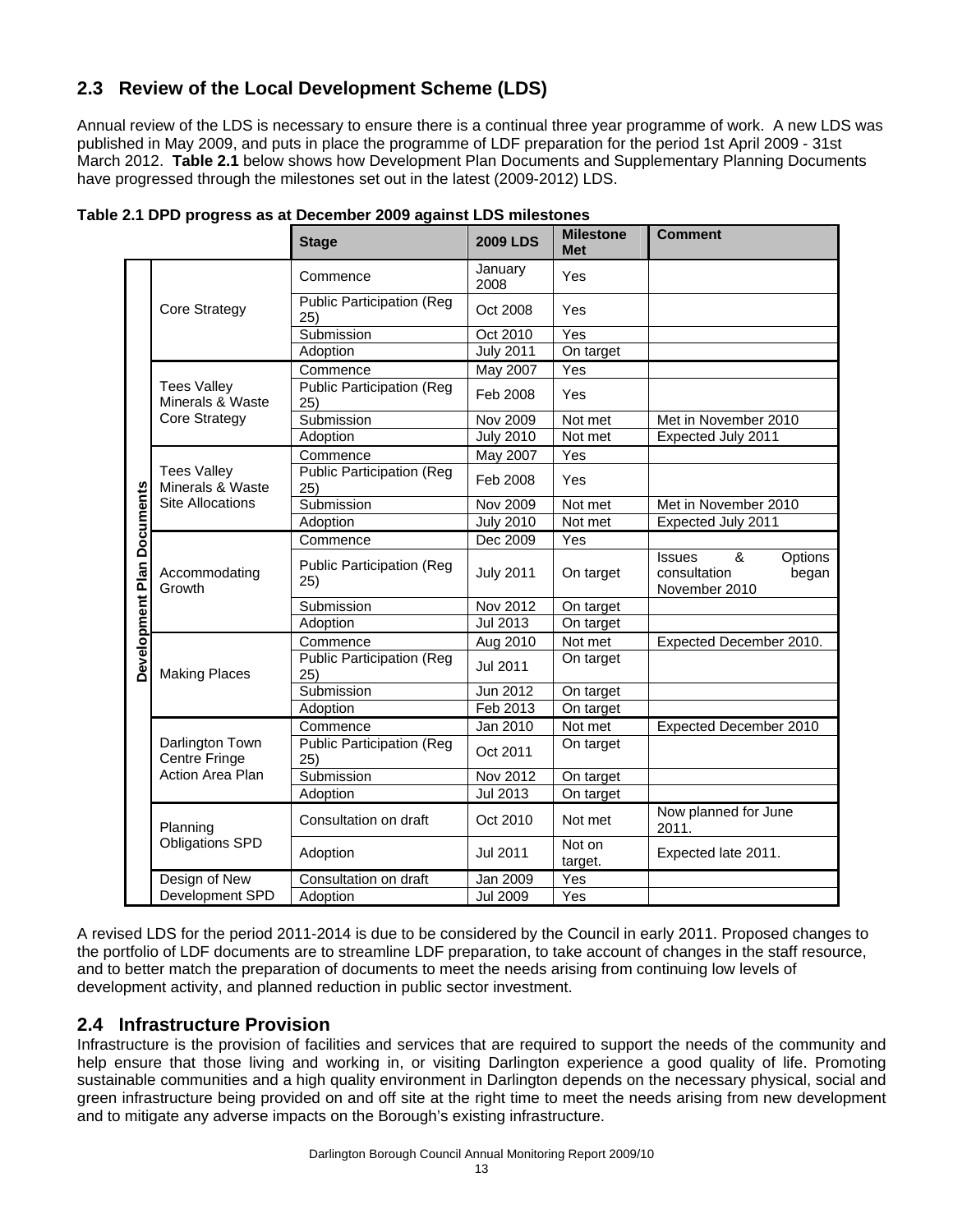To help coordinate infrastructure provision and ensure that funding and delivery timescales broadly match those for the Core Strategy's growth strategy, particularly at the strategic locations the Council has produced an Infrastructure Delivery Plan (IDP). The IDP is not intended to include every infrastructure project being planned in the Borough; it only includes those planned infrastructure projects and their funding and delivery requirements that will help deliver the Core Strategy policies. It also identifies areas where gaps in provision exist or are likely to exist over the Core Strategy plan period. It will also support the implementation of several other LDF documents like the Accommodating Growth DPD and the Planning Obligations SPD. The IDP is a living document it will be reviewed and updated annually alongside this AMR, to incorporate changes and add new infrastructure projects.

The IDP provides detailed information to help:

- direct the right level of growth to the right place at the right time;
- ensure there is the correct type and amount of infrastructure to support the level of growth in the Core Strategy;
- target resources to areas of need;
- bid for funding from other infrastructure agencies;
- achieve efficiencies in service delivery and development planning; and
- inform the future policy of infrastructure providers, to ensure their services can match demand to provide sustainable growth.

A summary of the all known infrastructure required to help deliver the Core Strategy policies including the likely costs, sources of funding and timescales for delivery are set out in the IDP Schedule in Appendix 1.

# **2.5 Local Development Framework Relationship to Other Strategic Objectives**

The emerging Local Development Framework is being prepared in the context of the sustainable community strategy: 'One Darlington: Perfectly Placed', agreed by Darlington Partnership in 2008 for the period to 2021. Consultations on the Issues and Options for the LDF Core Strategy took place in January and February 2008, alongside community consultations on what the SCS should contain. The Core Strategy preparation process was restarted in late 2007 specifically to ensure that there were close links with an up to date sustainable community strategy.

The Core Strategy that has been submitted to the Secretary of State for Examination is laid out to reflect, as far as possible, the themes of the SCS. It identifies key linkages between the two documents, and the proposed cross cutting strategic objectives of the Core Strategy reflect the two priorities of the SCS: 'One Darlington', and 'Perfectly Placed'. The Core Strategy will be the principal document that shows where the actions required to deliver the SCS vision will take place.

The LDF Core Strategy will also have a key role to play in helping to deliver the sub-regional vision. The latest incarnation of this is the Tees Valley Statement of Ambition, published in 2010 by Tees Valley Unlimited, a partnership that co-ordinates strategic economic development and other programmes sub-regionally, to improve overall economic performance. The Statement of Ambition, together with the associated emerging Tees Valley Investment Plan updates, develops and replaces the Tees Valley City Region Business Case and 2006 City Region Development Programme, and the Tees Valley Multi Area Agreement (MAA). The submitted Core Strategy will help to deliver its two key ambitions of driving the transition to a high value, low carbon economy, and creating a more diversified and inclusive economy. It also supports the Darlington element of sub-regional activity to unlock stalled housing sites, which is being delivered with Housing Growth Point funding.

As part of the sustainability appraisal (SA) process, the strategic objectives of the Core Strategy have been tested against a series of sustainability appraisal objectives. Findings and recommendations, for example, that traffic generation from housing and economic objectives could result in adverse environmental impacts, were addressed in progressing the Core Strategy from Revised Preferred Options (Jan) through to submission (October) during 2010.

The monitoring framework included in the SA is also reflected in the indicators collected in this AMR. Some have been specifically added to ensure that an assessment can be made of the performance of the Core Strategy, once adopted, against SA objectives. Table 2.2 sets out the links and compatibility between the LDF Core Strategy objectives and the sustainability objectives that was carried out as part of the sustainability appraisal of the Core Strategy, whilst Figure 2.1 sets out the links between the LDF Core Strategy objectives and the 'One Darlington and Perfectly Placed' priorities of the sustainable community strategy.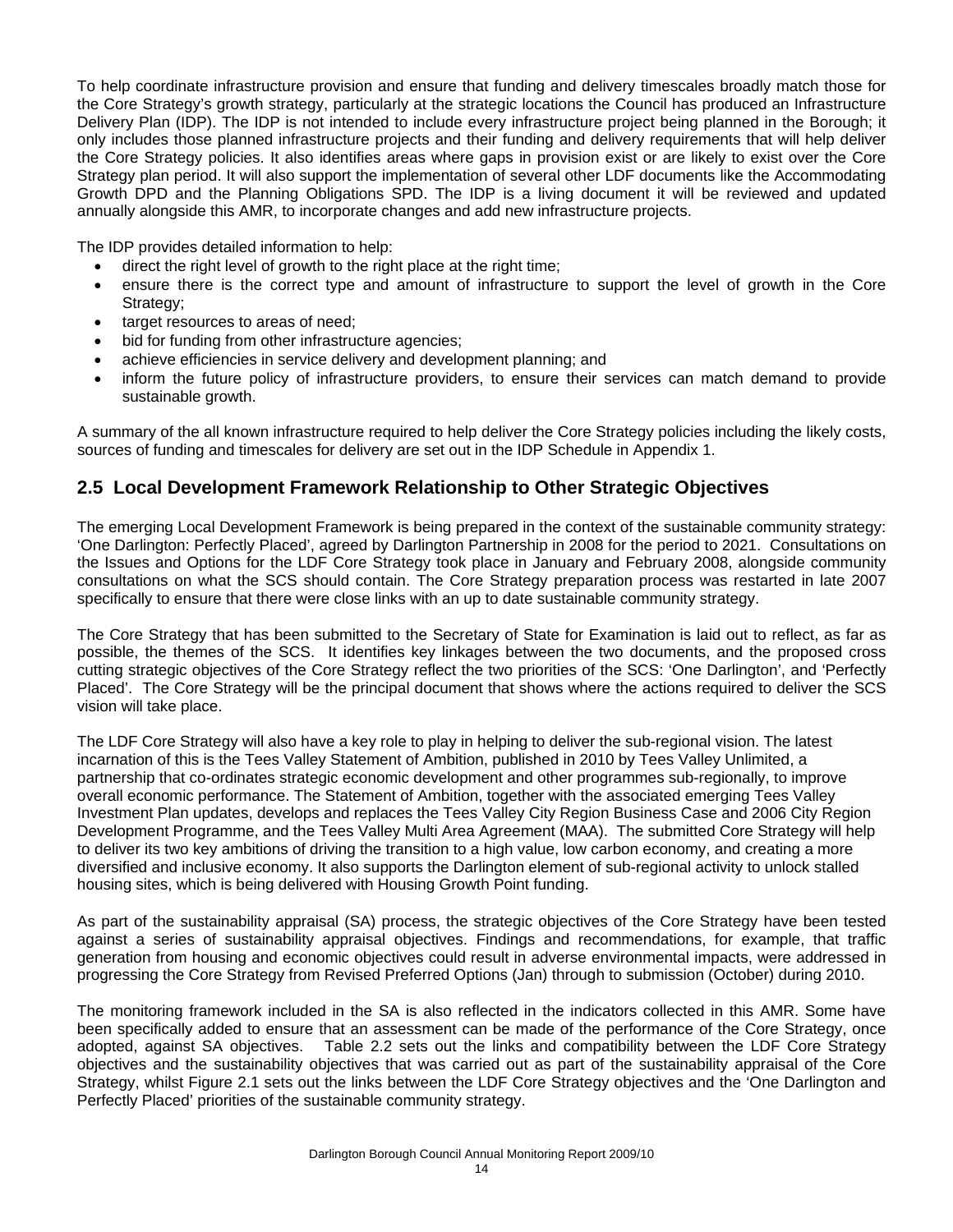# **Table 2.2 Compatibility of LDF Core Strategy Objectives and Sustainability Appraisal Objectives**

|                          |                                                                                                                                                                                                     | <b>Sustainability Appraisal Objectives</b>                               |                                                                                                           |                                                                                                                                                         |                                                                                                                            |                                                                       |                                                                                                                                                                                             |                                                                                                                                                      |                                                                                                                                                       |
|--------------------------|-----------------------------------------------------------------------------------------------------------------------------------------------------------------------------------------------------|--------------------------------------------------------------------------|-----------------------------------------------------------------------------------------------------------|---------------------------------------------------------------------------------------------------------------------------------------------------------|----------------------------------------------------------------------------------------------------------------------------|-----------------------------------------------------------------------|---------------------------------------------------------------------------------------------------------------------------------------------------------------------------------------------|------------------------------------------------------------------------------------------------------------------------------------------------------|-------------------------------------------------------------------------------------------------------------------------------------------------------|
|                          |                                                                                                                                                                                                     | to the effects of climate change<br>1. Minimise the impact of, and adapt | creates sustainable communities<br>ensuring that new development<br>2. Provide equality of opportunity by | employment development<br>a range and continuous supply of<br>growth by protecting and promoting<br>opportunities<br>3. Facilitate sustainable economic | and help improve and reuse the<br>existing stock<br>4. Provide a continuous supply of<br>land for new housing developments | ฺጣ<br>function of Darlington Town Centre<br>Safeguard and enhance the | and historic environments<br>cultural facilities, as well as natural<br>sporting, health, recreational and<br>a wide range of educational, social,<br>္စာ<br>Safeguard, enhance and provide | strengthen the unique character,<br>function and sense of place of<br>environment<br>Darlington's built and natural<br>7. Preserve the scale of, and | and improve links to the wider area<br>expand and enhance facilities and<br>8. Support initiatives to maintain,<br>networks for sustainable transport |
|                          | 1. Attract, encourage and make provision for<br>young people and families within the Borough,<br>whilst catering for an ageing population                                                           | ✔                                                                        | $\checkmark$                                                                                              | $\checkmark$                                                                                                                                            | ✓√                                                                                                                         | $\checkmark$                                                          | $\checkmark$                                                                                                                                                                                | ✓                                                                                                                                                    | ✔                                                                                                                                                     |
|                          | 2. Reduce inequalities for the most deprived                                                                                                                                                        | ✔                                                                        | ✓✓                                                                                                        | ✔                                                                                                                                                       | ✔                                                                                                                          | $\overline{\mathcal{U}}$<br>$\pmb{\times}$                            | ✓                                                                                                                                                                                           | $\sqrt{x}$                                                                                                                                           | ✔                                                                                                                                                     |
|                          | and disadvantaged<br>3. Enhance community identity and create an<br>empowered and engaged borough wide<br>community of town, villages and countryside<br>that values diversity and cares for others | $\blacktriangledown$                                                     | $\checkmark$                                                                                              | ✓                                                                                                                                                       | ✓                                                                                                                          | ✓                                                                     | $\checkmark$                                                                                                                                                                                | ✓                                                                                                                                                    | ✓✓                                                                                                                                                    |
|                          | 4. Raise aspirations and improve educational<br>attainment and access to qualifications and<br>skills in all of the community through lifelong<br>learning                                          | 0                                                                        | ✔                                                                                                         | ✔                                                                                                                                                       | ✔                                                                                                                          | ✔                                                                     | ✔                                                                                                                                                                                           | 0                                                                                                                                                    | ✔                                                                                                                                                     |
|                          | 5. Provide a choice and mix of affordably<br>accessible, good quality and well designed<br>sustainable housing                                                                                      | ✓✓                                                                       | ✔                                                                                                         | $\sqrt{1}$ x                                                                                                                                            | ✔✔                                                                                                                         | $\overline{\mathcal{U}}$<br>$\boldsymbol{\mathsf{x}}$                 | $\mathbf 0$                                                                                                                                                                                 | ✔                                                                                                                                                    | ✓                                                                                                                                                     |
|                          | 6. Improve community safety, reduce crime<br>and anti social behaviour and improve public<br>confidence                                                                                             | ✔                                                                        | ✔                                                                                                         | $\sqrt{1}x$                                                                                                                                             | $\sqrt{x}$                                                                                                                 | $\checkmark$                                                          | ✔                                                                                                                                                                                           | ✔                                                                                                                                                    |                                                                                                                                                       |
|                          | 7. Improve the health and wellbeing of all by<br>reducing health inequalities and promoting<br>healthier lifestyles                                                                                 | ✔                                                                        | ✓✓                                                                                                        | ✔                                                                                                                                                       | $\checkmark$                                                                                                               | ✔                                                                     | $\checkmark$                                                                                                                                                                                | ✔                                                                                                                                                    | ✔                                                                                                                                                     |
|                          | 8. Contribute to One Planet Living                                                                                                                                                                  | $\checkmark$                                                             | ✓                                                                                                         | $\sqrt{ \mathsf{x} }$                                                                                                                                   | $\times$ $\times$                                                                                                          | $\overline{\mathcal{C}}$<br>$\pmb{\times}$                            | $\sqrt{1}x$                                                                                                                                                                                 | $\sqrt{ \mathsf{x} }$                                                                                                                                | ✔                                                                                                                                                     |
| Core Strategy objectives | 9. Ensure the Borough is prepared for climate<br>change, increase resilience through adaptation<br>and reduce greenhouse gas emissions                                                              | $\checkmark$                                                             | ✔                                                                                                         | $\times$ $\times$                                                                                                                                       | $\times$ $\times$                                                                                                          | $\overline{\mathcal{U}}$<br>$\boldsymbol{\mathsf{x}}$                 | $\sqrt{1}x$                                                                                                                                                                                 | $\sqrt{ \mathsf{x} }$                                                                                                                                |                                                                                                                                                       |
|                          | 10. Protect and improve the quality of land and<br>soil and ensure that land and soil is used in a<br>sustainable and innovative manner                                                             | $\checkmark$                                                             | ✔                                                                                                         | $\sqrt{1}$ $\times$                                                                                                                                     | $\sqrt{1}$ $\times$                                                                                                        | $\overline{\mathcal{C}}$<br>×                                         | $\sqrt{1}x$                                                                                                                                                                                 | $\checkmark$                                                                                                                                         | ✔                                                                                                                                                     |
| п                        | 11. Protect and enhance ground and surface<br>water quality and make efficient use of water                                                                                                         | ✓✓                                                                       | ✔                                                                                                         | ×                                                                                                                                                       | $\boldsymbol{\mathsf{x}}$                                                                                                  | $\boldsymbol{\mathsf{x}}$                                             | ✔                                                                                                                                                                                           | ✔                                                                                                                                                    | ✓                                                                                                                                                     |
|                          | 12. Maintain, protect and improve air quality                                                                                                                                                       | ✔                                                                        | ✔                                                                                                         | ×                                                                                                                                                       | ×                                                                                                                          | $\boldsymbol{\mathsf{x}}$                                             | $\sqrt{1}$ $\times$                                                                                                                                                                         | ✔                                                                                                                                                    | ✔                                                                                                                                                     |
|                          | 13. Protect, conserve and improve biodiverse<br>environments through an increasingly<br>connected and high quality green<br>infrastructure and encourage opportunities for<br>habitat creation      | ✓                                                                        | ✔                                                                                                         | $\overline{\mathbf{x}}$ $\overline{\mathbf{x}}$                                                                                                         | $\overline{\mathbf{x}}$ $\overline{\mathbf{x}}$                                                                            | $\overline{\mathsf{x}}$                                               | $\checkmark$                                                                                                                                                                                | $\checkmark$                                                                                                                                         |                                                                                                                                                       |
|                          | 14. Promote sustainable waste and mineral<br>management, including the reduction, reuse,<br>recycling and recovery of waste and mineral<br>resources                                                | $\checkmark$                                                             | ✔                                                                                                         | $\times$ $\times$                                                                                                                                       | <b>XX</b>                                                                                                                  | $\overline{\mathbf{x}}$ $\overline{\mathbf{x}}$                       | $\sqrt{x}$                                                                                                                                                                                  | $\bf{0}$                                                                                                                                             | ✔                                                                                                                                                     |
|                          | 15. Promote traffic reduction and encourage<br>more sustainable alternative forms of transport                                                                                                      | ✔                                                                        | $\checkmark$                                                                                              | ✔                                                                                                                                                       | $\sqrt{x}$                                                                                                                 | $\checkmark$<br>×                                                     | $\sqrt{ \mathsf{x} }$                                                                                                                                                                       | ✓                                                                                                                                                    | ✔✔                                                                                                                                                    |
|                          | 16. Preserve and enhance Darlington's<br>distinctive and valuable historic environment,<br>landscape character and settlements and<br>increase engagement in cultural activities.                   | $\overline{\blacktriangleleft}$<br>$\boldsymbol{\times}$                 | ✔                                                                                                         | $\sqrt{X}$                                                                                                                                              | $\sqrt{x}$                                                                                                                 | ✔                                                                     | $\sqrt{1}x$                                                                                                                                                                                 | $\checkmark$                                                                                                                                         | ✔                                                                                                                                                     |
|                          | 17. To achieve ambitious, sustainable levels of<br>economic growth.                                                                                                                                 | ✔✔                                                                       | ✓                                                                                                         | $\checkmark$                                                                                                                                            | ✓                                                                                                                          | $\checkmark$                                                          | ✓                                                                                                                                                                                           | ✓                                                                                                                                                    | ✔                                                                                                                                                     |
|                          | 18. Increase employment levels and access to<br>sustainable and high quality employment<br>opportunities                                                                                            | ✔                                                                        | ✔                                                                                                         | $\checkmark$                                                                                                                                            | ✔                                                                                                                          | ✔                                                                     | ✔                                                                                                                                                                                           | ✔                                                                                                                                                    | ✓✓                                                                                                                                                    |
|                          | Key: V very positive, V positive, 0 minor effect/no clear link, x negative, xx very negative, V/x potentially positive or negative                                                                  |                                                                          |                                                                                                           |                                                                                                                                                         |                                                                                                                            |                                                                       |                                                                                                                                                                                             |                                                                                                                                                      |                                                                                                                                                       |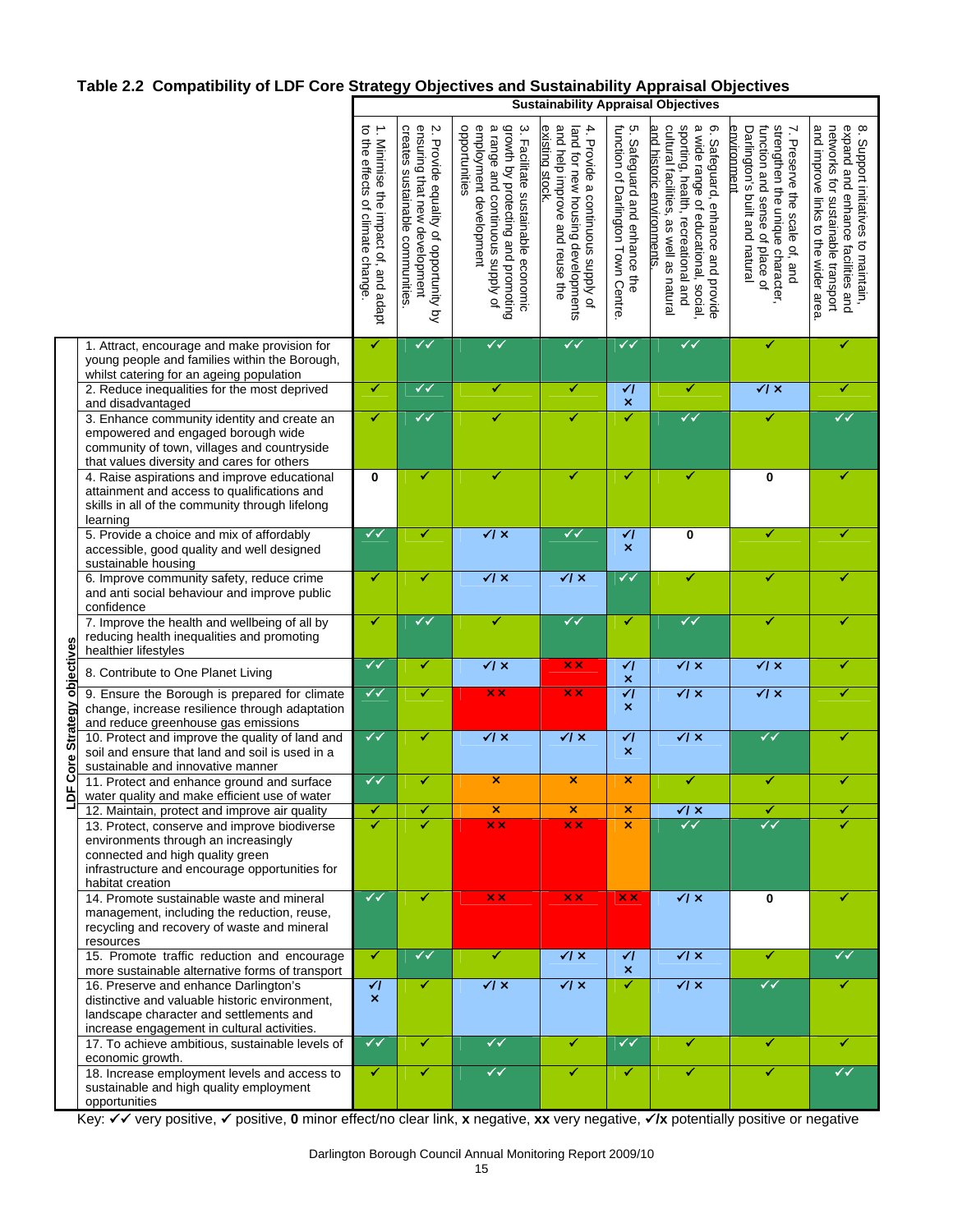**Figure 2.1 Links between the Core Strategy objectives and the 'One Darlington' and 'Perfectly Placed' priorities of the SCS** 

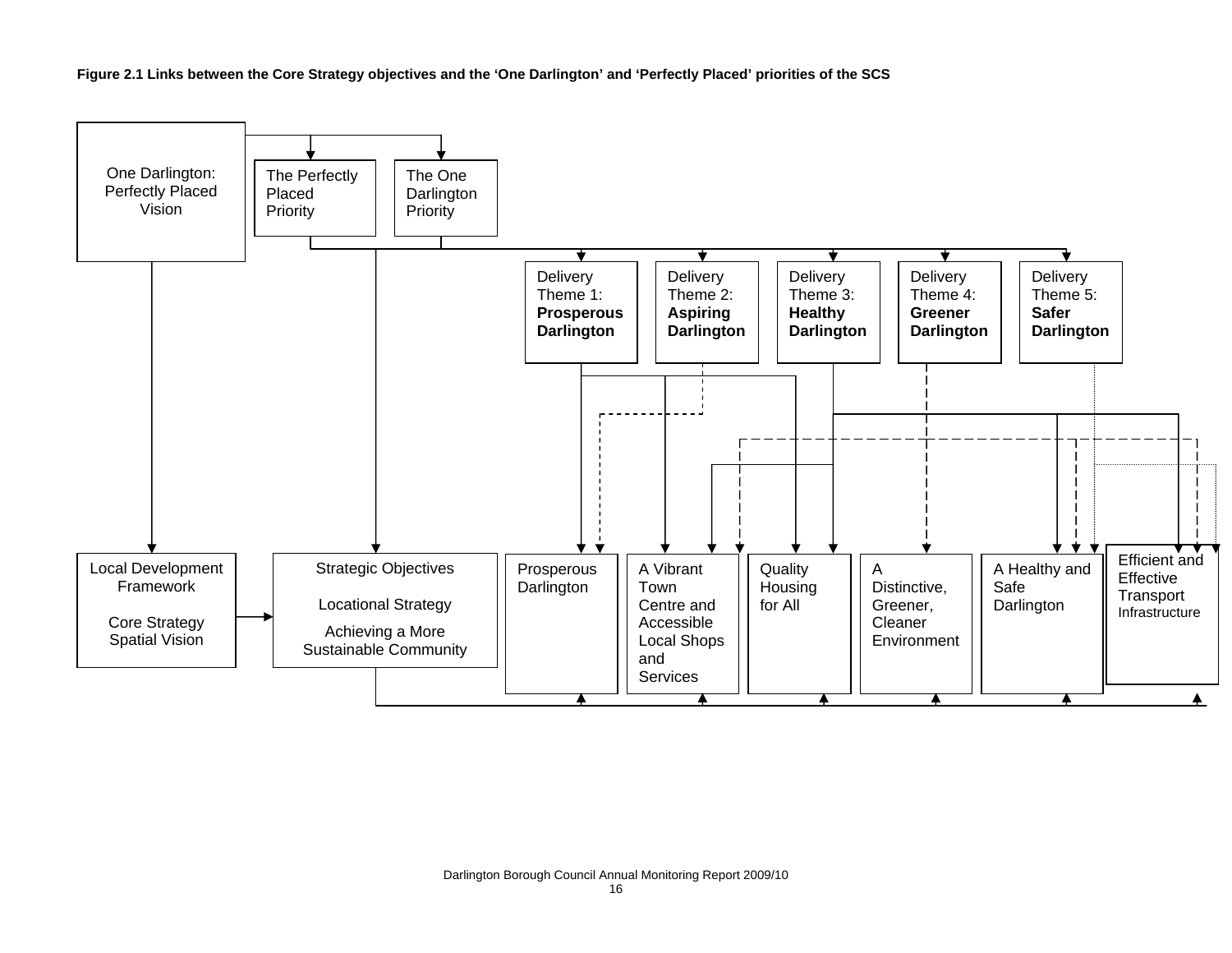# **3. Development Plan Monitoring**

There are currently two adopted documents that constitute the Development Plan for Darlington. They are the 'North East of England Plan: The Regional Spatial Strategy 2004-21' (RSS) and the Borough of Darlington Local Plan. National guidance in the form of Planning Policy Statements (PPSs), Planning Policy Guidance Notes (PPGs) and Circulars are also important considerations in many planning decisions, particularly where such guidance is more recent than the adopted Development Plan.

## *The Regional Spatial Strategy*

The RSS was published by the Government in July 2008, replacing RPG1 and the saved policies of the Tees Valley Structure Plan. Some residual strategic elements of planning policy from the Structure Plan are being covered in the Core Strategy of the Local Development Framework. The RSS was revoked by the Coalition Government in July 2010 but later reinstated on the 10<sup>th</sup> November 2010 after it was ruled that the Secretary of State for Communities and Local Government was not entitled to use the discretionary power to revoke them.

### *Other Regional/Sub Regional Plans*

The Tees Valley Minerals and Waste Core Strategy and Site Allocations documents will, once adopted, be included in the Development Plan for Darlington and will replace those documents, the County Durham Magnesian Limestone Escarpment (Minerals and Landscape Restoration) Local Plan 1987 and the County Durham Waste Disposal Local Plan 1984, which have now expired. They expired as their policies referred to sites outside the Borough or were superseded by regional and national planning policy.

### *Borough of Darlington Local Plan*

The Local Plan, adopted in 1997 with alterations adopted in 2001, continues to be the main adopted policy framework for consideration of development proposals, alongside the RSS. The plan identifies settlement limits for Darlington and many of the villages within the Borough, within which development is generally acceptable where it accords with other policies in the plan.

The strategic objectives of the plan are to ensure that Darlington provides growth of the population and development of a robust economy, to generally enhance and maintain attractive features of both the built and natural environment, to ensure economy in the irreversible loss of natural resources, and to minimise the need for travel and transport needs. The plan provides for development to be concentrated in the urban area of Darlington and the larger villages within defined development limits.

Under the provisions of the Planning and Compulsory Purchase Act 2004 most of the policies have been saved, however the policies set out in Table 3.1 expired on  $27<sup>th</sup>$  September 2007.

#### **Table 3.1 Borough of Darlington Local Plan Expired Policies**

| <b>Expired Policy</b>                                                                                                                                                           | Reason                                                                                                                  |
|---------------------------------------------------------------------------------------------------------------------------------------------------------------------------------|-------------------------------------------------------------------------------------------------------------------------|
| E6 - Protection of Agricultural Land                                                                                                                                            | Repeated national policy in PPS7.                                                                                       |
| E19 - Sites of Special Scientific Interest                                                                                                                                      | Repeated national policy in PPS9.                                                                                       |
| E27 - Flooding & Development<br>E28 - Surface Water & Development                                                                                                               | Repeated national policy in PPS25.                                                                                      |
| E30 - Protection of Listed Buildings & their Settings<br>E31 - Alterations to Listed Buildings<br>E33 - Archaeological Sites of National Importance<br>E35 - Conservation Areas | Repeated national policy in PPG15 and legislation.                                                                      |
| E52 - New Masts                                                                                                                                                                 | Repeated national policy in PPG8.                                                                                       |
| H6 - Aycliffe Hospital                                                                                                                                                          | The housing development referred to has been fully carried<br>out.                                                      |
| H8 - Agricultural Occupancy                                                                                                                                                     | Repeated national policy in PPS7.                                                                                       |
| R10 - Eastbourne Playing Pitches                                                                                                                                                | The proposed development has been fully carried out.                                                                    |
| R21 - John Dixon Lane Sports & Recreation Provision                                                                                                                             | The proposed provision has been provided on an alternative<br>site (Eastbourne Sports Complex).                         |
| R22 - Synthetic Athletics Track                                                                                                                                                 | The desired facility has now been provided (at Eastbourne<br>Sports Complex).                                           |
| S17 - Shops in New Housing Developments                                                                                                                                         | The housing development referred to has been fully carried<br>out so the policy is no longer capable of implementation. |
| T2 - Highway & Transport Management - New<br>Development                                                                                                                        | Repeated national policy in PPG13, etc.                                                                                 |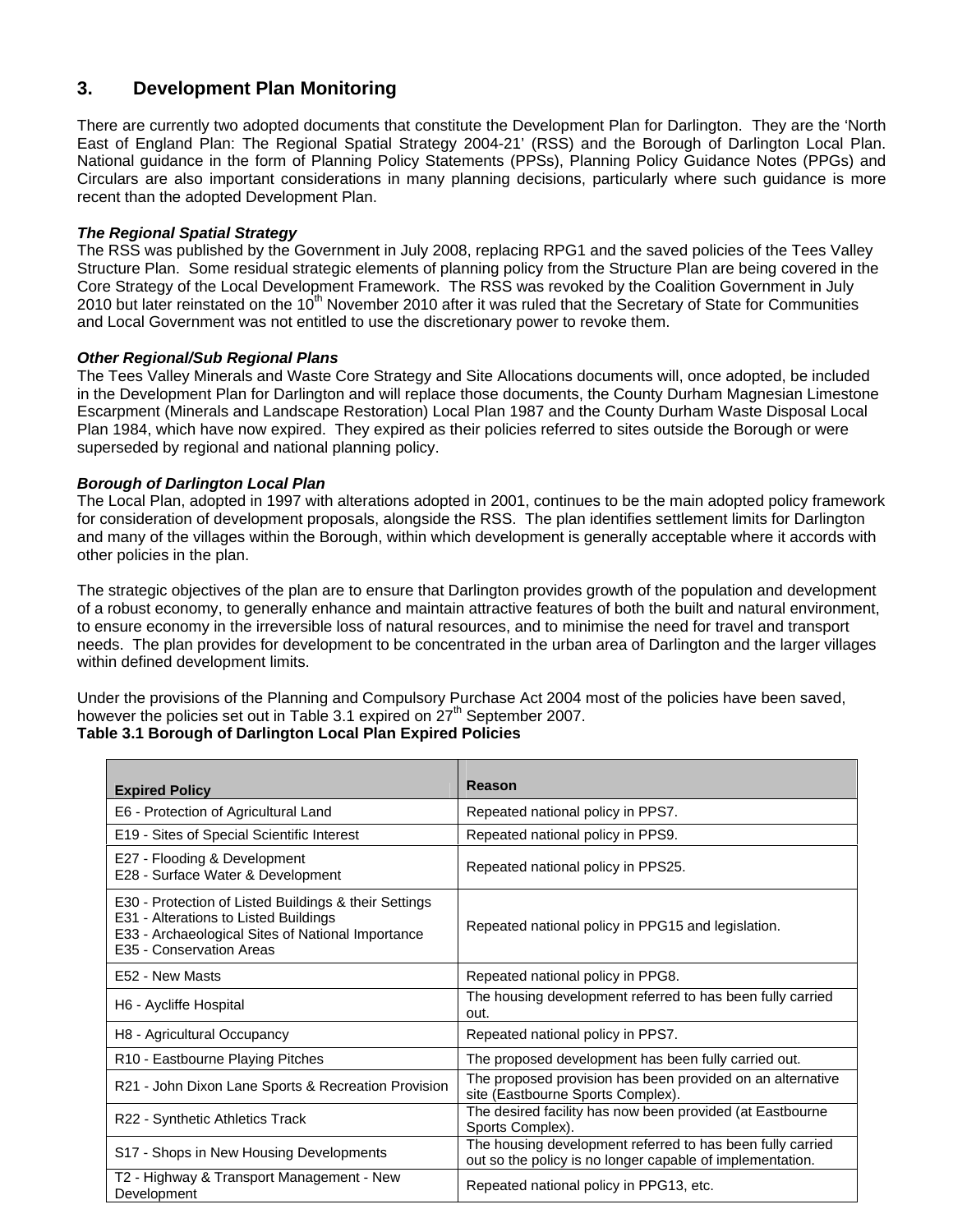# **3.1 Darlington in Context**

Darlington is situated at the western end of the Tees Valley sub-region. This sub-region, which now has its own Multi Area Agreement, comprises of five unitary authorities – Darlington, Hartlepool, Middlesbrough, Redcar & Cleveland and Stockton-on-Tees. The most recent population data identified its combined population to be just over 660,000 people.



*© Crown Copyright. 100023728*

Darlington town centre is recognised as a sub-regional centre in the Regional Spatial Strategy and attracts people from a wide area, including the neighbouring areas of North Yorkshire and County Durham. The Borough covers approximately 198 square kilometres (76 square miles), of which around 85% is countryside.

Darlington consists of a historic market town and associated urban area, surrounded by an extensive rural hinterland. The indoor market at High Row is a listed building and overlooks a traditional market square, reflecting the town's market town heritage. Historically, the railway heritage and associated industrial development was a major influence on the growth of the town.

Transport continues to play an important role in the town; Darlington Railway Station's positioning on the East Coast Main Line provides links to the Tees Valley and to the national rail network, with convenient links to Edinburgh, Newcastle and London. In addition, the town's road network allows easy accessibility to Durham Tees Valley Airport as well as the A1 and A66, placing Darlington as a key transport hub for the North East.

The Borough has a population of around 100,500 living in over 47,000 homes. The 2001 Census indicated that around three quarters of the working population have jobs based in Darlington, nearly 80% of which are now in the service sector. Unemployment is above the national average (5.2%, compared to 4.0% in Great Britain) and is just below the regional level (5.3%). This figure for Darlington has increased by 2.2% since last year, and nationally has increased 1.8%, showing an overall increase in unemployment. Average wage levels in Darlington are lower than the national average and also lower than the median wage level in the Tees Valley, unlike last year when Darlington was the second highest in the Tees Valley and above the sub-regional average. In 2007 Darlington was ranked as the 95th most deprived Local Authority in England, out of 354 authorities. This was up from 90 in 2004 showing a decline in deprivation levels. However, overall economic activity rates in the Borough equate to 78.3% which is the second highest in the Tees Valley and which is also above the regional average of 76.8% but not the national average of 78.9%.

|                            | Local 1: Percentage of residents satisfied with their local area as a place to live |  |  |
|----------------------------|-------------------------------------------------------------------------------------|--|--|
| <b>Indicator Source</b>    | Darlington Community Survey Report 2009                                             |  |  |
| <b>Saved BDLP Policies</b> | Policy E1: Keynote Policy for the protection of the Environment                     |  |  |
|                            | Policy E3: Protection of Open Land                                                  |  |  |
|                            | Policy R1: Designing for All                                                        |  |  |
| <b>CSPO Objectives</b>     | Protect and enhance the separate identities and character of the town, distinctive  |  |  |
|                            | parts within it and the villages, and promote development that is in keeping with   |  |  |
|                            | the size, character and function of the location.                                   |  |  |
| <b>SA Objective</b>        | 2. Promote equality of opportunity by ensuring that new development creates         |  |  |
|                            | sustainable communities;                                                            |  |  |
|                            | 6. Safeguard, enhance and provide a wide range of facilities as well as natural     |  |  |
|                            | and historic environments.                                                          |  |  |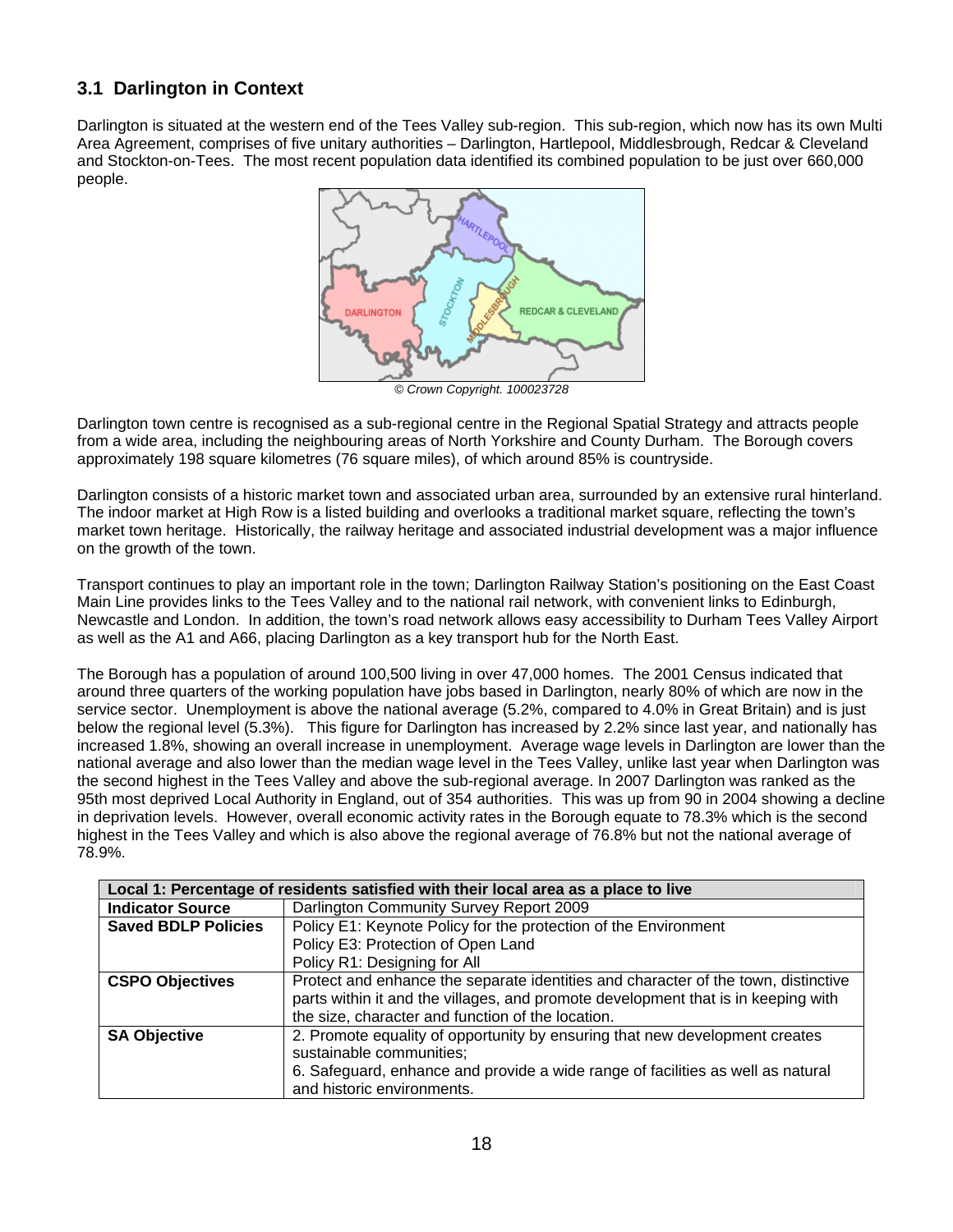Figure 3.1 below shows that residents satisfaction with the local area as a place to live has remained the same as last year at 79%



**Figure 3.1 Percentage of the Borough's residents satisfied with their local area as a place to live** 

|                            | Local 2: Projected population and growth in the Borough                                                                                                                                                                                                                         |  |  |
|----------------------------|---------------------------------------------------------------------------------------------------------------------------------------------------------------------------------------------------------------------------------------------------------------------------------|--|--|
| <b>Indicator Source</b>    | <b>ONS Statistics/JSU</b>                                                                                                                                                                                                                                                       |  |  |
| <b>Saved BDLP Policies</b> | Policy H1: Supply of Housing Land                                                                                                                                                                                                                                               |  |  |
|                            | Policy EP1: Land Supply for Employment                                                                                                                                                                                                                                          |  |  |
| <b>CSPO Objectives</b>     | Provide a range of decent housing, in sustainable locations ensuring a good supply<br>and mix of market and affordable housing and homes that can be adapted over a<br>lifetime to meet the needs and support the aspirations of the people who wish to<br>live in the Borough. |  |  |
| <b>SA Objective</b>        | 3. Facilitate sustainable economic growth<br>4. Provide a continuous supply of land for new housing development                                                                                                                                                                 |  |  |

Data on migration and population growth provides an indicator of the relative success of an area's ability to attract and retain populations, and indicates the requirements for future housing and employment provision. The adopted BDLP establishes continued population growth in the borough as a principal aim.

As with last years AMR, this indicator now presents population growth in Darlington in a wider regional context rather than sub-regionally, by comparing the Borough's population growth to North East population growth figures.

Figure 3.2 below shows that the population of Darlington is forecast to increase steadily in line with that for the North East during the period from 2008 to 2021.

#### **Table 3.2 Projected population (thousands) in Darlington and the North East 2008-2026**

|                                                               | 2008   | 2009   | 2010  | 2011                 | 2012  | 2016   | 2021   | 2026   |
|---------------------------------------------------------------|--------|--------|-------|----------------------|-------|--------|--------|--------|
| <b>Darlington</b>                                             | 100.1  | 100.5  | 101.1 | 101.6                | 102.1 | 104.5  | 107.7  | 1104   |
| <b>North East</b>                                             | 2570.6 | 2580.0 |       | 2590.8 2601.4 2611.7 |       | 2653.9 | 2710.2 | 2765.2 |
| ONS 2008 Based Projections (provided by TeasValley Unlimited) |        |        |       |                      |       |        |        |        |

ONS 2008 Based Projections (provided by TeesValley Unlimited)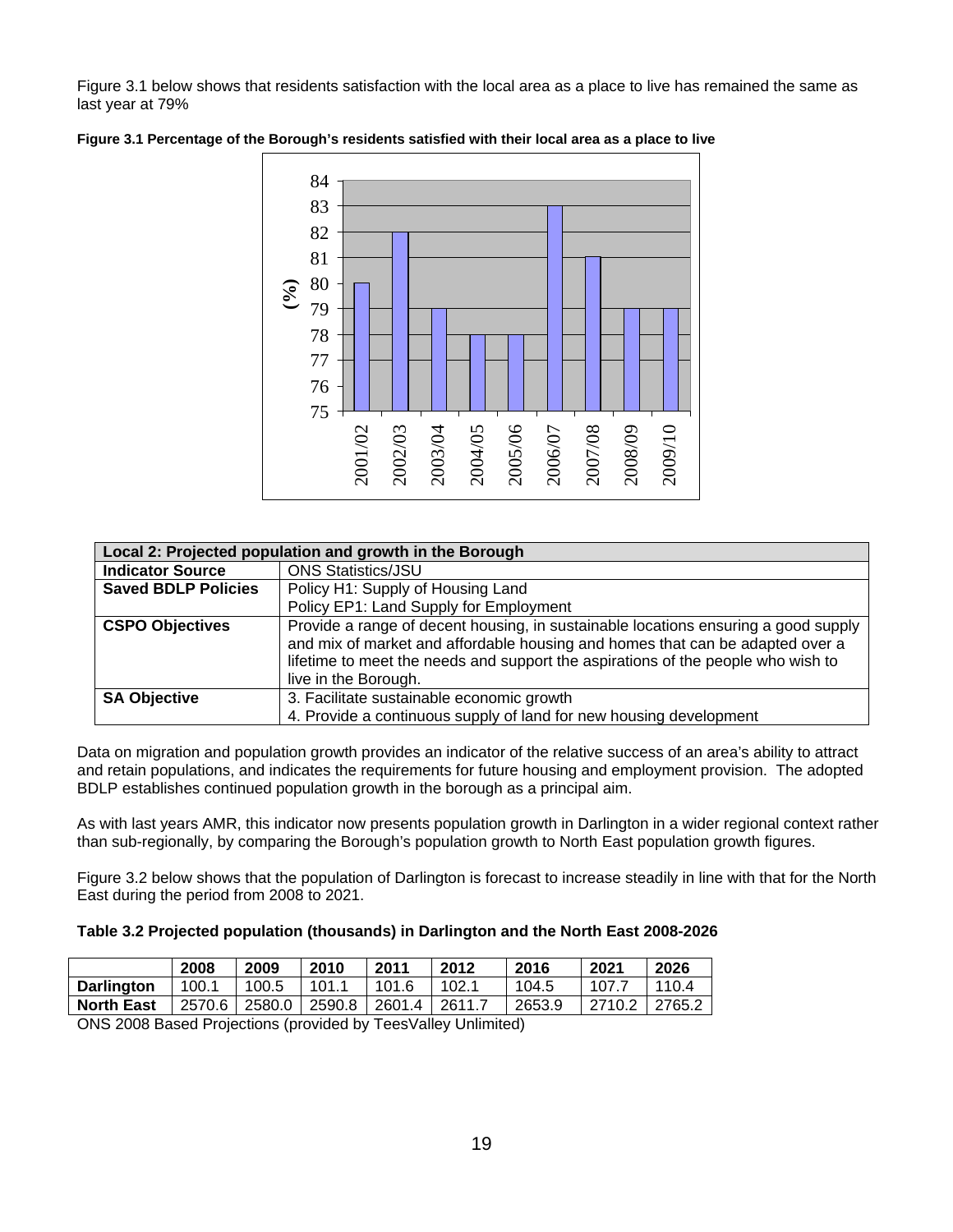|                            | Local 3: Carbon emissions per capita use (tonnes)                                 |  |  |
|----------------------------|-----------------------------------------------------------------------------------|--|--|
| <b>Indicator Source</b>    | Community Strategy Action Plan Indicators 2005                                    |  |  |
| <b>Saved BDLP Policies</b> | Policy E1: Keynote Policy for the Protection of the Environment                   |  |  |
|                            | Policy E48: Noise Generating/Polluting Environment                                |  |  |
| <b>CSPO Objectives</b>     | 6) Minimise the impact of climate change and reduce greenhouse gas emissions,     |  |  |
|                            | promote developments that conserve natural resources and help to reduce waste and |  |  |
|                            | minimise the risk of flooding and pollution.                                      |  |  |
| <b>SA Objective</b>        | 1. Minimise the impact of, and adapt to the effects of climate change             |  |  |
|                            | 8. Support initiatives to maintain, expand and enhance sustainable transport.     |  |  |

Reducing carbon emissions is an important step that is required to help reduce climate change, and has risen up the national, regional and local agenda in recent years. Whilst not in the national AMR core indicator list, it is part of the national indicator list for local government, as NI 186. It is also a measure of the success of the related Climate Change Action Plan.

The most recent data shows that carbon dioxide emissions in Darlington in 2005 were 8.3 tonnes per capita, 8.1 tonnes per capita in 2006, 7.8 tonnes per capita in 2007 and 7.7 tonnes in 2008. This indicates a reduction in carbon dioxide emissions in the Borough over the last 5 years.

# **3.2 Housing**

| Core H1: Plan period and housing targets |                                                                    |  |
|------------------------------------------|--------------------------------------------------------------------|--|
| Indicator Source                         | The North East of England Plan: Regional Spatial Strategy to 2021  |  |
|                                          |                                                                    |  |
| <b>RSS policies</b>                      | RSS Policy 28: Gross and Net Dwelling Provision                    |  |
|                                          | RSS Policy 29: Delivering and Managing Housing Supply              |  |
| <b>BDLP Saved</b>                        | Policy E24: Conservation of Land and Other Resources               |  |
| <b>Policies</b>                          | Policy H3: Locations for New Housing Development                   |  |
| <b>CSPO Policies</b>                     | CS10: New Housing Provision                                        |  |
| <b>SA Objectives</b>                     | 4. Provide a continuous supply of land for new housing development |  |

The source of the housing target that is being used in the housing trajectory (figure 3.2) and the total amount of housing planned to be delivered over the period is as set out in 'The North East of England Plan: Regional Spatial Strategy to 2021', published in July 2008. Those housing targets are set out in Table 3.3

#### **Table 3.3 Darlington's net additional dwellings per year as set out in NERSS policy 28**

| . which can be according to the commutation of the control of the control of the control of $\mathcal{L}$ |         |         |         |  |  |  |
|-----------------------------------------------------------------------------------------------------------|---------|---------|---------|--|--|--|
| 2004-11                                                                                                   | 2011-16 | 2016-21 | 2004-21 |  |  |  |
| 525                                                                                                       | 340     | 265     | 395     |  |  |  |

| Core H2a,b,c and d: Net additional dwellings in previous years, for the reporting year and in future years,<br>together with the managed delivery target |                                                                    |  |
|----------------------------------------------------------------------------------------------------------------------------------------------------------|--------------------------------------------------------------------|--|
|                                                                                                                                                          |                                                                    |  |
| <b>Indicator Source</b>                                                                                                                                  | Darlington Borough Council Housing Monitoring                      |  |
| <b>RSS Policies</b>                                                                                                                                      | RSS Policy 28: Gross and Net Dwelling Provision                    |  |
|                                                                                                                                                          | RSS Policy 29: Delivering and Managing Housing Supply              |  |
| <b>BDLP Saved Policies</b>                                                                                                                               | Policy E24: Conservation of Land and Other Resources               |  |
|                                                                                                                                                          | Policy H3: Locations for New Housing Development                   |  |
| <b>CSPO Policies</b>                                                                                                                                     | CS10: New Housing Provision                                        |  |
| <b>SA Objectives</b>                                                                                                                                     | 4. Provide a continuous supply of land for new housing development |  |

Indicator Core H2 (a,b,c and d) is linked to RSS AMR indicators Housing 01 and 08, and national indicator NI154 and NI159.

The net additional dwellings completed in Darlington since the start of the RSS plan period are set out in Table 3.4. In 2008/09 and 2009/10 there were significant shortfalls on RSS requirements, resulting in a total shortfall of 708 dwellings, or 22.5% for the period.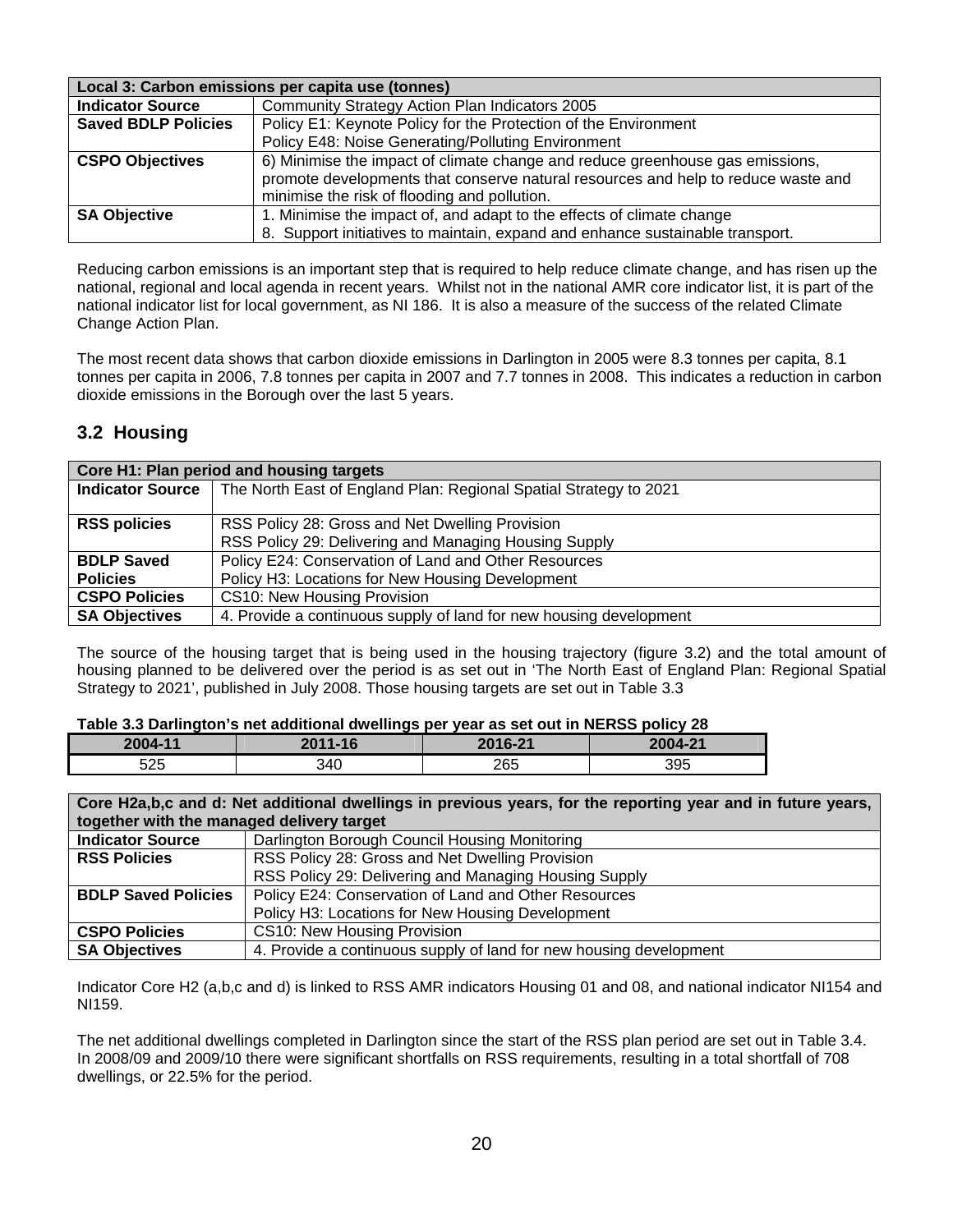## **Table 3.4 Darlington net additional completed dwellings, by year, with RSS targets**

|                                    | 2004/05 | 2005/06 | 2006/07 | 2007/08 | 2008/09 | 2009/10 |
|------------------------------------|---------|---------|---------|---------|---------|---------|
| Net additional dwellings completed | 368     | 509     | 520     | 568     | 255     | 221     |
| <b>RSS requirement</b>             | 525     | 525     | 525     | 525     | 525     | 525     |

Of the 228 dwellings delivered in 2009/10, there were 8 additions from conversions, and 25 additions from changes of use. There were 7 recorded demolitions in the year, resulting in 221 net additions to the housing stock.





Figure 3.2 shows a shortfall in housing supply against RSS requirement for 2008/09 to 2010/11. An estimated surplus of housing from 2011/12 to 2014/15 (as large sites such as Central Park begin to be implemented, West Park continues to deliver dwellings and the RSS requirement goes down from 525 dwellings per annum to 340) is anticipated to recover some of this deficit. Housing delivery is also likely to be supported in this period by public investment secured as part of the successful Tees Valley Housing Growth Point bid.

Darlington Council prepared its first Strategic Housing Land Availability Assessment (SHLAA) in March 2009, and completed the latest annual update of the SHLAA in December 2010. This most recent SHLAA update identifies seven sites considered deliverable, with an estimated 672 dwellings in 2011-16, eleven sites with potential for a total estimated capacity of 367 dwellings developable 2016-2021, and one site with estimated capacity for 48 dwellings in 2021-26.

While the SHLAA identifies sites capable of delivering housing in addition to the 'commitments' (sites with planning permission) identified in figure 3.2, there remains evidence of a potential undersupply of housing in the period 2021- 2026 (see figure 7.2 of the Darlington SHLAA update 1 for more information). This shortfall indicates the need to allocate additional land for residential development through the Local Development Framework plan preparation process.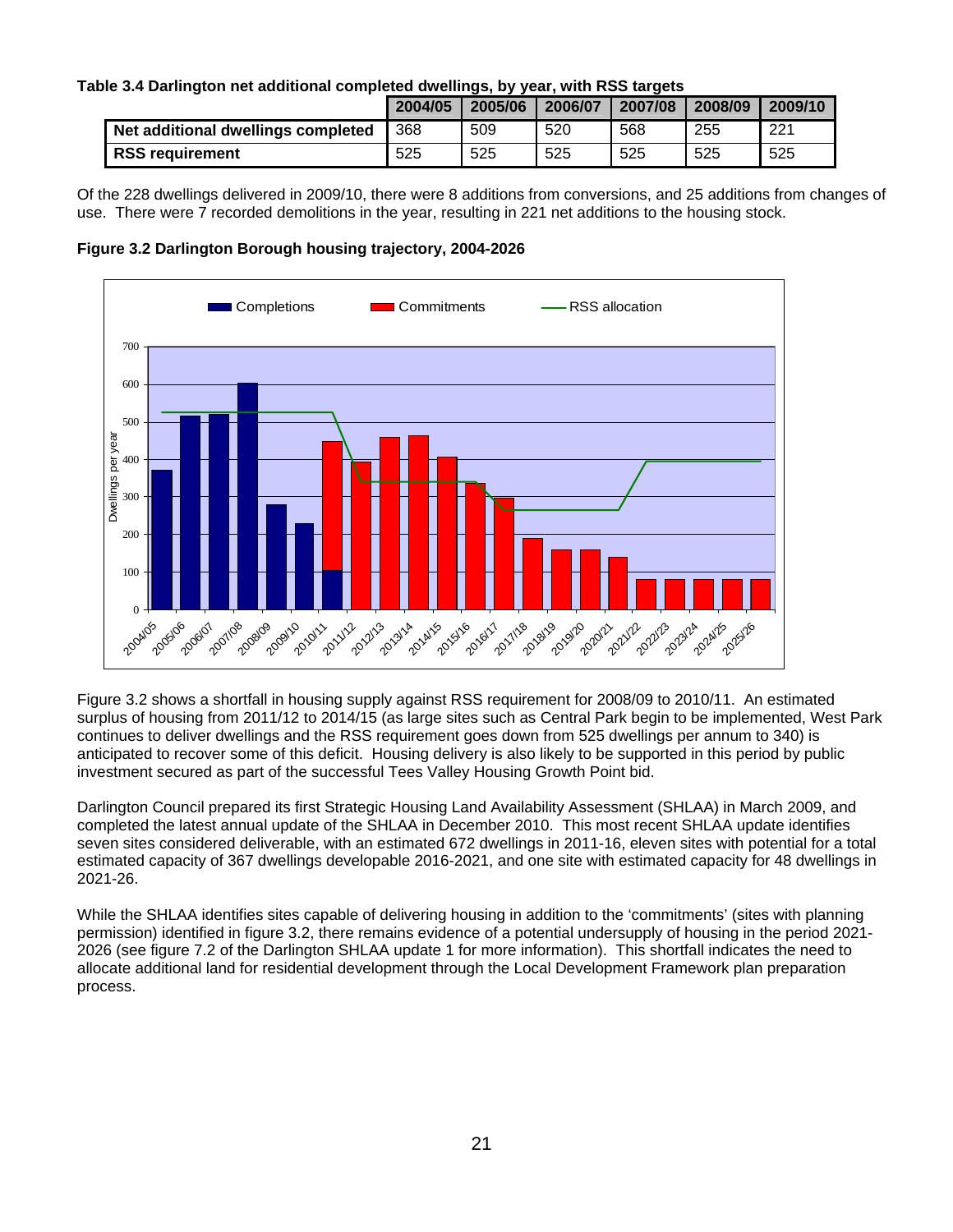# **Table 3.5 Housing starts and completions 2009/10 and April-Sept 2010/11**

|                            | 2009/10        |                |    |    |              | 2010/11        |                |  |
|----------------------------|----------------|----------------|----|----|--------------|----------------|----------------|--|
|                            | Q <sub>1</sub> | Q <sub>2</sub> | Q3 | Q4 | <b>Total</b> | Q <sub>1</sub> | Q <sub>2</sub> |  |
| <b>Housing Starts</b>      | 50             | 6              | -  | 18 | 81           | 56             | 43             |  |
| <b>Housing Completions</b> | 56             | 87             | 33 | 52 | 228          | 81             | 25             |  |

Housing starts and completion figures for 2009/10, presented in Table 3.5, are evidence of a continued low in house building activity in Darlington. Data for quarters one and two in 2010/11 indicate that this trend is set to continue in the current year, while consultation with key stakeholders (as part of the SHLAA preparation process) indicates that the market is unlikely to show signs of significant recovery until 2014/15.

|                                                                        | Core H3: Percentage of New and Converted Dwellings on Previously Developed Land |
|------------------------------------------------------------------------|---------------------------------------------------------------------------------|
| <b>Indicator Source</b>                                                | Darlington Borough Council Housing Monitoring                                   |
| RSS Policy 28: Gross and Net Dwelling Provision<br><b>RSS Policies</b> |                                                                                 |
|                                                                        | RSS Policy 29: Delivering and Managing Housing Supply                           |
| <b>BDLP</b><br><b>Saved</b>                                            | Policy E24: Conservation of Land and Other Resources                            |
| <b>Policies</b>                                                        | Policy H3: Locations for New Housing Development                                |
| <b>CSPO Policies</b>                                                   | CS1: Darlington's Sub Regional Role and Locational Strategy                     |
|                                                                        | CS10: New Housing Provision                                                     |
| <b>SA Objectives</b>                                                   | 4. Provide a continuous supply of land for new housing development              |
|                                                                        | 6. Safeguard, enhance and provide facilities and the environment                |
|                                                                        | 7. Preserve the scale, character, function and sense of place of                |
|                                                                        | Darlington's environment                                                        |

This indicator is also reported as LI0001 in the Council's Performance Plan.

The rail and industrial heritage of Darlington has meant that there has been a ready supply of previously developed land (PDL) that is (or can be made) suitable for residential development. In 2009/10, 104 dwellings were completed on 'greenfield' (not previously developed) land, with 54% of dwellings being completed on PDL. This figure is well below the target of 70% set for the Tees Valley sub-region in the NERSS, and slightly below the target within Planning Policy Statement 3, which states that at least 60% of new housing should be provided on PDL.



**Figure 3.3 Percentage of new and converted dwellings on Previously Developed Land**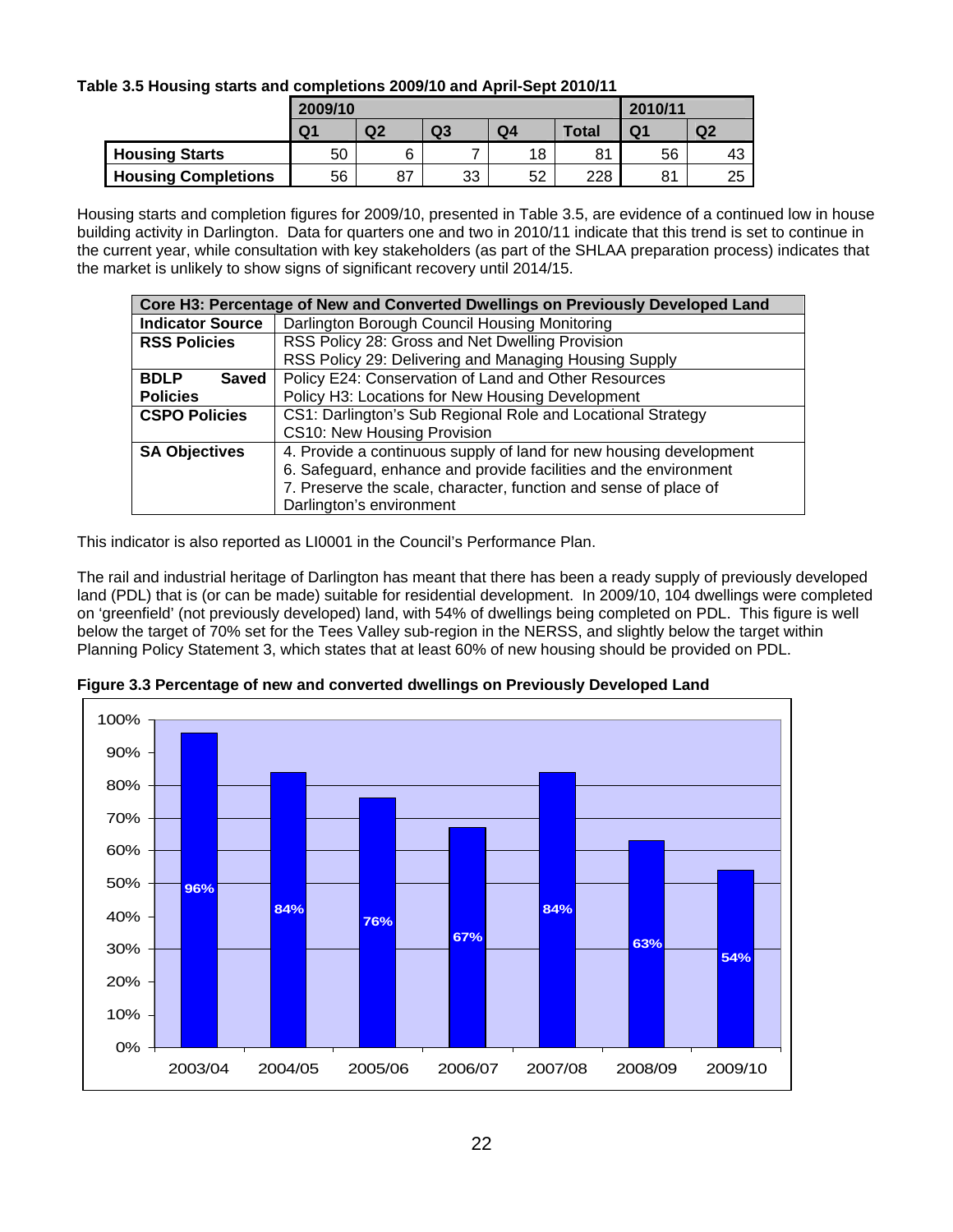|                             | Local 4: Current Commitments on Greenfield Land and Previously Developed Land |  |  |  |
|-----------------------------|-------------------------------------------------------------------------------|--|--|--|
| <b>Indicator Source</b>     | Darlington Borough Council Housing Monitoring                                 |  |  |  |
| <b>RSS Policies</b>         | RSS Policy 28: Gross and Net Dwelling Provision                               |  |  |  |
|                             | RSS Policy 29: Delivering and Managing Housing Supply                         |  |  |  |
| <b>BDLP</b><br><b>Saved</b> | Policy E24: Conservation of Land and Other Resources                          |  |  |  |
| <b>Policies</b>             | Policy H3: Locations for New Housing Development                              |  |  |  |
| <b>CSPO Policies</b>        | CS10: New Housing Provision                                                   |  |  |  |
| <b>SA Objectives</b>        | 4. Provide a continuous supply of land for new housing development            |  |  |  |
|                             | 6. Safeguard, enhance and provide facilities and the environment              |  |  |  |
|                             | 7. Preserve the scale, character, function and sense of place of Darlington's |  |  |  |
|                             | environment                                                                   |  |  |  |

Figure 3.4 shows that the majority of new development on committed sites will be on PDL, though continued delivery of dwellings on greenfield land at West Park means a decrease in the forecast % of new development on PDL between 2012 and 2016. Outline planning permission granted in 2008/09 for a large scale mixed-use development at Lingfield Point is anticipated to deliver around 75% of its new dwellings on PDL, implemented from 2016/17 onwards.



**Figure 3.4 Distribution of future housing commitments between PDL and Greenfield Land** 

|                         | Local 5: Density of new dwellings on completed and committed sites of five dwellings or more |
|-------------------------|----------------------------------------------------------------------------------------------|
| <b>Indicator Source</b> | Darlington Borough Council Housing Monitoring                                                |
| <b>RSS Policies</b>     | RSS Policy 28: Gross and Net Dwelling Provision                                              |
|                         | RSS Policy 29: Delivering and Managing Housing Supply                                        |
| <b>BDLP</b><br>Saved    | Policy E24: Conservation of Land and Other Resources                                         |
| <b>Policies</b>         | Policy H3: Locations for New Housing Development                                             |
| <b>CSPO Policies</b>    | CS10: New Housing Provision                                                                  |
| <b>SA Objectives</b>    | 4. Provide a continuous supply of land for new housing development                           |
|                         | 6. Safeguard, enhance and provide facilities and the environment                             |
|                         | 7. Preserve the scale, character, function and sense of place of Darlington's                |
|                         | environment                                                                                  |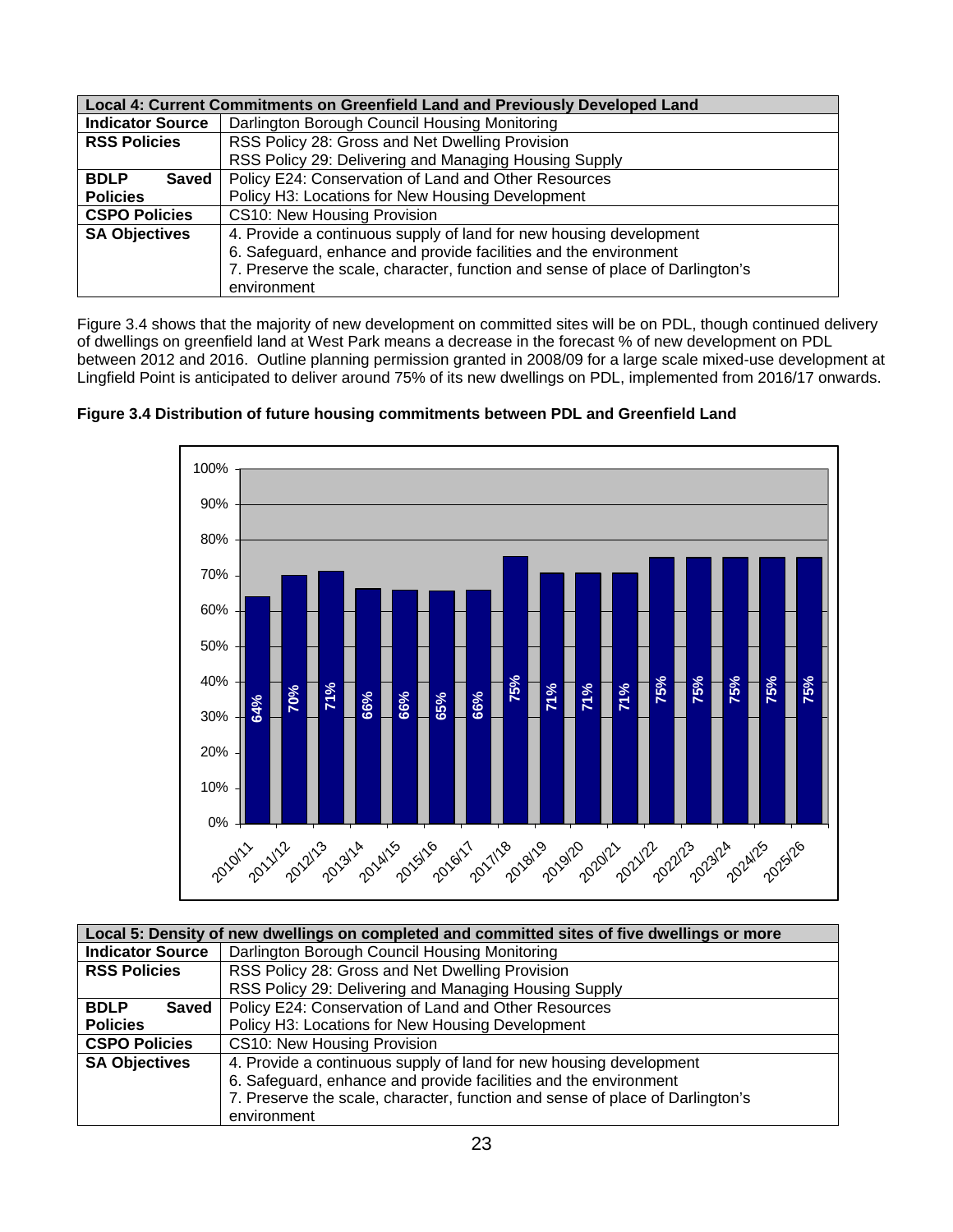All housing development was completed on six sites of five dwellings or more in 2009/10, with 98 dwellings completed on around 7.21ha of land, providing a density of 14 dwellings per hectare. This average density is lower than seen last year, and is largely due to the completion of low density sites at Rockcliffe Park and Middleton Hall. This average density is outside the range of 30 to 50 dwellings per hectare that NERSS Policy 29 states that Local Authorities should plan for. However, if Rockcliffe Park and Middleton Hall were excluded, the average density would be 47 dwellings per hectare.

Darlington has uncompleted committed sites with a total of 5762 dwellings (including completed and uncompleted dwellings), on approximately 165 hectares of land. This results in an average density of 34.9 dwellings per hectare.

| Local 6: Average house prices in Darlington Borough |                                                                    |  |  |
|-----------------------------------------------------|--------------------------------------------------------------------|--|--|
| <b>Indicator Source</b>                             | Land Registry / Tees Valley Unlimited                              |  |  |
| <b>RSS Policies</b>                                 | RSS Policy 30: Improving Inclusivity and Affordability             |  |  |
| <b>BDLP</b><br><b>Saved</b>                         | Policy H1: Supply of Housing Land                                  |  |  |
| <b>Policies</b>                                     | Policy H9: Meeting Affordable Housing Needs                        |  |  |
|                                                     | Policy H10: Affordable Housing in the Rural Area                   |  |  |
| <b>CSPO Policies</b>                                | CS11: New Housing For All                                          |  |  |
| <b>SA Objectives</b>                                | 4. Provide a continuous supply of land for new housing development |  |  |

Table 3.6 sets out, and figure 3.5 illustrates, changes in house prices in Darlington Borough since 2006/07 by type. The data indicates that while there has been a decline in prices of terraced houses, in 2009/10 compared to 2008/09, the average price for all sales actually rose in 2009/10, despite the problems experienced by the housing market at a national level.

### **Table 3.6 Average house prices in Darlington Borough**

|         | <b>All sales</b> | <b>Detached</b> | Semi-detached | Terraced | <b>Flat</b> |
|---------|------------------|-----------------|---------------|----------|-------------|
| 2006/07 | £134,600         | £226,300        | £138,800      | £98,800  | £121,300    |
| 2007/08 | £141.200         | £231,200        | £145.100      | £107,400 | £130,400    |
| 2008/09 | £141.500         | £234,800        | £142.100      | £102.700 | £120,600    |
| 2009/10 | £149.900         | £236,100        | £143,600      | £94.200  | £129,700    |

**Source:** HM Land Registry**/**Tees Valley Unlimited

# **Figure 3.5 Chart of average house prices in Darlington Borough**

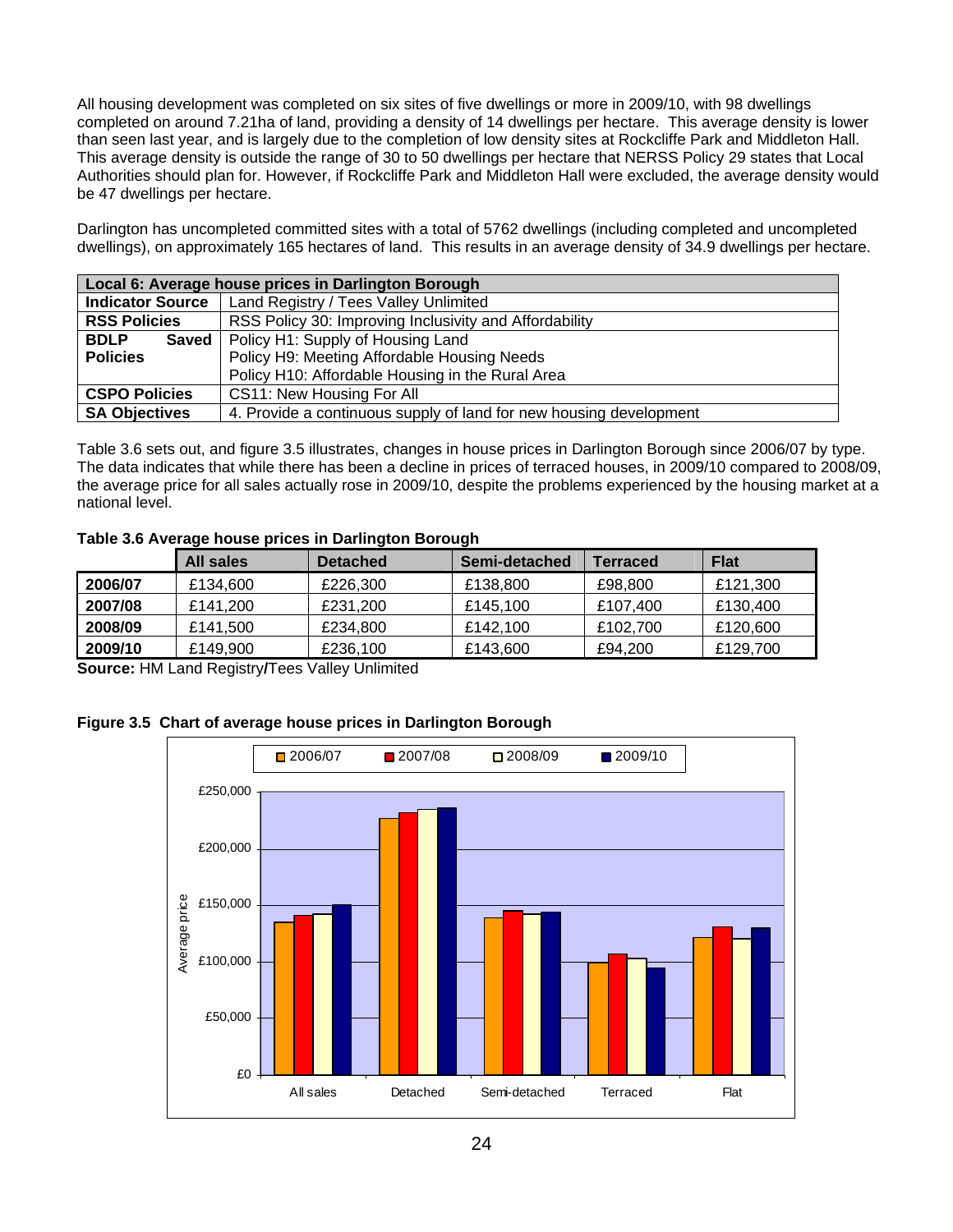| <b>Core H5: Gross Affordable Housing Completions</b> |                                                                               |  |  |  |
|------------------------------------------------------|-------------------------------------------------------------------------------|--|--|--|
| <b>Indicator Source</b>                              | Housing Strategy Statistical Appendix / Darlington Borough Council Monitoring |  |  |  |
| <b>RSS Policies</b>                                  | RSS Policy 30: Improving Inclusivity and Affordability                        |  |  |  |
| <b>BDLP</b><br><b>Saved</b>                          | Policy H1: Supply of Housing Land                                             |  |  |  |
| <b>Policies</b>                                      | Policy H9: Meeting Affordable Housing Needs                                   |  |  |  |
|                                                      | Policy H10: Affordable Housing in the Rural Area                              |  |  |  |
| <b>CSPO Policies</b>                                 | CS11: New Housing For All                                                     |  |  |  |
| <b>SA Objectives</b>                                 | 4. Provide a continuous supply of land for new housing development            |  |  |  |

This indicator is included in RSS monitoring (Housing 11a), and National indicator NI155.

Table 3.6 shows that average house prices of terraced houses declined in the Borough in 2009/10. Although this decline is likely to make housing slightly more affordable in the Borough, the availability of sufficient affordable housing to meet identified local needs continues to be a key issue in Darlington Borough.

Table 3.7 shows that in 2009/10 49 affordable dwellings were completed, which is almost twice the number of completions for the previous years.

#### **Table 3.7 Affordable housing completions**

|                                             | 2003/<br>04 | 2004/<br>05 | 2005/<br>06 | 2006/<br>07 | 2007/<br>08 | 2008/<br>09 | 2009/<br>10 |
|---------------------------------------------|-------------|-------------|-------------|-------------|-------------|-------------|-------------|
| <b>Number of additional Local Authority</b> |             |             |             |             |             |             | 0           |
| rented dwellings                            |             |             |             | 0           | 0           | 20          |             |
| Number of additional RSL rented dwellings   | 77          | 18          | 10          | 38          | 42          | 5           | 49          |
| Number of additional RSL shared             |             |             |             |             |             |             | 0           |
| ownership                                   |             | 10          |             | 0           | 8           |             |             |
| <b>Total affordable housing completions</b> | 77          | 28          | 10          | 38          | 50          | 25          | 49          |

|                         | Core H4: Number of additional pitches granted planning permission  |  |  |  |
|-------------------------|--------------------------------------------------------------------|--|--|--|
| <b>Indicator Source</b> | Darlington Borough Council Monitoring                              |  |  |  |
| <b>RSS Policies</b>     | RSS Policy 30: Improving Inclusivity and Affordability             |  |  |  |
| <b>BDLP</b><br>Saved    | Policy H20: Gypsy sites                                            |  |  |  |
| <b>Policies</b>         | Policy H21: Additional Gypsy Sites                                 |  |  |  |
| <b>CSPO Policies</b>    | <b>CS13: Accommodating Travelling Groups</b>                       |  |  |  |
| <b>SA Objectives</b>    | 2. Ensure new development creates sustainable communities          |  |  |  |
|                         | 4. Provide a continuous supply of land for new housing development |  |  |  |

No additional pitches were granted planning permission in 2009/10 and none were lost as a result of development or closure.

|                         | Local 7: Number of additional pitches included in Development Plans |  |  |
|-------------------------|---------------------------------------------------------------------|--|--|
| <b>Indicator Source</b> | Darlington Borough Council Monitoring                               |  |  |
| <b>RSS Policies</b>     | Policy H21: Additional Gypsy Sites                                  |  |  |
| <b>BDLP</b>             | <b>Saved</b>   Policy H20: Gypsy sites                              |  |  |
| <b>Policies</b>         |                                                                     |  |  |
| <b>CSPO Policies</b>    | CS13: Accommodating Travelling Groups                               |  |  |
| <b>SA Objectives</b>    | 4. Provide a continuous supply of land for new housing development  |  |  |

The Tees Valley Gypsy and Traveller Accommodation Needs Assessment was published in 2009. This study provides the up to date evidence base for setting a target for provision of gypsy and traveller accommodation. Policy CS13 of the emerging Core Strategy identifies existing sites where provision will be made and sets out criteria for assessing new applications for travelling groups' accommodation. Further detail on specific sites is likely to be provided in the Accommodating Growth DPD.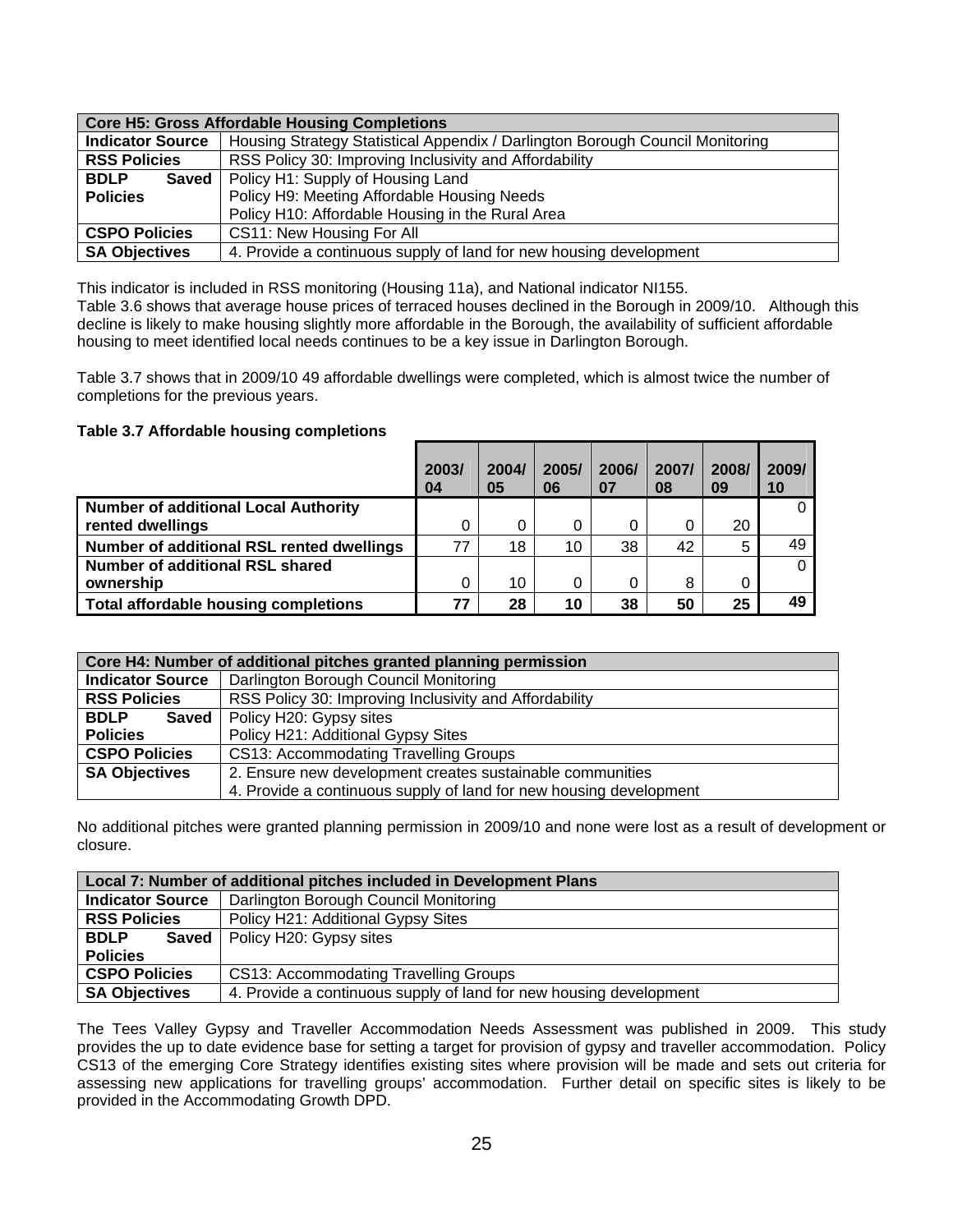|                         | Core H6: Housing quality: Building for Life assessments                              |
|-------------------------|--------------------------------------------------------------------------------------|
| <b>Indicator Source</b> | None currently                                                                       |
| <b>RSS Policies</b>     | Policy 2: Sustainable Development                                                    |
|                         | Policy 38: Sustainable Construction                                                  |
| <b>BDLP</b><br>Saved    | This indicator relates to the design element of several saved BDLP policies, such as |
| <b>Policies</b>         | Policy E46 (Safety and Security), Policy R1 (Designing for All), Policy T13 (New     |
|                         | Development – Standards) and Policy T24 (Parking and Servicing Requirements for      |
|                         | New Development), E12 (Trees and Development), E15 (Open Land in New                 |
|                         | Development), E23 (Nature and Development), E24 (iii) (Conservation of Resources),   |
|                         | E45 (Development and Art), E49 (Noise Sensitive Development), H11 (Design and        |
|                         | Layout of New Housing Development), H12 (Alterations and Extensions to Existing      |
|                         | Dwellings), R13 (Recreation Routes and New Development).                             |
| <b>CSPO Policies</b>    | CS2: Promoting Good Quality, Sustainable Design                                      |
| <b>SA Objectives</b>    | 1. Minimise the impact of and adapt to climate change                                |

At the end of 2010/11 all developments of over 10 dwellings will be assessed by the in-house assessor who is currently Principal Planning Officer (Urban Design). This will be expressed as a BfL score for each development.

| Local 8: Number of vacant dwellings by length of vacancy and ownership    |                                                                    |  |  |  |  |
|---------------------------------------------------------------------------|--------------------------------------------------------------------|--|--|--|--|
| <b>Indicator Source</b><br><b>Housing Strategy Statistical Appendices</b> |                                                                    |  |  |  |  |
| <b>RSS Policies</b>                                                       | Policy 28: Gross and Net Dwelling Provision.                       |  |  |  |  |
| <b>BDLP</b><br><b>Saved</b>                                               | Policy H16: The Improvement of Older Residential Areas             |  |  |  |  |
| <b>Policies</b>                                                           |                                                                    |  |  |  |  |
| <b>CSPO Policies</b>                                                      | CS12: The Existing Housing Stock                                   |  |  |  |  |
| <b>SA Objectives</b>                                                      | 4. Provide a continuous supply of land for new housing development |  |  |  |  |

Table 3.8 shows a slight rise in the total number of vacant dwellings in the Borough in 2009/10. This increase is mainly due to a slight rise in vacancy rates among Local Authority rented dwellings from last year's very low figure.

#### **Table 3.8 Vacant dwellings by ownership type**

|                |                                |                                |                                |                                | 2009/10                                |                     |
|----------------|--------------------------------|--------------------------------|--------------------------------|--------------------------------|----------------------------------------|---------------------|
|                | <b>Total Vacant</b><br>2005/06 | <b>Total Vacant</b><br>2006/07 | <b>Total Vacant</b><br>2007/08 | <b>Total Vacant</b><br>2008/09 | <b>Vacant less</b><br>than 6<br>months | <b>Total vacant</b> |
|                |                                |                                |                                |                                |                                        |                     |
| <b>Private</b> | 1284                           | 1447                           | 1477                           | 1801                           | 696                                    | 1791                |
| <b>RSL</b>     | 39                             | 17                             | 12                             | 40                             | 13                                     | 45                  |
| LA             | 149                            | 113                            | 86                             | 19                             | 59                                     | 59                  |
| <b>Total</b>   | 1472                           | 1577                           | 1575                           | 1860                           | 768                                    | 1895                |

|                         | Local 9: Number of applications that meet appropriate CSH/BREEAM standards |  |  |  |  |  |
|-------------------------|----------------------------------------------------------------------------|--|--|--|--|--|
| <b>Indicator Source</b> | Darlington Borough Council Monitoring                                      |  |  |  |  |  |
| <b>RSS Policies</b>     | Policy 2: Sustainable Development                                          |  |  |  |  |  |
|                         | Policy 38: Sustainable Construction                                        |  |  |  |  |  |
| <b>BDLP Saved</b>       | Housing H11: Design and layout of new development                          |  |  |  |  |  |
| <b>Policies</b>         |                                                                            |  |  |  |  |  |
| <b>CSPO Policies</b>    | CS2: Promoting Good Quality, Sustainable Design                            |  |  |  |  |  |
| <b>SA Objectives</b>    | 1. Minimise the impact of and adapt to climate change                      |  |  |  |  |  |

The sustainability of new development is an issue that has risen in importance over recent years, and as such, while not comprehensively represented in the policies of the adopted Local Plan, the Council's recently adopted Design of New Development SPD sets out sustainability standards for new development.

Adoption of the Design SPD has taken longer to fully implement. A draft Service Plan indicator is based upon compliance with the SPD and monitoring is to be undertaken annually. At the end of 2010/11 a representative sample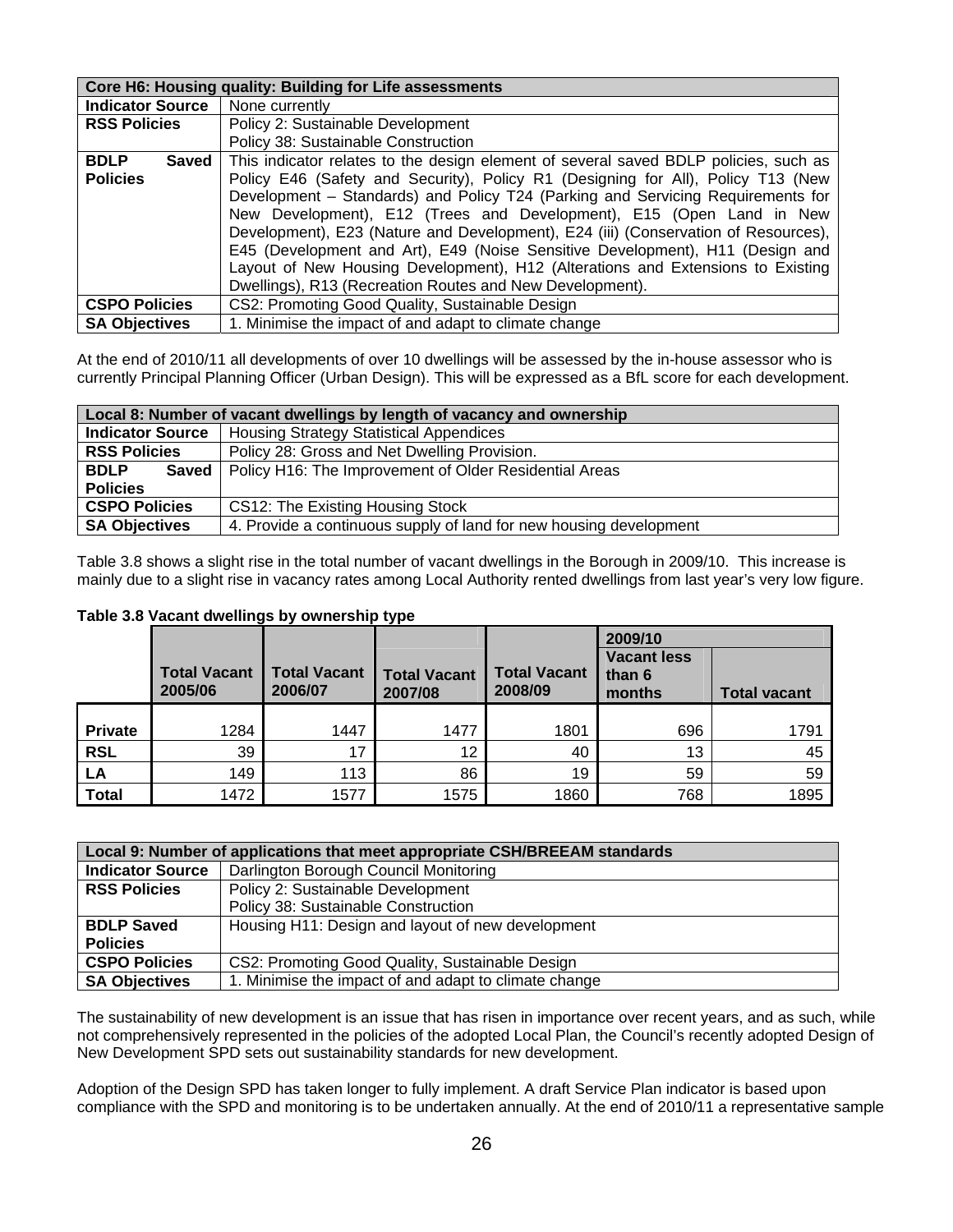will be taken of all developments of an individual dwelling upwards to test full compliance that includes CSH / BREEAM standards.

# **Conclusions**

The targets for net additions to the housing stock are handed down from the Regional Spatial Strategy. Figure 3.2 shows that at the height of the economic boom and when credit was easy to obtain, the net additions to the housing stock managed to keep pace with the RSS targets. However, as the credit crunch bit in 2008, the number of completions slumped and went down again in 2009/10. This trend is set to continue in the current year, while consultation with key stakeholders (as part of the SHLAA preparation process) indicates that the market is unlikely to show signs of significant recovery until 2014/15. However, the RSS target is reduced to 340 dwellings per annum from next year and Figure 3.2 shows that completions could rise above the target until 2015/16. Should completions fail to reach the targets, it is likely that this will be due to restrictions on mortgage lending and economic conditions rather than a lack of housing land available. There is, therefore no need to amend the targets or to make significant new areas of land available.

The credit crunch has reduced the number of completions on brownfield sites. The restrictions on credit have resulted in the private sector struggling to finance development on brownfield sites. The banks have become risk averse and are financing mainly greenfield sites which have no contamination and few constraints to development. As a result, the percentage of housing built on previously developed land (54%) has dipped below the Government's target (60%) for the first time. With the cuts to regeneration funding announced this year, the Government's PDL target looks unachievable in the foreseeable future.

# **3.3 Business, Industry and Employment**

The Borough's economy has undergone a transformation over recent years with employment in traditional industries (manufacturing) declining. Specialised engineering remains a key strength providing high value jobs with good longer-term growth prospects, and growth has been seen over recent years in the service sector (business and professional services). Service sector employment now dominates in the Borough and economic growth needs to continue to be developed if the Borough is to widen its economic base and provide a range of job opportunities across all sectors for its residents.

Over recent years, with assistance from public funds, Darlington has attracted interest from private developers leading to a number of high profile schemes such as offices at Morton Palms, and distribution and industrial development at Faverdale Business Park. As well as traditional employment developments, there are plans for major mixed-use developments in the Borough including at Lingfield Point (outline application approved in 2009), and at the Central Park area.

The Regional Spatial Strategy focuses new economic development on sustainable locations, to make the best use of the land and resources available to improve economic performance. It identifies that up to 235ha of general employment land needs to be provided in the Borough, in addition to 125ha in the key employment locations of Faverdale and Heighington Lane. This gives a total provision of 360ha in Darlington. The identification of land at Durham Tees Valley Airport for airport related development is included within this overall figure.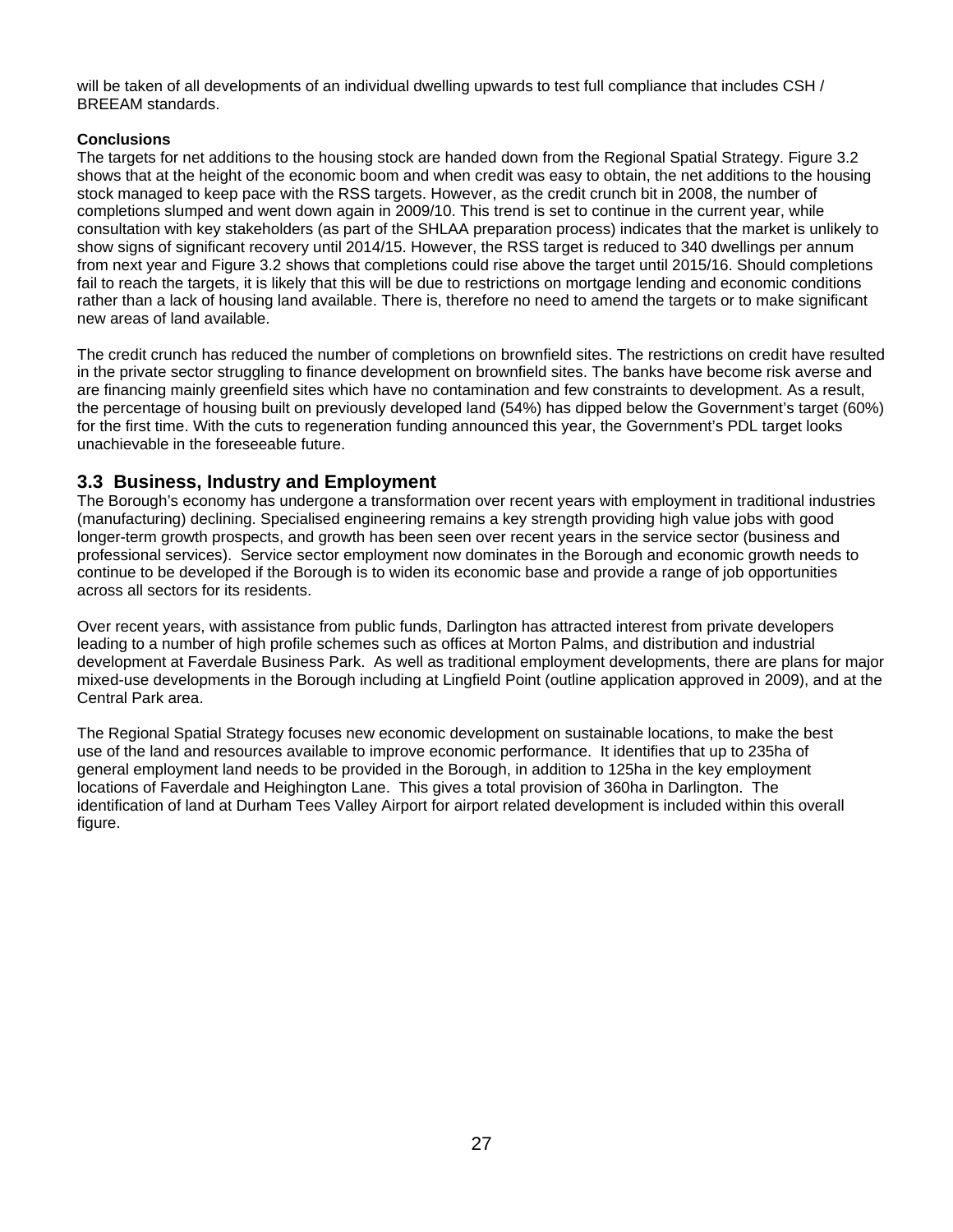|                         | Core BD3: Current employment land available by type                            |
|-------------------------|--------------------------------------------------------------------------------|
| <b>Indicator Source</b> | Darlington Borough Council Monitoring                                          |
| <b>RSS Policies</b>     | Policy 18: Employment Land Portfolio                                           |
|                         | Policy 19: Office Development Outside of City and Town Centre                  |
|                         | Policy 20: Key Employment Locations                                            |
|                         | Policy 21: Airports                                                            |
| <b>BDLP</b><br>Saved    | Policy EP1: Land Supply for Employment                                         |
| <b>Policies</b>         | Policy EP2: Employment Areas                                                   |
|                         | Policy EP3: New Employment Areas                                               |
|                         | Policy EP6: Prestige Employment Development                                    |
|                         | Policy EP7: Office/Business Park Development                                   |
|                         | Policy EP8: Reserve Employment Site                                            |
|                         | Policy EP9 and EP10: Teesside Airport                                          |
|                         | Policy EP11: Central Area Development Sites                                    |
| <b>CSPO Policies</b>    | CS1: Darlington's Sub-regional Role and Locational Strategy                    |
|                         | CS5: Supporting the Local Economy                                              |
| <b>SA Objectives</b>    | 3. Protect and promote a range and continuous supply of employment development |
|                         | opportunities                                                                  |

Table 3.9 sets out the allocated employment land within the Borough. At present, and as confirmed in the Darlington Employment Land Review, 2009, there does not appear to be a quantitative deficiency in the amount of land allocated for employment uses. However, a substantial part of current allocations are long term and/or are dependent upon infrastructure provision and other factors before they become available for development, and not all sites are suitable for all types of employment development. In addition, a vast majority of the sites comprise pockets within existing industrial areas that would not be attractive or suitable for other uses.

Additionally there are indications that some previously developed employment land is under some pressure from residential and other alternative uses. The Darlington Employment Land Review will inform the allocation of sites through the Accommodating Growth DPD, which is currently at Issues and Options Stage. This will be combined with a Making Places DPD, to be adopted in July 2013, which will identify existing employment sites to be protected and will also identify circumstances whereby other alternative uses may be considered.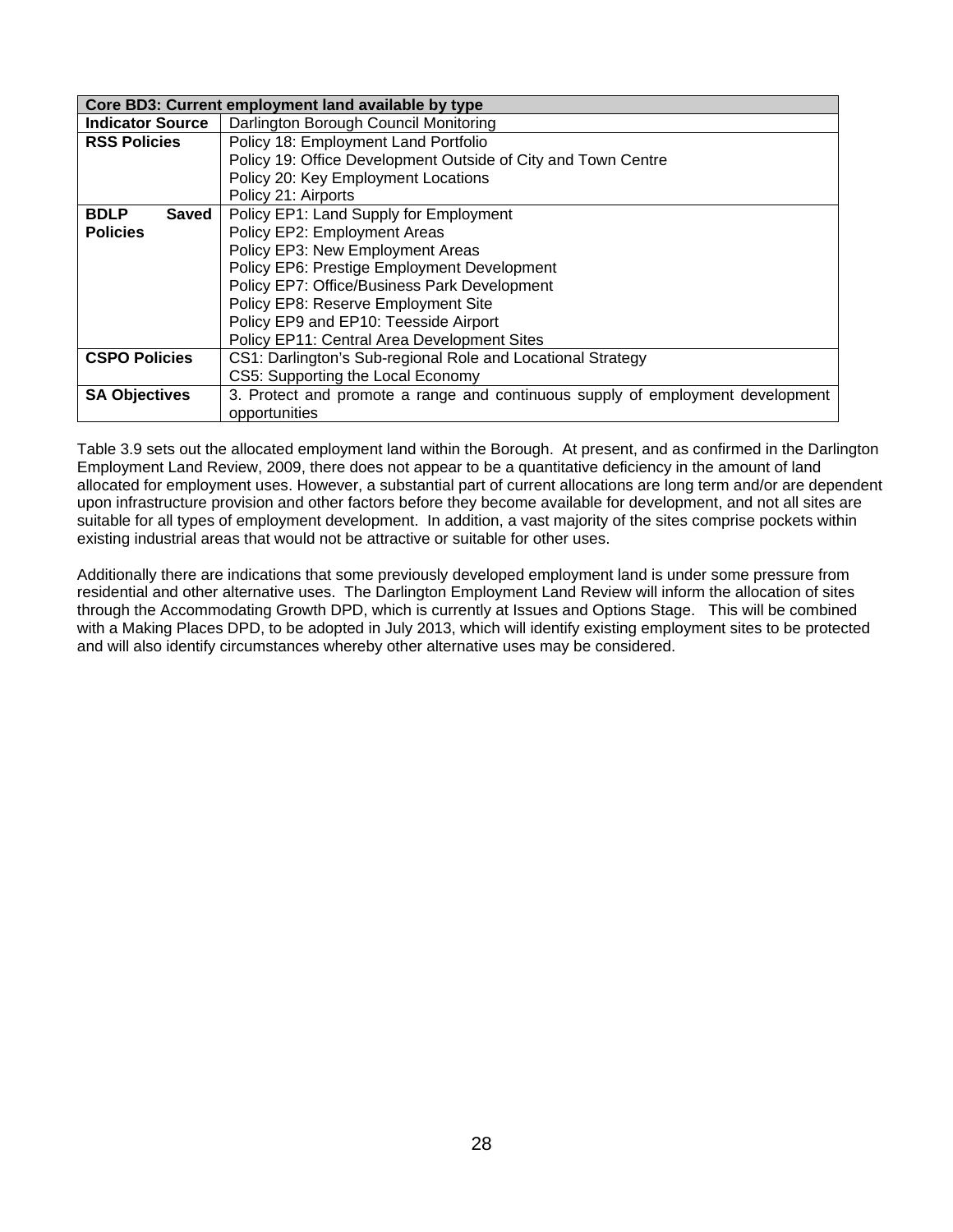|                                                 | <b>GF Available</b> | <b>PDL Available</b> | <b>Total Available Completed</b> | <b>Amount</b><br>09/10 |
|-------------------------------------------------|---------------------|----------------------|----------------------------------|------------------------|
| Sites allocated for employment uses             |                     |                      |                                  |                        |
| EP2.1 Valley Street                             | 0                   | 1.87                 | 1.87                             | NA.                    |
| <b>EP2.2 Cleveland Street</b>                   | O                   | 0.96                 | 0.96                             | $0.90*$                |
| EP2.3 Albert Hill                               | 0.97                | 0                    | 0.97                             | 0.30                   |
| EP2.4 Blackett Road                             | 0                   | 1.35                 | 1.35                             | <b>NA</b>              |
| EP2.5 Banks Road                                | O                   | 0                    | l0                               | $0.27*$                |
| EP2.6 Yarm Road                                 | 42.29               | 24.72                | 67.01                            | <b>NA</b>              |
| EP2.7 Faverdale                                 | 4.96                | O                    | 4.96                             | 0.04                   |
| EP2.8 Whessoe Road                              | 4.34                | 0.82                 | 5.16                             | <b>NA</b>              |
| EP2.9 Aycliffe Industrial Estate                | 0                   | 0                    | l0                               | <b>NA</b>              |
| EP2.10 Borough Road                             | O                   | O                    | lo                               | <b>NA</b>              |
| EP3.1 McMullen Road West                        | <sup>o</sup>        | 8.42                 | 8.42                             | <b>NA</b>              |
| EP3.2 McMullen Road East                        | 6.73                | 0                    | 6.73                             | <b>NA</b>              |
| EP3.3 Yarm Road                                 | 51.63               | O                    | 51.63                            | <b>NA</b>              |
| EP3.5 Faverdale                                 | 36.36               | 8.35                 | 44.71                            | <b>NA</b>              |
| EP4 Haughton Road                               | O                   | 0                    | 0                                | <b>NA</b>              |
| <b>Total Allocated Land (ha)</b>                | 147.28              | 46.49                | 193.77                           | 1.51                   |
| EP3.6 Heighington                               | 13.69               | O                    | 13.69                            | 0                      |
| <b>EP8 Faverdale Reserve</b>                    | 120                 | O                    | 120                              | O                      |
| EP9 (DTV) Airport North                         | 5.26                | 0                    | 5.26                             | 0                      |
| EP10 (DTV) Airport South                        | 0                   | O                    | 39.3                             | 0                      |
| <b>Total of All Types (ha)</b>                  | 286.23              | 46.49                | 372.02                           | 1.51                   |
| <b>Planning Permissions on Unallocated Land</b> |                     |                      |                                  |                        |
| Beaumont House (09/00914/FUL) PDL               |                     |                      | 0.167                            | <b>NA</b>              |
| Total                                           | 0.167               |                      |                                  |                        |

**Table 3.9 Allocated and Non allocated Land available 2009/10** 

*The development at Banks Road was an extension to existing premises, creating additional floor space but not reducing the employment land area.* 

*Total available on EP2.6 has been amended as was incorrectly reported in AMR 2008/09.* 

| Core BD1: Total amount of floor space developed by employment type                           |
|----------------------------------------------------------------------------------------------|
| Core BD2: Total amount of employment floor space on previously developed land- by type       |
| Local 10: Amount of airport related development                                              |
| Darlington Borough Council Monitoring                                                        |
| Policy 18: Employment Land Portfolio                                                         |
| Policy 19: Office Development Outside of City and Town Centres                               |
| Policy 20: Key Employment Locations                                                          |
| Policy 21: Airports                                                                          |
| Policy EP2: Employment Areas                                                                 |
| Policy EP3: New Employment Areas                                                             |
| Policy EP8: Reserve Employment Sites                                                         |
| Policy EP9 and EP10: Teesside Airport                                                        |
| CS1: Darlington's Sub-regional Role and Locational Strategy                                  |
| CS5: Supporting the Local Economy                                                            |
| 3. Protect and promote a range and continuous supply of employment development opportunities |
|                                                                                              |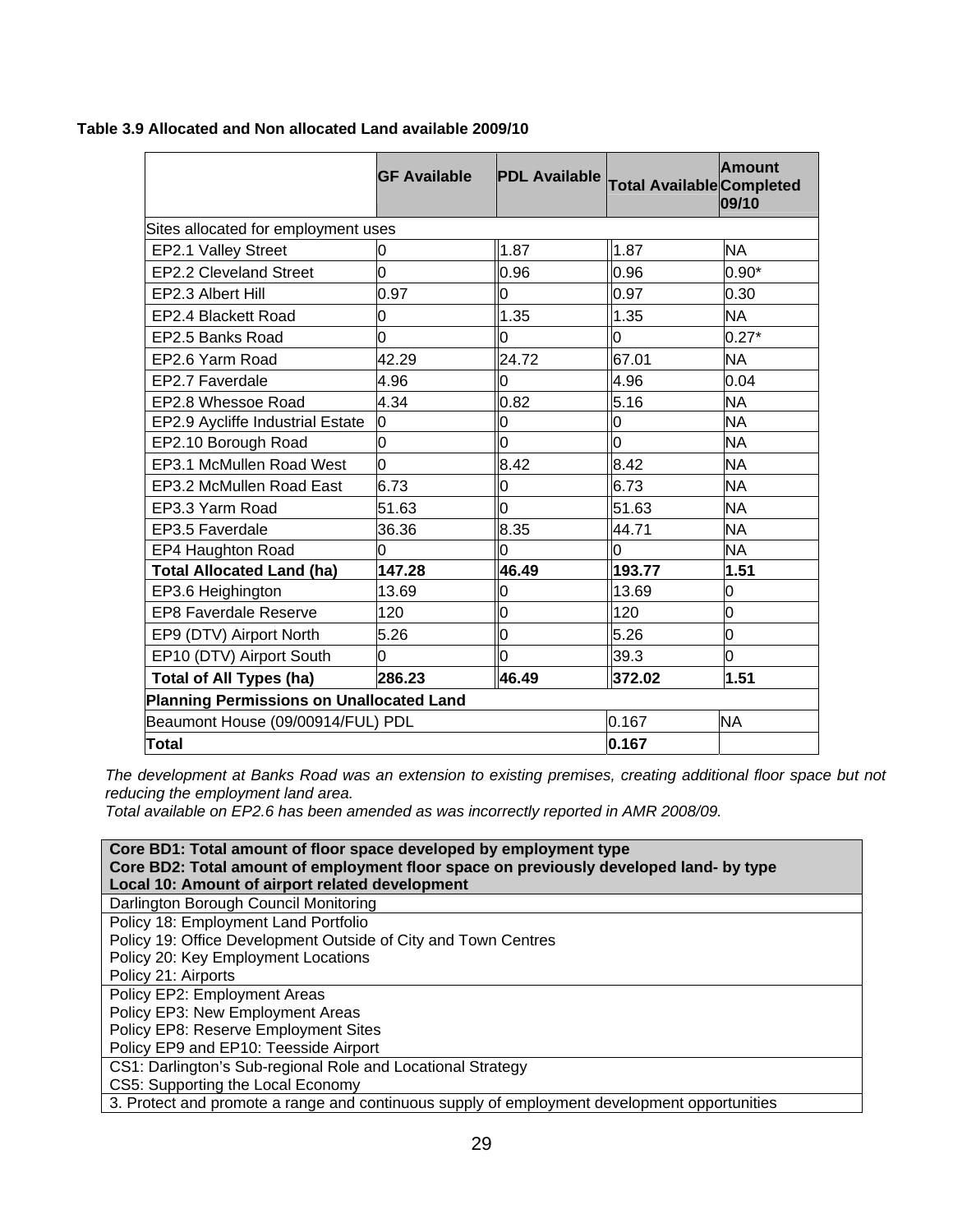Due to the economic downturn, the amount of completed development in Darlington over the period 2009/10 was expected to be significantly lower than in previous years, however the actual completed development was at a reasonable level of 1.51ha, which is a healthy figure and comparable with the development that took place in 2004/05. There was no airport related development in 2009/10.

### **Table 3.10 Employment land completions by type 2009/10**

|                                      | GF (sqm) | PDL (sqm) | Total (sqm) | %PDL |
|--------------------------------------|----------|-----------|-------------|------|
| B1 (a) Office                        |          | 109.2     | 109.2       | 100% |
| B1 (b) Research and development      | 0        |           |             | n/a  |
| B1 (c) Light industry                |          | 440       | 440         | 100% |
| <b>B2 General Industry</b>           | 205.5    | 2665      | 2870.5      | 93%  |
| <b>B8 Storage &amp; distribution</b> | 161      | 110       | 271         | 40%  |
| Total                                | 366.5    | 3,324.2   | 3,690.7     | 90%  |

|                             | Local 11: Historic geographical spread of new development by hectare           |
|-----------------------------|--------------------------------------------------------------------------------|
| <b>Indicator Source</b>     | Darlington Borough Council Monitoring                                          |
| <b>RSS Policies</b>         | Policy 18: Employment Land Portfolio                                           |
|                             | Policy 19: Office Development Outside of City and Town Centres                 |
|                             | Policy 20: Key Employment Locations                                            |
|                             | Policy 21: Airports                                                            |
| <b>BDLP</b><br><b>Saved</b> | Policy EP1: Land Supply for Employment                                         |
| <b>Policies</b>             | Policy EP2: Employment Areas                                                   |
|                             | Policy EP3: New Employment Areas                                               |
| <b>CSPO Policies</b>        | CS1: Darlington's Sub-regional Role and Locational Strategy                    |
|                             | CS5: Supporting the Local Economy                                              |
| <b>SA Objectives</b>        | 3. Protect and promote a range and continuous supply of employment development |
|                             | opportunities                                                                  |
|                             | 5. Safeguard and enhance the function of Darlington Town Centre                |

# **Table 3.11 Historical geographical spread of new development by hectare**

|                     | 2000/01  | 2001/02 | 2002/03 | 2003/04 | 2004/05 | 2005/06 | 2006/07 | 2007/08 | 2008/09     | 2009/10 | Total |
|---------------------|----------|---------|---------|---------|---------|---------|---------|---------|-------------|---------|-------|
| Inner Urban<br>(ha) | 0.159    | 1.603   | 0.018   | 1.768   | 0.59    | 0.5572  | 0.115   | 0.08    | $\mathbf 0$ | 1.4     | 6.29  |
| Outer Urban<br>(ha) | $\Omega$ | 7.028   | 1.5     | 3.404   | 0.561   | 6.8804  | 0.25    | 1.42    | 0.176       | 0.2     | 21.42 |
| Total (ha)          | 0.159    | 8.631   | 1.518   | 5.172   | 1.151   | 7.4376  | 0.365   | 1.5     | 0.176       | 1.6     | 27.71 |
| Inner Urban<br>(%)  | 100%     | 19%     | $1\%$   | 34%     | 51%     | 7%      | 32%     | 5%      | $0\%$       | 88%     | 23%   |
| Outer Urban<br>(% ) | $0\%$    | 81%     | 99%     | 66%     | 49%     | 93%     | 68%     | 95%     | 100%        | 12%     | 77%   |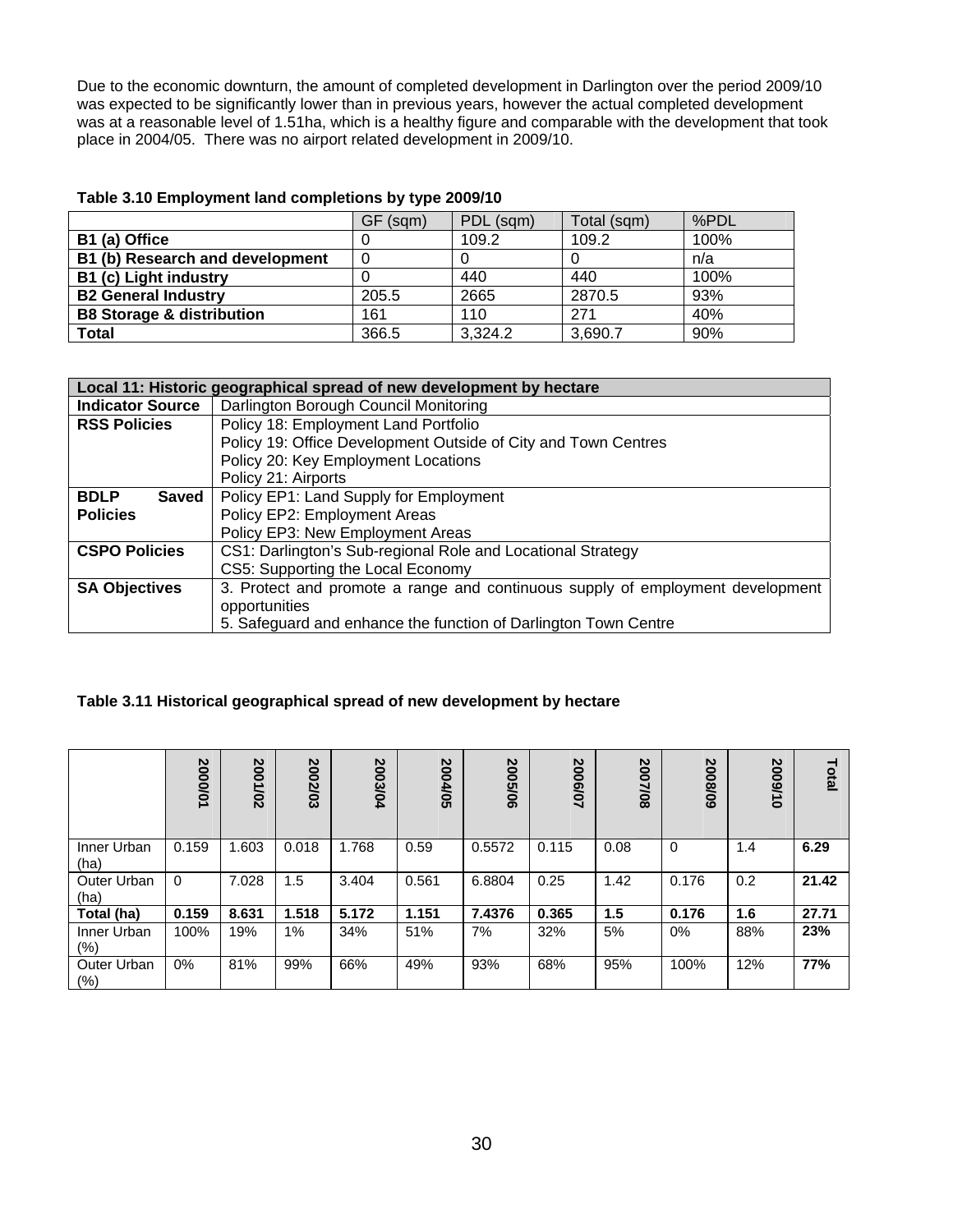A trend towards de-centralisation has been apparent in the Borough over recent years, however in the period 2009/10 the vast majority of employment development that took place was in the inner urban area. This is largely due to the development at Cleveland Street and Albert Hill, both inner urban allocated employment areas.

|                         | Local 12: Losses of employment land by type                                    |
|-------------------------|--------------------------------------------------------------------------------|
| <b>Indicator Source</b> | Darlington Borough Council Monitoring                                          |
| <b>RSS Policies</b>     | Policy 18: Employment Land Portfolio                                           |
|                         | Policy 19: Office Development Outside of City and Town Centres                 |
|                         | Policy 20: Key Employment Locations                                            |
|                         | Policy 21: Airports                                                            |
| <b>BDLP Saved</b>       | Policy EP2: Employment Areas                                                   |
| <b>Policies</b>         | Policy EP3: New Employment Areas                                               |
|                         | Policy EP5: Other Uses in Employment Areas                                     |
|                         | Policy EP14: Existing Employment Development                                   |
| <b>CSPO Policies</b>    | CS1: Darlington's Sub-regional Role and Locational Strategy                    |
|                         | CS5: Supporting the Local Economy                                              |
| <b>SA Objectives</b>    | 3. Protect and promote a range and continuous supply of employment development |
|                         | opportunities                                                                  |

Table 3.12 illustrates the amount of employment land, both allocated and unallocated, that has been lost to other uses, and in this period, the majority of those losses have been on allocated employment land. This is a modest amount given the size of the employment land portfolio, and is comparable with previous years.

|                     | 2003/04 |     |          | 2004/05 |      | 2005/06 | 2006/07 |   | 2007/08  |    | 2008/09 |          |      | 2009/10  |
|---------------------|---------|-----|----------|---------|------|---------|---------|---|----------|----|---------|----------|------|----------|
|                     | AEL     | ξ   | ¥        | ŠΣ      | 잊    | ŠΣ      | ¥       | ξ | AEL      | ŠК | 잊       | Š        | AEL  | ξ        |
| Residential<br>(ha) | 0.03    | 8.7 | 0        | 4.49    | 0    | 3.03    | 0       | 0 | 0.026    | 0  | 0       | 0        | 0.03 | $\Omega$ |
| Retail (ha)         | 0       | 0   | 0        | 0       | 0    | 0       | 0       | 0 | $\Omega$ | 0  | 0       | $\Omega$ | 0.12 | $\Omega$ |
| Other (ha)          | 0       | 0   | $\Omega$ | 0       | 0.73 | 0       | 0       | 0 | 0.26     | 0  | 0       | 0        | 0.72 | 0.05     |
| Total (ha)          | 0.03    | 8.7 | 0        | 4.49    | 0.73 | 3.03    | 0       | 0 | 0.286    | 0  | 0       | 0        | 0.87 | 0.05     |

# **Table 3.12 Losses of employment land by type of alternative development (in ha)**

*AEL: Allocated employment land, NAL: Non-allocated employment land* 

Overall, the monitoring for 2009/10 demonstrates that a reasonably healthy amount of employment development has taken place over this period, and that there has been within this, a stronger trend towards development on more sustainable inner urban sites. Nevertheless, this is largely due to the nature of employment land in Darlington and the needs of particular occupiers that are provided for in the broad range of sites available. Employment losses have been minimal, but have taken place predominantly on sites that are allocated for employment uses, with the main alternative use being those other than residential and retail, such as offices and the former bus station.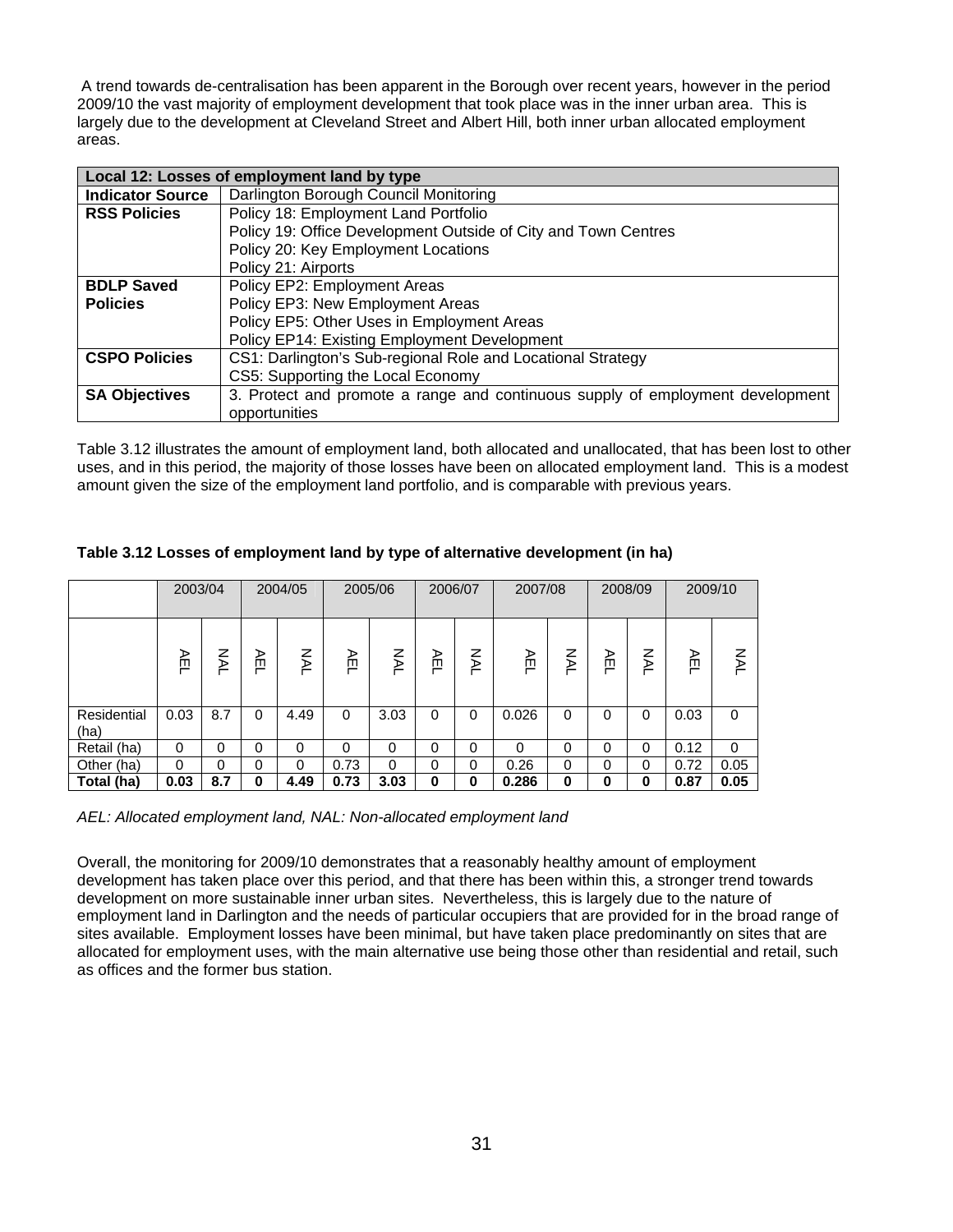# **3.4 Retail and the Town Centre**

|                      | Core BD4: Total amount of floorspace for town centre uses       |
|----------------------|-----------------------------------------------------------------|
| <b>Indicator</b>     | Darlington Borough Council Monitoring                           |
| <b>Source</b>        |                                                                 |
| <b>RSS Policies</b>  | Policy 4 - The Sequential Approach to Development               |
|                      | Policy 7 - Connectivity and Accessibility                       |
|                      | Policy 10 - Tees Valley City-Region                             |
|                      | Policy 12 - Sustainable Economic Development                    |
|                      | Policy 13 - Brownfield Mixed-Use Locations                      |
|                      | Policy 16 - Culture and Tourism                                 |
|                      | Policy 19 - Office Development Outside of City and Town Centres |
|                      | Policy 24 - Delivering Sustainable Communities                  |
|                      | Policy 25 - Urban and Rural Centres                             |
|                      | Policy 27 - Out-of-Centre Leisure Developments                  |
|                      | Policy 51 - Strategic Public Transport Hubs                     |
| <b>BDLP Saved</b>    | Policy R24: Leisure Facilities                                  |
| <b>Policies</b>      | Policy EP2: Employment Areas                                    |
|                      | Policy EP7: Office/Business Park Development                    |
|                      | Proposal EP11: Central Area Development Sites                   |
|                      | Policy EP12: Office Development Limits                          |
|                      | Policy S2: Safeguarding the Town Centre                         |
| <b>CSPO</b>          | CS1: Darlington's Sub-Regional Role and Locational Strategy     |
| Policies*            | CS5: Supporting the Local Economy                               |
|                      | CS6: Vibrant Cultural and Tourism Offer                         |
|                      | CS7: The Town Centre                                            |
|                      | CS8: Additional Retail Provision                                |
|                      | CS9: District and Local Centres and Local Shops and Services    |
| <b>SA Objectives</b> | 1) Strengthening the economy                                    |

# **Table 3.13 Amount of completed retail, office and leisure development (sqm.)**

|                       |       | 2004/5<br>2005/6      |       |                              | 2007/8<br>2006/7 |                              | 2008/09                               |                       | 2009/10                               |                       |                                       |                              |
|-----------------------|-------|-----------------------|-------|------------------------------|------------------|------------------------------|---------------------------------------|-----------------------|---------------------------------------|-----------------------|---------------------------------------|------------------------------|
|                       | Total | Town<br><b>Centre</b> | Total | <b>Town</b><br><b>Centre</b> | Total            | <b>Town</b><br><b>Centre</b> | <b>Total</b><br><b>Gross</b><br>(Net) | Town<br><b>Centre</b> | <b>Total</b><br><b>Gross</b><br>(Net) | Town<br><b>Centre</b> | <b>Total</b><br><b>Gross</b><br>(Net) | <b>Town</b><br><b>Centre</b> |
| Retail                | 2,469 | 0                     | 2,026 | 0                            | 3,987            | 2,879                        | 432<br>(288)                          | 0                     | 56<br>(56)                            | 0                     | 266<br>(175)                          | 0                            |
| Office                | 2,620 | 333                   | 840   | 0                            | 2,500            | $\Omega$                     | 6,472<br>(6, 472)                     | 0                     | 151<br>(151)                          | 0                     | 80<br>(80)                            | 0                            |
| Leisure               | 0     | 0                     | 0     | 0                            | 0                | 0                            | 0                                     | 0                     | 0                                     | 0                     | 0                                     | 0                            |
| <b>Total</b><br>(sqm) | 5,089 | 333                   | 2,866 | 0                            | 6,487            | 2,879                        | 6,904                                 | 0                     | 207                                   | $\bf{0}$              | 346                                   | $\overline{0}$               |

Table 3.13 shows that during 2009/10 only a very small amount of new retail floorspace (defined here as use classes A1 and A2) opened in the Borough, and none in the town centre. As last year there has been no additional development for town centre use and the office development which has occurred has been outside the town centre. There was no completed leisure development (use class D2) in 2009/10.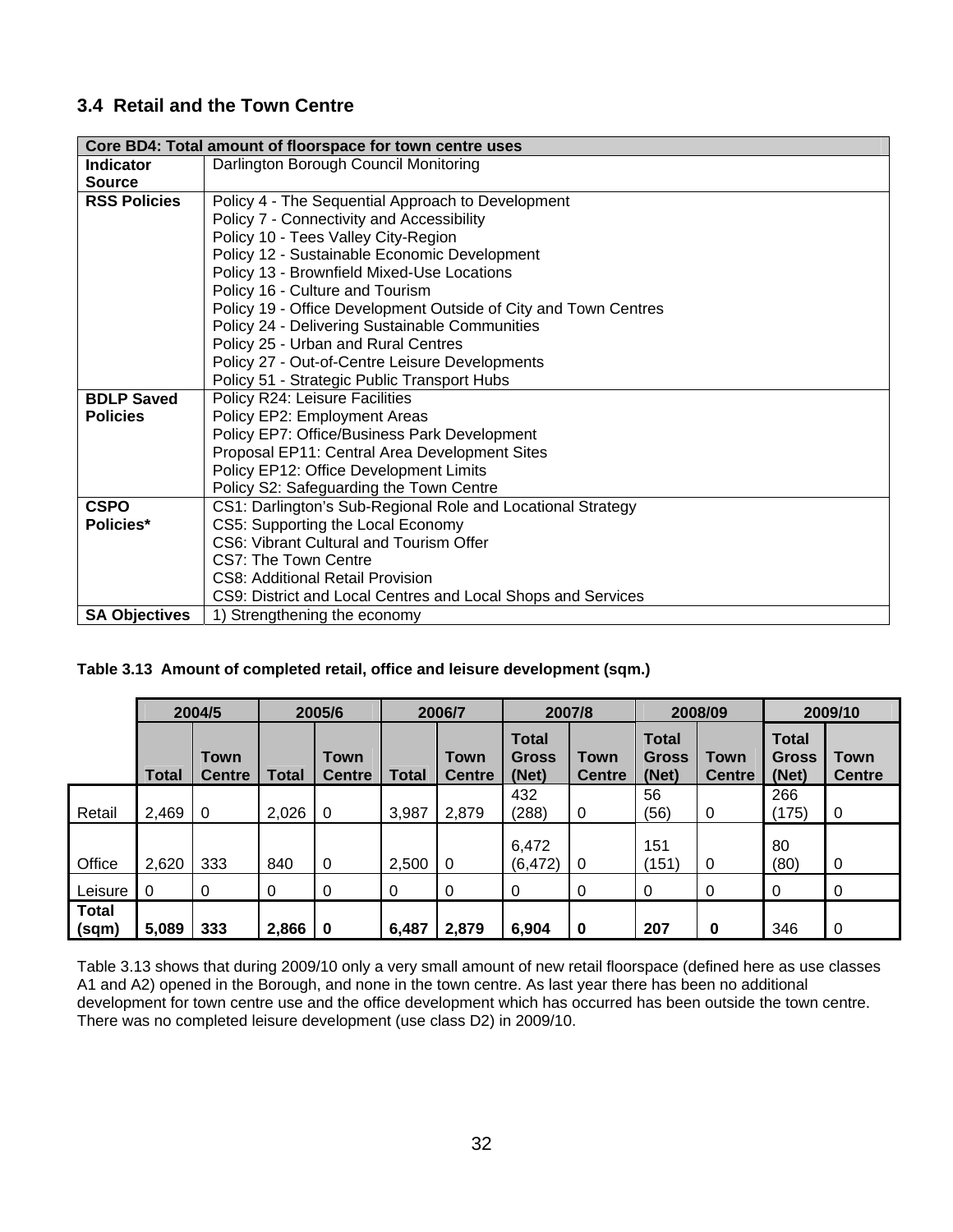|                         | Local 13: Amount of retail floorspace and vacancy rates in the Town Centre and District and Local                                                              |
|-------------------------|----------------------------------------------------------------------------------------------------------------------------------------------------------------|
| <b>Centres</b>          |                                                                                                                                                                |
|                         | Local 14: Amount of completed retail (shop) floorspace, by centre and for the borough as a whole                                                               |
| <b>Indicator Source</b> | Darlington Borough Council Monitoring                                                                                                                          |
| <b>RSS Policies</b>     | Policy 4 - The Sequential Approach to Development                                                                                                              |
|                         | Policy 7 - Connectivity and Accessibility                                                                                                                      |
|                         | Policy 10 - Tees Valley City-Region                                                                                                                            |
|                         | Policy 12 - Sustainable Economic Development                                                                                                                   |
|                         | Policy 13 - Brownfield Mixed-Use Locations                                                                                                                     |
|                         | Policy 24 - Delivering Sustainable Communities                                                                                                                 |
|                         | Policy 25 - Urban and Rural Centres                                                                                                                            |
|                         | Policy 51 - Strategic Public Transport Hubs                                                                                                                    |
| <b>BDLP Saved</b>       | Policy R24: Leisure Facilities                                                                                                                                 |
| <b>Policies</b>         | Policy EP2: Employment Areas                                                                                                                                   |
|                         | Policy EP7: Office/Business Park Development                                                                                                                   |
|                         | Proposal EP11: Central Area Development Sites                                                                                                                  |
|                         | Policy EP12: Office Development Limits                                                                                                                         |
|                         | Policy S2: Safeguarding the Town Centre                                                                                                                        |
| <b>CSPO Policies*</b>   | CS1: Darlington's Sub-Regional Role and Locational Strategy                                                                                                    |
|                         | CS5: Supporting the Local Economy                                                                                                                              |
|                         | CS6: Vibrant Cultural and Tourism Offer                                                                                                                        |
|                         | CS7: The Town Centre                                                                                                                                           |
|                         | <b>CS8: Additional Retail Provision</b>                                                                                                                        |
|                         | CS9: District and Local Centres and Local Shops and Services                                                                                                   |
| <b>SA Objectives</b>    | 1) Strengthening the economy                                                                                                                                   |
|                         | 2) Adapting to and mitigating against climate change                                                                                                           |
|                         | 3) Living within environmental limits                                                                                                                          |
|                         | 4) Developing a more sustainable employment market                                                                                                             |
|                         | 6) Improving health and well-being while reducing health economies                                                                                             |
|                         | 10) Promoting, enhancing and respecting culture and heritage<br>*Derlington Local Davelopment Framework, Caro Strategy: Boyjeed Dreferred Optione Jonuary 2010 |

\*Darlington Local Development Framework, Core Strategy: Revised Preferred Options, January 2010

Local indicator 14 was added to LDF AMR in order to monitor the amount of completed A1 (shop) development in the Borough's town, district and local centres. This indicator has been included in order to monitor the impact of retail policies in the emerging LDF, in accordance with the requirements of PPS4: Planning for Sustainable Economic Growth. It should be noted that table 3.14 only includes locations that meet the PPS4 definition of centres, and therefore excludes Morton Park and Darlington Retail Park.

## **Table 3.14 Amount of retail floorspace and vacancy rates**

|                              | <b>Number</b><br><b>Retail</b><br>Units<br>$\overline{a}$ | Number<br>acant<br>Units<br>$\overline{a}$ | వి<br>units<br>vacant | Total<br>Floorspace<br>(m <sup>2</sup><br><b>Retail</b> | Vacant<br>Floorspace<br>$(\mathsf{m}^2)$<br>观<br>etal | 2009/1<br>units<br>Completed<br>Σ | floorspace<br>$(\mathsf{m}^2)$<br>Completed<br>Σ |
|------------------------------|-----------------------------------------------------------|--------------------------------------------|-----------------------|---------------------------------------------------------|-------------------------------------------------------|-----------------------------------|--------------------------------------------------|
| Darlington town centre       | 442                                                       | 51                                         | 11.5%                 | 99,450                                                  | 8,202                                                 | 0                                 | 0                                                |
| Cockerton district<br>centre | 56                                                        | 6                                          | 10.7%                 | 4,109                                                   | 336                                                   | 0                                 | 0                                                |
| North Rd district centre     | 59                                                        | 18                                         | 30.5%                 | 14,377                                                  | 370                                                   | 0                                 | 0                                                |
| Mowden local centre          | 11                                                        | 1                                          | 9.1%                  | 1047                                                    | 70                                                    | 0                                 | $\mathbf 0$                                      |
| Neasham Rd local<br>centre   | 5                                                         | 1                                          | 20.0%                 | 5,976                                                   | 403                                                   | 0                                 | 0                                                |
| Whinfield local centre       | 4                                                         | 0                                          | 0.0%                  | 5,421                                                   | 0                                                     | 0                                 | 0                                                |
| Yarm Road local<br>centre    | 11                                                        | 0                                          | 0.0%                  | 4,307                                                   | 0                                                     | 0                                 | 0                                                |
| Total                        | 588                                                       | 77                                         | 13.1%                 | 134,687                                                 | 9,381                                                 | 0                                 | $\bf{0}$                                         |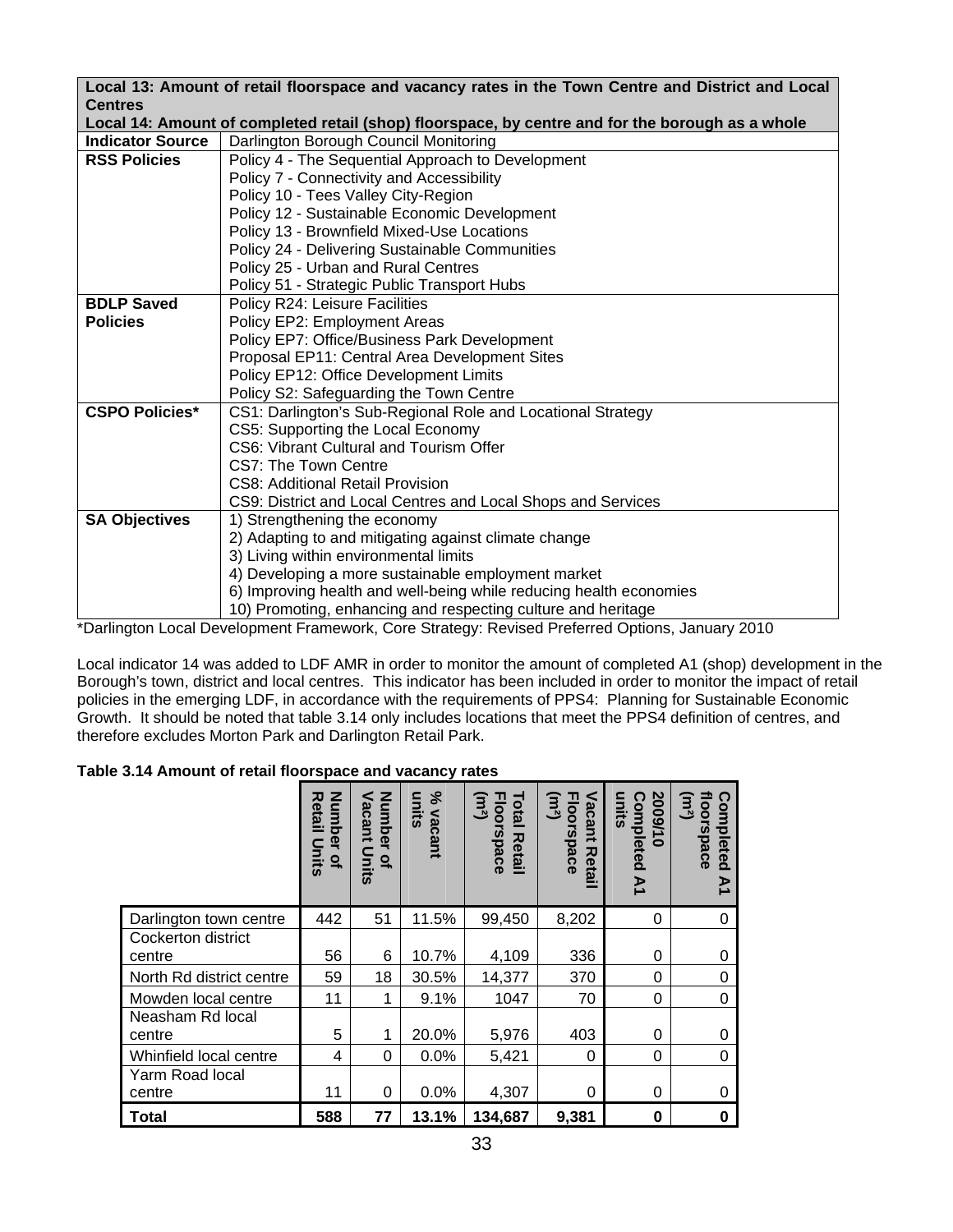Table 3.14 shows that there was no additional class A1 shop floorspace provision in any of the Borough's defined centres during 2009/10. There was, in fact, a small fall in the number of A1 units and floorspace in the town centre, as a result of amalgamations of units and changes to other uses.

There was a small fall in vacancy rates in the town centre in 2009/10 (down from 13.4% of units in 2008/09) reflecting a modest uplift from the economic downturn of the previous year. Nevertheless, vacancy in the town centre still accounts for nearly 90% of the total vacant units in the Borough's centres. The 2008 Darlington Retail Study (DRS) and subsequent statistical updates (together with a fuller 2010 Update of the Darlington Retail Study published in July 2010) provide further analysis of the vitality and viability of the Borough's centres and of retail development. The findings from this study have been used to inform retail and town centre policies within the emerging LDF.

# **3.5 Environmental Resources**

|                                    | Core E1: Number of planning permissions granted contrary to Environment Agency advice on |
|------------------------------------|------------------------------------------------------------------------------------------|
| flooding and water quality grounds |                                                                                          |
| <b>Indicator Source</b>            | Darlington Borough Council Monitoring / The Environment Agency                           |
| <b>RSS Policies</b>                | Policy 8: Protecting and Enhancing the Environment                                       |
|                                    | Policy 24: Delivering Sustainable Communities                                            |
|                                    | Policy 35: Flood Risk                                                                    |
| <b>BDLP</b><br><b>Saved</b>        | Policy E1: Keynote Policy for the Protection of the Environment                          |
| <b>Policies</b>                    |                                                                                          |
| <b>CSPO Policies</b>               | Policy CS16: Environment Protection                                                      |
| <b>SA Objectives</b>               | Minimise the impact of, and adapt to the effects of climate change                       |
|                                    | 7. Preserve or strengthen the environment, scale, character, function and sense of       |
|                                    | place.                                                                                   |

During 2009/10 there were no permissions granted that were subject to an objection from the Environment Agency; this has been the case for the last three years.

|                          | Core E2: Changes in Areas and Populations of Biodiversity Importance                |
|--------------------------|-------------------------------------------------------------------------------------|
| <b>Indicator Source</b>  | Darlington Borough Council Monitoring                                               |
| <b>Darlington</b><br>One | Quality of life                                                                     |
| <b>Work Strand</b>       | Greener, cleaner Darlington                                                         |
| <b>RSS Policies</b>      | Policy 8 Protecting and Enhancing the Environment                                   |
|                          | Policy 10 Tees Valley City Region                                                   |
|                          | Policy 24 Delivering Sustainable Communities                                        |
|                          | Policy 33 Biodiversity and Geodiversity                                             |
|                          | Policy 36 Trees, Woodlands and Forests                                              |
| <b>BDLP</b><br>Saved     | E1 Protection of the Environment                                                    |
| <b>Policies</b>          | E3 Protection of Open Land                                                          |
|                          | E11 Conservation of Trees, Woodlands and Hedgerows                                  |
|                          | E12 Trees and Development                                                           |
|                          | E20 Sites of Nature Conservation Importance                                         |
|                          | E21 Wildlife Corridors                                                              |
|                          | E22 Local Nature Reserves                                                           |
|                          | E23 Nature and Development                                                          |
| <b>CSPO Policies</b>     | <b>CS15 Biodiversity and Geodiversity</b>                                           |
| <b>SA Objectives</b>     | 7. Preserve or strengthen the environments, scale, character, function and sense of |
| .                        | place.<br>$\sim$ $\sim$ $\sim$ $\sim$ $\sim$                                        |

This indicator is also reported as NI197

#### **Priority habitats and species**

The Durham Biodiversity Action Plan identifies a wide range of priority habitats and species that are of principal importance in Darlington. However, with the exception of Great Crested Newts, few systematic surveys have been undertaken for their population and condition to enable comparison. Where known, an overview showing changes over the last year for these and other key sites and species within the Borough and/or County Durham is set out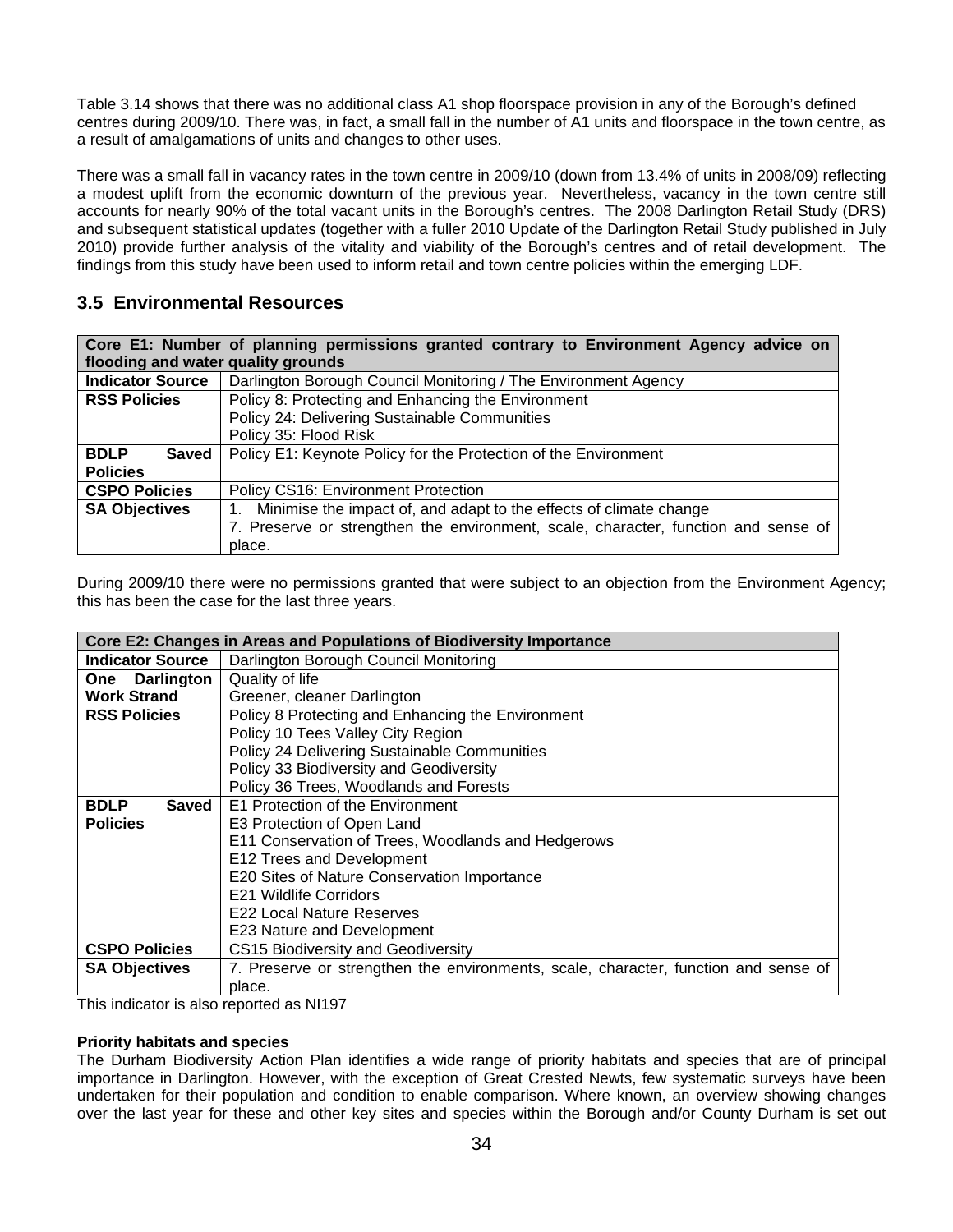below. It is envisaged that a rolling programme of surveys will be established by the Council to monitor the condition of these sites in future.

#### **Key Changes 2009-2010**

Wetland and wet woodland are a rare, but significant source of biodiversity value, containing a range of important species and habitats, such as Black Poplar and Great Crested Newts. Most existing areas follow watercourses like the River Tees and River Skerne; the continued protection and enhancement of these corridors is essential to maintain and improve biodiversity value in the Borough. A programme of work has just started at Maidendale Nature Reserve to plant additional wetland areas. This will continue over the next two years. More open spaces have seen short cut grass areas being managed as more biodiverse longer grass meadow, this is expected to continue during 2010/11.

#### **Protected Species:**

#### **Great Crested Newts**

Great Crested Newts are a protected species, diminished in part, by development. The Council manages a project which helps identify and monitor the locations of Great Crested Newts in the Borough to help protect the species. It also ensures new development provides adequate mitigation close to habitats.

#### **Water Vole**

This drastically reduced species is now a priority species within Darlington for both protection and population/habitat enhancement. West Park and the River Skerne provide valuable strongholds, but these need to be expended in range. West Beck will provide an important expansion to the West Park population while Cocker Beck will help support connections to the wider countryside. The presence of water voles in the Skerne will continue to be monitored, with opportunities for improvements identified where appropriate.

#### **Bats**

There are eight known regularly breeding species in County Durham, the Nathusius' Pipistrelle is also present but is not known to be breeding. The River Tees is the main location for all Darlington species except the Common Pipistrelle, which is widely distributed. Trends for different species include:

- Noctules occur in low numbers at several sites across the town but are probably at their most numerous over the Tees.
- The Whiskered/Brandt's occur in Darlington, most likely along the River Tees but their number and location is unknown.
- Common Pipistrelle is widespread and thought to be gradually increasing in line with national trend.
- Daubenton's is widespread on watercourses and thought to be gradually increasing in line with national trend.
- The long earred Noctule and Soprano Pipistrelle is widespread but found in only a few particular sites.

Bats should be protected from new development, particularly from the demolition and/or conversions of older buildings with regard to roosts in roof spaces. However the development of wind turbines, hedgerow loss and new forms of lighting also has increasing impact on bats. Enhancement schemes should be identified and provided where possible.

#### **Sites of Special Scientific Interest (SSSI)**

SSSI's are nationally protected sites identified for their wildlife, geological and/or habitat value. There are four SSSI's in the Borough, covering 8.3ha. The Government requires 95% of the area of SSSI's to be in favourable or recovering condition by 2010. Only one, Hell Kettles is in unfavourable recovering condition, the others are in a favourable condition. Hell Kettles, situated to the north west of Hurworth, is the only site in County Durham where open water is fed by calcareous springs, with saw-sedge dominated swamp. There is also tall fen and damp grassland containing a rich variety of wetland plants, including several which are rare or local. The site is not fully conserved but there is a management plan in place that if sustained will ensure that the SSSI will reach favourable condition.

#### **Local Nature Reserves and Local Wildlife Sites**

Local Nature Reserves are designated for having wildlife or geological features that are of special interest locally. They also provide the community with opportunities to learn about and enjoy nature. Six are in the urban area, with a seventh at The Whinnies, Middleton St George. Overall they cover 61ha, equating to 0.6ha per 1000 population.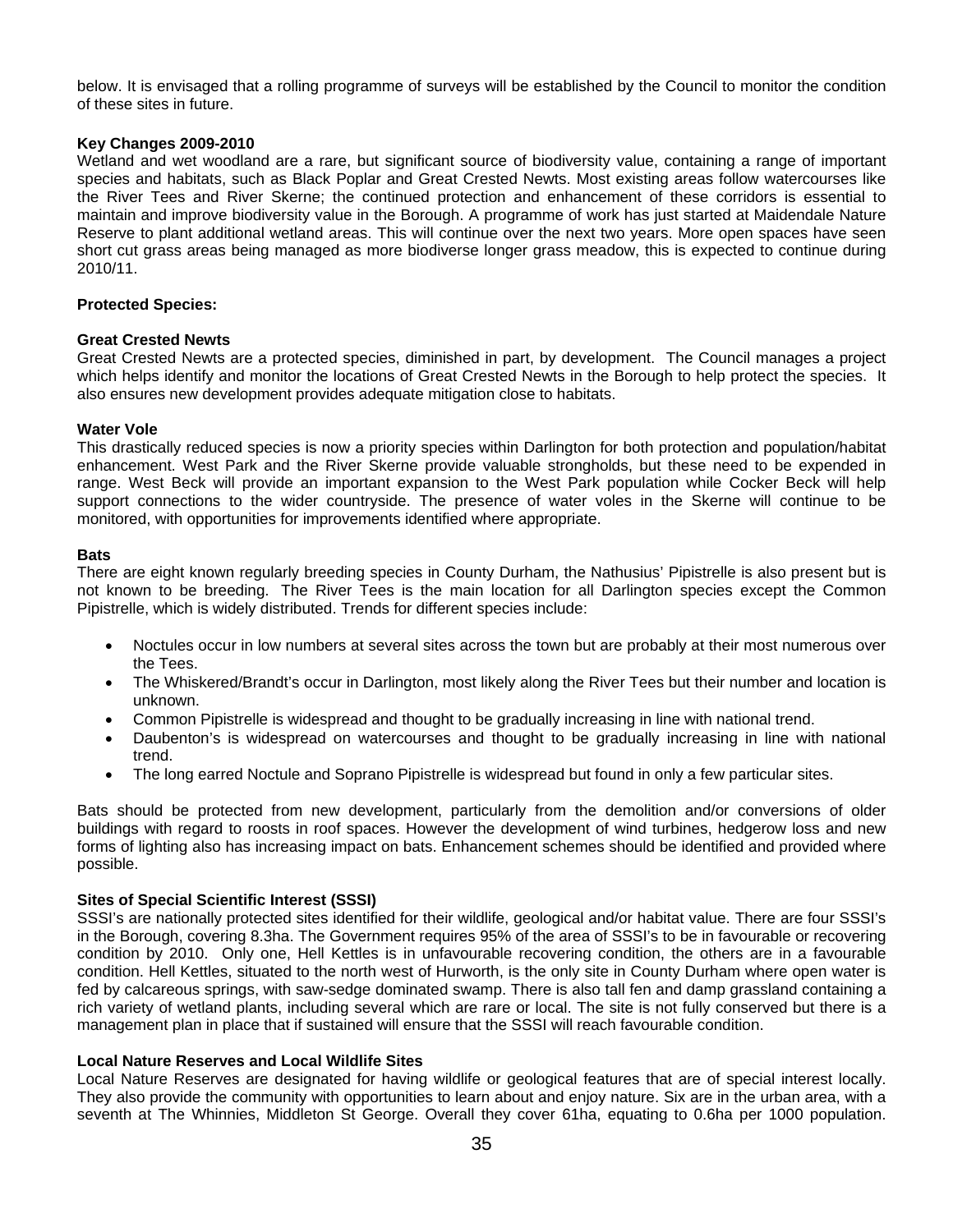Work continues to improve and the quality of three proposed LNR sites at Red Hall, West Park and Cocker Beck. Designation is unlikely before 2010-2011.

## **Local Wildlife Sites**

Since the adoption of the Local Plan in 1997, the number of sites of nature conservation importance (now known as Local Wildlife Sites) has increased from 46 to 50. Several of these sites form part of a Local Nature Reserve. As of 2009, the process of identifying, surveying and establishing a new baseline figure for the number of Local Wildlife Sites (LWS) has been carried out. In January 2010, the new baseline figure of 25 sites will be validated via the Tees Valley Biodiversity Action Plan group (TVBAP). The number of these sites also in positive management is continuing to be assessed. Only those sites within a LNR; 25% of the 25 sites are under positive management.

### **Natural and Semi Natural Greenspace and Public Access**

A key aim of the Council is to protect and enhance biodiversity and green infrastructure in the Borough so that the community has access to a range of natural and semi natural greenspaces. There are 34 sites primarily designated for this purpose covering approx 238 ha however many other sites like parks also have some natural and semi natural greenspace. From publicly accessible spaces alone this provides 4.24ha of space per 1000 population; the Council is aiming to increase this to 5ha by 2017. The number and quality of sites has risen slightly over the last year ensuring that the community continue to enjoy access to high quality natural spaces and experience the health and education benefits that come from greater access to the natural environment.

Table 3.15 provides a summary of the key changes to priority species and habitats as well to sites in the Borough that provide local wildlife and nature conservation interest.

| <b>Type of Site</b>     | rabic of ro. Cammary or rior Onangos to Habitats, Opeolos and Wilding Oltos in the Dorough<br><b>Active Management Target</b> | Population/extent 2008/09                                              |
|-------------------------|-------------------------------------------------------------------------------------------------------------------------------|------------------------------------------------------------------------|
| Wet woodland            | Maintain and/or extend areas of mature                                                                                        | Durham wide approx 316ha                                               |
|                         | and/or of wet woodland in County Durham                                                                                       |                                                                        |
|                         | by 10%                                                                                                                        |                                                                        |
| Wetland                 |                                                                                                                               |                                                                        |
| <b>Hedgerows</b>        | To maintain ancient hedgerows and extend                                                                                      | 9600km Durham wide                                                     |
|                         | the length of species rich hedgerows and                                                                                      | 1632km good condition                                                  |
|                         | improve condition                                                                                                             |                                                                        |
| <b>Unimproved</b>       | Draft proposals are being prepared                                                                                            |                                                                        |
| grasslands              |                                                                                                                               |                                                                        |
| <b>Black Poplar</b>     | Expand the population in the Durham area                                                                                      | Majority found in the northern part of                                 |
|                         |                                                                                                                               | Borough                                                                |
| <b>Crested</b><br>Great | Maintain and expand the range in Durham                                                                                       | 40 known sites                                                         |
| <b>Newts</b>            |                                                                                                                               |                                                                        |
| <b>Skylark</b>          | Maintain current range and population of                                                                                      | Widespread sightings but no systematic                                 |
|                         | skylark                                                                                                                       | survey undertaken                                                      |
| <b>Bats</b>             | Maintain and enhance bat population by                                                                                        | 8 known breeding species in Durham, 4                                  |
|                         | improving<br>opportunities<br>for<br>roosting,<br>hibernating and foraging                                                    | not threatened, 4 vulnerable<br>River Tees and older buildings are the |
|                         |                                                                                                                               | primary location in Darlington                                         |
| <b>Sites of Special</b> | Protect and enhance sites                                                                                                     | Hells Kettle 3.51ha - Unfavourable                                     |
| <b>Scientific</b>       |                                                                                                                               | recovering                                                             |
| <b>Interest</b>         |                                                                                                                               | Neasham Fen 2.2ha - Favourable                                         |
|                         |                                                                                                                               | 1.9 <sub>ha</sub><br>Newton<br>Ketton<br>Meadow                        |
|                         |                                                                                                                               | Favourable                                                             |
|                         |                                                                                                                               | Redcar Field 0.68ha - Favourable                                       |
| <b>Nature</b><br>Local  | Each nature reserve must be managed so                                                                                        | Brinkburn = $1.76$ ha                                                  |
| <b>Reserves</b>         | that the features which gave the place its                                                                                    | Drinkfield Marsh = 5.77ha                                              |
|                         | special interest are maintained                                                                                               | The Whinnies = $11.46$ ha                                              |
|                         |                                                                                                                               | Brankin Moor = 1.82ha                                                  |
|                         |                                                                                                                               | Geneva Wood = 13.12ha                                                  |
|                         |                                                                                                                               | Maidendale = $7.51$ ha                                                 |
|                         |                                                                                                                               | Rockwell = $21.16$ ha                                                  |
| Area managed            |                                                                                                                               | 187.8ha                                                                |

*Table 3.15: Summary of Key Changes to Habitats, Species and Wildlife Sites in the Borough*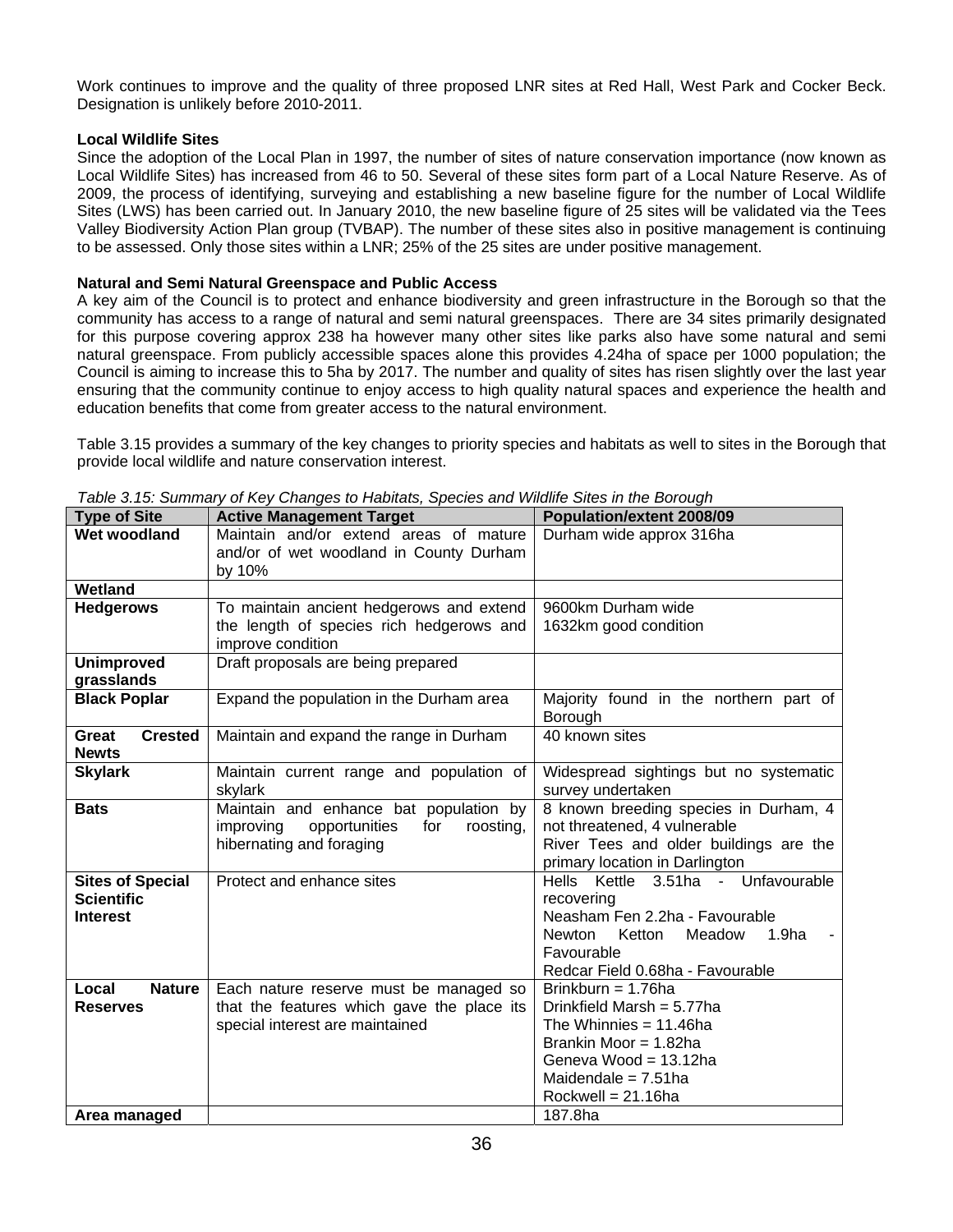| for nature<br>conservation<br>and public<br>access           |                                                                                                                                           |
|--------------------------------------------------------------|-------------------------------------------------------------------------------------------------------------------------------------------|
| <b>Natural</b><br>and<br>natural<br>semi<br>greenspace (all) | $NW - 40.38$ ha<br>Central $-52.52$ ha<br>SW-70.23 ha<br>SE - 130.15 ha<br>NE – 82.88 ha<br>Main Villages - 18.23 ha<br>TOTAL - 394.39 ha |

|                                                                  | Core E3: Renewable Energy Capacity by Type                         |  |  |  |  |  |  |
|------------------------------------------------------------------|--------------------------------------------------------------------|--|--|--|--|--|--|
|                                                                  | Local 15: Low carbon energy generation                             |  |  |  |  |  |  |
| <b>Indicator Source</b><br>Darlington Borough Council Monitoring |                                                                    |  |  |  |  |  |  |
| <b>RSS Policies</b>                                              | Policy 2: Sustainable Development                                  |  |  |  |  |  |  |
|                                                                  | Policy 12: Sustainable Economic Development                        |  |  |  |  |  |  |
|                                                                  | Policy 24: Delivering Sustainable Communities                      |  |  |  |  |  |  |
|                                                                  | Policy 38: Sustainable Construction                                |  |  |  |  |  |  |
|                                                                  | Policy 39: Renewable Energy Generation                             |  |  |  |  |  |  |
|                                                                  | Policy 40: Planning for Renewables                                 |  |  |  |  |  |  |
|                                                                  | Policy 41: Onshore Wind Energy Development                         |  |  |  |  |  |  |
|                                                                  | Policy 45: Sustainable Waste Management                            |  |  |  |  |  |  |
| <b>BDLP</b><br><b>Saved</b>                                      | Policy E25: Energy Conservation                                    |  |  |  |  |  |  |
| <b>Policies</b>                                                  | Policy E26: Energy from Renewable Development                      |  |  |  |  |  |  |
| <b>CSPO Policies</b>                                             | Policy CS4: Promoting Commercial Scale Renewable Energy Generation |  |  |  |  |  |  |
| <b>SA Objectives</b>                                             | 1. Minimise the impact of and adapt to climate change.             |  |  |  |  |  |  |

Darlington is committed to reducing demand from fossil fuels, for transport, heat and electricity to help tackle climate change and achieve the national target to cut carbon dioxide emissions by 80% by 2050. Increasingly a range of renewable energy technologies will be developed in the Borough to help meet the anticipated 10% increase in electricity and 13% increase in heat demand associated with new development in addition to the levels generated by existing development. This can be achieved through commercial scale schemes, renewable energy generation at or near new development and the use of micro generation.

Few commercial scale renewable energy schemes have been submitted in the Borough limiting the potential for Darlington to contribute to national and local targets.

Through the emerging LDF, particularly the adopted Design of New Development SPD, the Council also seeks at least 10% a new development's energy supply in major new developments from on site decentralised and renewable or low carbon sources. Over 2009-10 there have been three applications granted with a condition requiring this 10% standard at the new Teesside University development, at a development of 146 dwellings at the former Feethams Football Ground and for 95 dwellings at Whessoe Road.

A robust monitoring process is required in order to accurately collate information on this indicator, and should be introduced for 2010/11.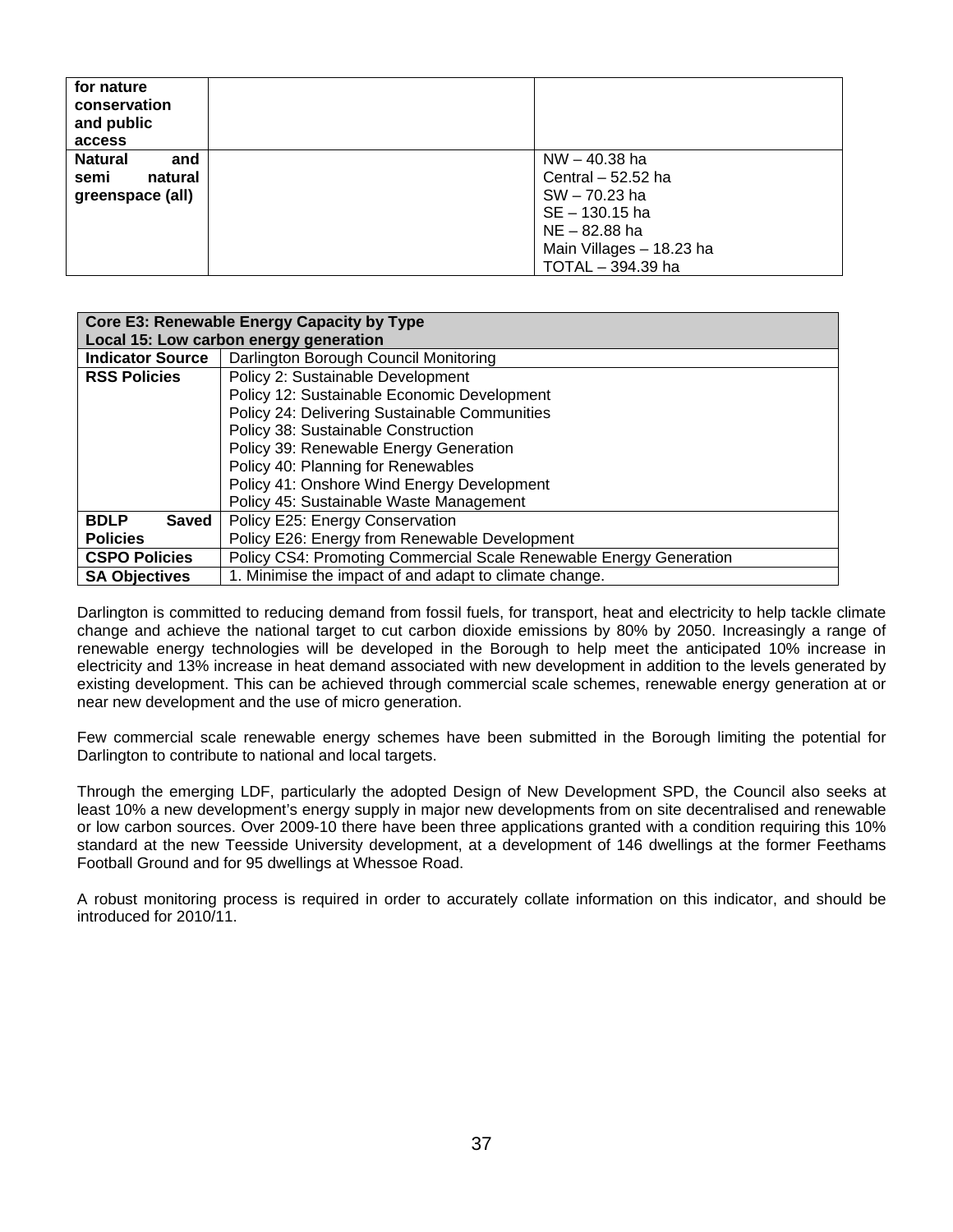# **3.6 Minerals and Waste**

|                         | <b>Core W1: Capacity of New Waste Management Facilities</b>                          |  |  |  |  |  |
|-------------------------|--------------------------------------------------------------------------------------|--|--|--|--|--|
|                         | Core W2: Amount of Municipal Waste Arising, Managed by Type                          |  |  |  |  |  |
| <b>Indicator Source</b> | Darlington Borough Council Monitoring                                                |  |  |  |  |  |
| <b>RSS Policies</b>     | Policy 2 - Sustainable Development                                                   |  |  |  |  |  |
|                         | Policy 3 - Climate Change                                                            |  |  |  |  |  |
|                         | Policy 10 - Tees Valley City-Region                                                  |  |  |  |  |  |
|                         | Policy 45 - Sustainable Waste Management                                             |  |  |  |  |  |
|                         | Policy 46 - Waste Management Provision                                               |  |  |  |  |  |
|                         | Policy 47 - Hazardous Waste                                                          |  |  |  |  |  |
| <b>BDLP Saved</b>       | Policy E24: Conservation of Land and Resources                                       |  |  |  |  |  |
| <b>Policies</b>         | Policy EP17: Waste Material, Storage, Processing and Transfer                        |  |  |  |  |  |
| <b>*TVM&amp;W CSPO</b>  | MWC6: Waste strategy                                                                 |  |  |  |  |  |
| <b>Policies</b>         | MWC7: Waste management requirements                                                  |  |  |  |  |  |
| *TVM&W                  | 2) To move up the waste hierarchy                                                    |  |  |  |  |  |
| <b>SA Objectives</b>    | 3) To make better use of all resources                                               |  |  |  |  |  |
|                         | 9) To reduce the causes and impacts of climate change                                |  |  |  |  |  |
| <b>CSPO Policies</b>    | (None)                                                                               |  |  |  |  |  |
| <b>SA Objectives</b>    | 7. Preserve and strengthen the environment's scale, character, function and sense of |  |  |  |  |  |
|                         | place                                                                                |  |  |  |  |  |

\*Tees Valley Joint Minerals and Waste (TVM&W) Core Strategy Publication Draft and Sustainability Appraisal (SA), both August 2009.

One additional waste management facility was approved within the Borough during 2009/10, for a new waste transfer station at Mewburn Road, Darlington for Stonegrave Aggregates Ltd. This was developed and opened after the year 2009/10.

There are few other existing waste management facilities within the Borough. This has been the case for many years for municipal solid waste (MSW). MSW is transported to a newly-constructed mechanical and biological waste treatment plant and landfill facility just across the Borough boundary at Aycliffe Quarry in County Durham. This has significantly increased the proportions of the Borough's MSW waste which is recycled The Household Waste Recycling Centre for the Borough is located within Darlington; its capacity was greatly improved in 2006 by extending the scope of the facility. The landfilling of inert construction and demolition (C&D) and commercial and industrial (C&I) waste at the former Barmpton quarry ceased in 2005 and the site has been restored. The majority of waste management facilities within the Borough are materials recycling facilities operated by relatively small local businesses such as skip-hire operators and scrap merchants.

Table 3.16 shows the improving waste management practices of the Council for municipal solid waste (MSW) over the last nine years, including 2009/10.

|                  | 2001/02 | 2002/03 | 2003/04 | 2004/05 | 2005/06 | 2006/07 | 2007/08 | 2008/09 | 2009/1<br>$\circ$ | 0<br>ల<br>ဖ<br>ၷ<br>$\circ$ |
|------------------|---------|---------|---------|---------|---------|---------|---------|---------|-------------------|-----------------------------|
| Recycled         | 10.8%   | 11.8%   | 13.4%   | 14.6%   | 14.7%   | 26.6%   | 26.6%   | 29.3%   | 40.1%             | 28342                       |
| <b>Composted</b> | $0.0\%$ | 0.7%    | 3.3%    | 3.6%    | 3.4%    | 5.8%    | 6.0%    | 6.9%    | 6.8%              | 4827                        |
| Landfilled       | 89.2%   | 87.2%   | 83.3%   | 81.8%   | 81.9%   | 67.5%   | 65.3%   | 62.8%   | 47.3%             | 33170                       |

**Table 3.16 Amount of municipal waste arising, and managed by management type** 

Due to new monitoring systems, we have been able to update the previous years information for this indicator.

*Note:* The figures may not add up to 100%; this is because the waste is weighed prior to a mechanical biological *system treatment process which causes atmospheric moisture loss.*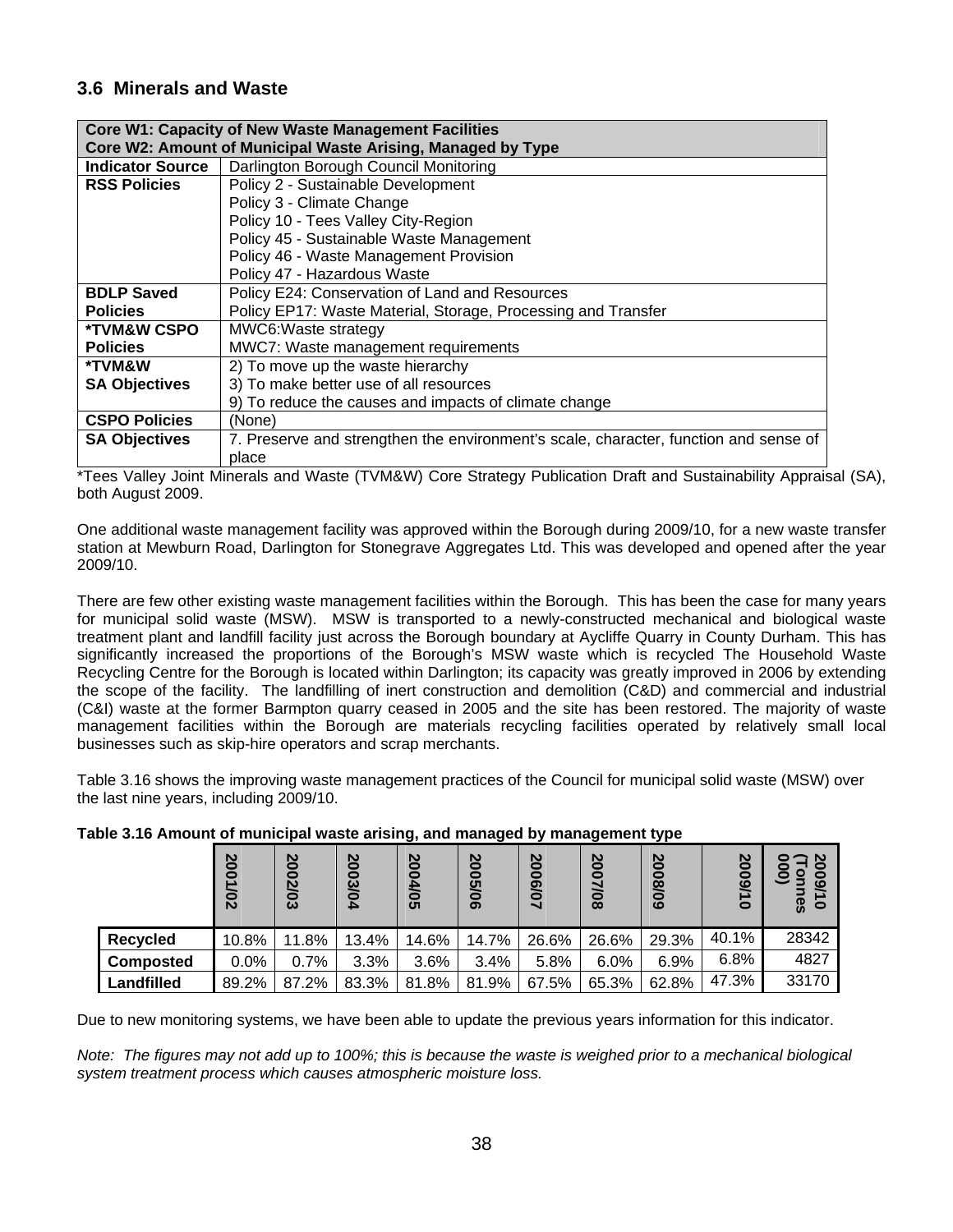| <b>Core M1: Production of Primary Land Won Aggregates</b> |                                                                                      |  |  |  |  |
|-----------------------------------------------------------|--------------------------------------------------------------------------------------|--|--|--|--|
|                                                           | <b>Core M2: Production of Secondary and Recycled Aggregates</b>                      |  |  |  |  |
| <b>Indicator Source</b>                                   | Darlington Borough Council Monitoring                                                |  |  |  |  |
| <b>RSS Policies</b>                                       | Policy 1: North East Renaissance                                                     |  |  |  |  |
|                                                           | Policy 2: Sustainable Development                                                    |  |  |  |  |
|                                                           | Policy 24: Delivering Sustainable Communities                                        |  |  |  |  |
|                                                           | Policy 42: Overall Minerals Strategy                                                 |  |  |  |  |
|                                                           | Policy 43: Aggregate Minerals Provision                                              |  |  |  |  |
|                                                           | Policy 45: Sustainable Waste Management                                              |  |  |  |  |
| <b>BDLP Saved</b>                                         | Policy E24: Conservation of Land and Resources                                       |  |  |  |  |
| <b>Policies</b>                                           |                                                                                      |  |  |  |  |
| <b>*TVM&amp;W CSPO</b>                                    | <b>MWC1: Minerals strategy</b>                                                       |  |  |  |  |
| <b>Policies</b>                                           | MWC3: Alternative materials for aggregates us                                        |  |  |  |  |
| *TVM&W                                                    | 1) To move up the minerals hierarchy                                                 |  |  |  |  |
| <b>SA Objectives</b>                                      | 3) To make better use of all resources                                               |  |  |  |  |
| <b>CSPO Policies</b>                                      | (None)                                                                               |  |  |  |  |
| <b>SA Objectives</b>                                      | 7. Preserve and strengthen the environment's scale, character, function and sense of |  |  |  |  |
|                                                           | place                                                                                |  |  |  |  |

\*Tees Valley Joint Minerals and Waste (TVM&W) Core Strategy Publication Draft and Sustainability Appraisal (SA), both August 2010.

There was no production of primary land won aggregates within Darlington Borough during 2009/10, nor has there been since the Council became a minerals planning authority (MPA) in 1997. Prior to that, sand and gravel had been extracted at various locations around the Borough. Some deposits are believed to remain, but these are mainly in sensitive environmental locations such as the Tees Valley Area of High Landscape Value. There is no record of crushed rock production for aggregates in the Borough, although potential reserves are thought to exist on its northern boundary with Durham County.

There is no known production of secondary or recycled aggregates in the Borough.

Unlike for most MPAs, no specific apportionment was made by the regional planning body for the amount of aggregates which should be produced in Darlington. Instead the Borough is grouped with the other four Councils within the Tees Valley: this overall requirement is nevertheless at present still low - less than 2% of the regional apportionment. Details on aggregates sales, reserves and landbanks for the North East are contained in the Annual Monitoring Reports produced by the Regional Aggregates Working Party (NE RAWP). However, for reasons of commercial confidentiality, the information for the Tees Valley cannot be published individually and is combined with the figures for County Durham. Therefore, as well as there being no Darlington apportionment, there are no figures available for annual production. Fortunately the present lack of working sites in Darlington means that this is not an issue at this time.

# **3.7 Open Spaces**

| Local 16: Audits of open space facilities<br>Local 17: Open space provision in the urban area<br>Local 18: Amount of eligible open space managed to Green Flag Award standard<br>Local 19: Allotment provision in the Borough |                                                                             |  |  |  |  |
|-------------------------------------------------------------------------------------------------------------------------------------------------------------------------------------------------------------------------------|-----------------------------------------------------------------------------|--|--|--|--|
| <b>Indicator Source</b>                                                                                                                                                                                                       | Darlington Borough Council Monitoring                                       |  |  |  |  |
| <b>Darlington</b><br>One                                                                                                                                                                                                      | Quality of life                                                             |  |  |  |  |
| <b>Work Strand</b>                                                                                                                                                                                                            | Greener, cleaner Darlington                                                 |  |  |  |  |
| <b>RSS Policies</b>                                                                                                                                                                                                           | Policy 8 Protecting and Enhancing the Environment                           |  |  |  |  |
|                                                                                                                                                                                                                               | Policy 10 Tees Valley City Region                                           |  |  |  |  |
|                                                                                                                                                                                                                               | Policy 24 Delivering Sustainable Communities                                |  |  |  |  |
| <b>BDLP</b><br>Saved                                                                                                                                                                                                          | Policy E3: Protection of Open Land.                                         |  |  |  |  |
| <b>Policies</b>                                                                                                                                                                                                               | Policy R4: Open Space Provision.                                            |  |  |  |  |
|                                                                                                                                                                                                                               | Policy R7: The Design of Open Space Provision                               |  |  |  |  |
|                                                                                                                                                                                                                               | Policy R19: Protection of Allotments                                        |  |  |  |  |
| <b>CSPO Policies</b>                                                                                                                                                                                                          | CS17 Green Infrastructure                                                   |  |  |  |  |
| <b>SA Objectives</b>                                                                                                                                                                                                          | 6. Safeguard, enhance and provide a range of facilities and the environment |  |  |  |  |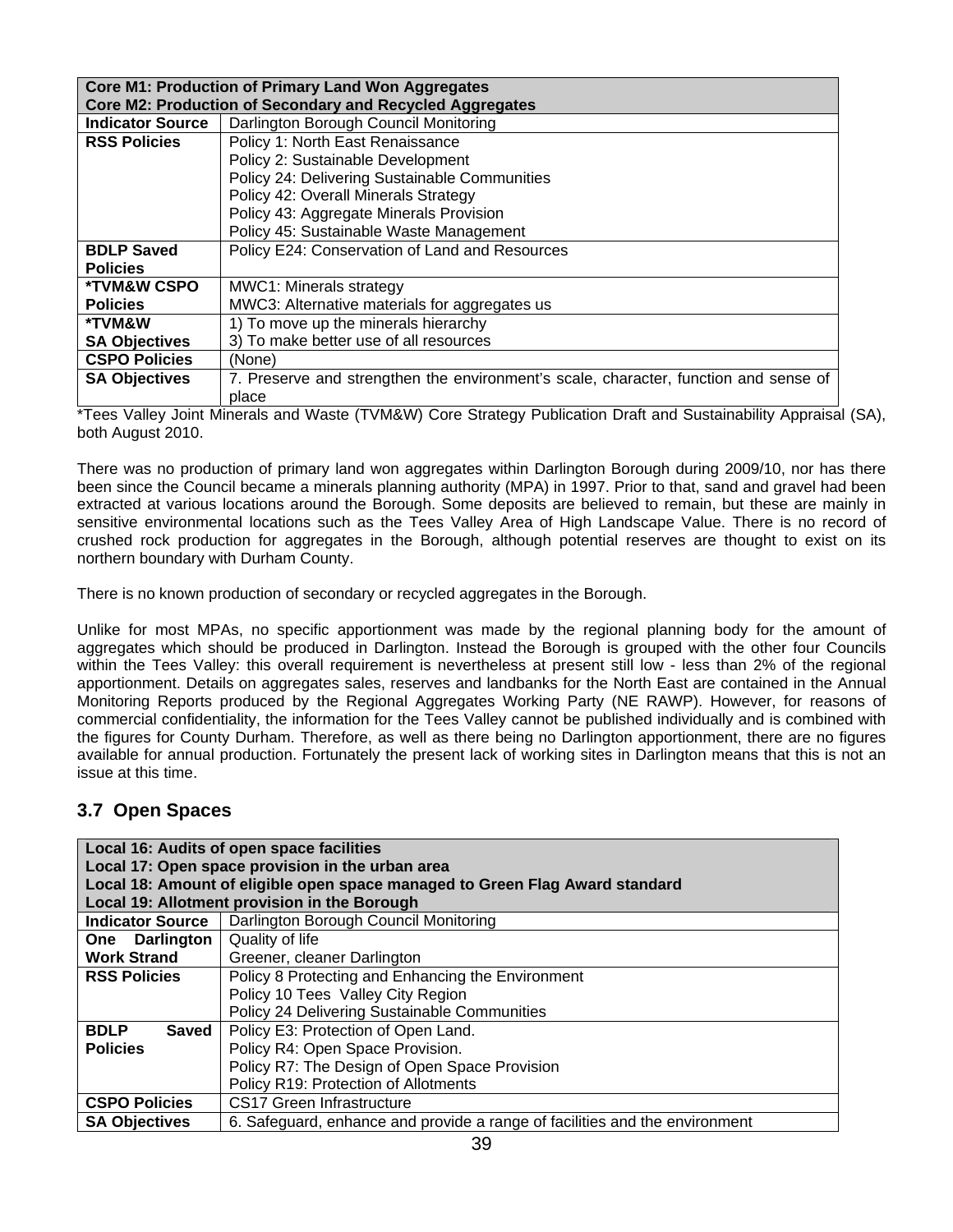|                          | 7. Preserve and strengthen the environment's scale, character, function and sense of |  |
|--------------------------|--------------------------------------------------------------------------------------|--|
|                          | place                                                                                |  |
| Open<br>Space            | Policy 1: General Approach                                                           |  |
| <b>Strategy Policies</b> | Policy 2: Our Most Locally Important Open Space Resources                            |  |
|                          | Policy 7: Parks Provision                                                            |  |
|                          | Policy 8: Standards for Parks Provision                                              |  |
|                          | Policy 22: Design of Open Spaces                                                     |  |

Darlington has an extensive network of multifunctional open spaces, covering 687ha. But quality and access varies and provision does not always meet community needs. One of these spaces is South Park; a key strategic space. Situated in the south of the urban area, it covers 25.76ha and is the only open space in the Borough to have Green Flag status, the national standard which recognises those spaces that achieve the highest environmental standards in England and Wales.

The Council's adopted Open Space Strategy sets out further details on the level, type and quality of provision and accessibility to spaces. A rolling survey programme takes place annually to monitor the amount, quality, value and access to these spaces. A summary of the open space provision in the urban area is provided below, with known changes identified for the last year.

| <b>Open Space Primary Purpose</b>                 | No of Sites at<br><b>March 2010</b> | Total Area (Ha)<br>at March 2010 | <b>Changes 2009/10</b>                                                                                                                                              |
|---------------------------------------------------|-------------------------------------|----------------------------------|---------------------------------------------------------------------------------------------------------------------------------------------------------------------|
| Parks and gardens                                 | 14                                  | 82.16                            | Ongoing rolling improvement at North Park,<br>West Park, North Lodge Park                                                                                           |
| Informal recreation                               | 97                                  | 158.21                           | Additions include several former school sites<br>like Springfield, Beaumont Hill and Alderman<br>Leach                                                              |
| <b>Green Corridors</b>                            | 17                                  | 90.08                            | Green Lane<br>Works to<br>the Eastern<br>and<br>Transport Corridor have led to enhanced<br>facilities for cyclists and pedestrians                                  |
| Natural<br>semi-natural<br>and<br>green<br>spaces | 33                                  | 223.69                           | Ongoing rolling improvement programme at<br><b>Cocker Beck and Maidendale Nature Reserve</b>                                                                        |
| Provision for children and young<br>people        | 20                                  | 13.68                            | Ongoing programme to<br>provide<br>more<br>adventurous play equipment for children and<br>young people. Completed sites<br>include<br>Eastbourne Park and Red Hall. |
| Landscape amenity space                           | 44                                  | 50.99                            |                                                                                                                                                                     |
| Allotments                                        | 27                                  | 28.14                            |                                                                                                                                                                     |
| Cemeteries etc.                                   | 12                                  | 38.07                            |                                                                                                                                                                     |
| Civic Spaces                                      | 5                                   | 1.98                             |                                                                                                                                                                     |
| Total                                             | 269                                 | 687                              |                                                                                                                                                                     |

#### **Table 3.17 Summary of open space provision in the urban area and changes 2009/10**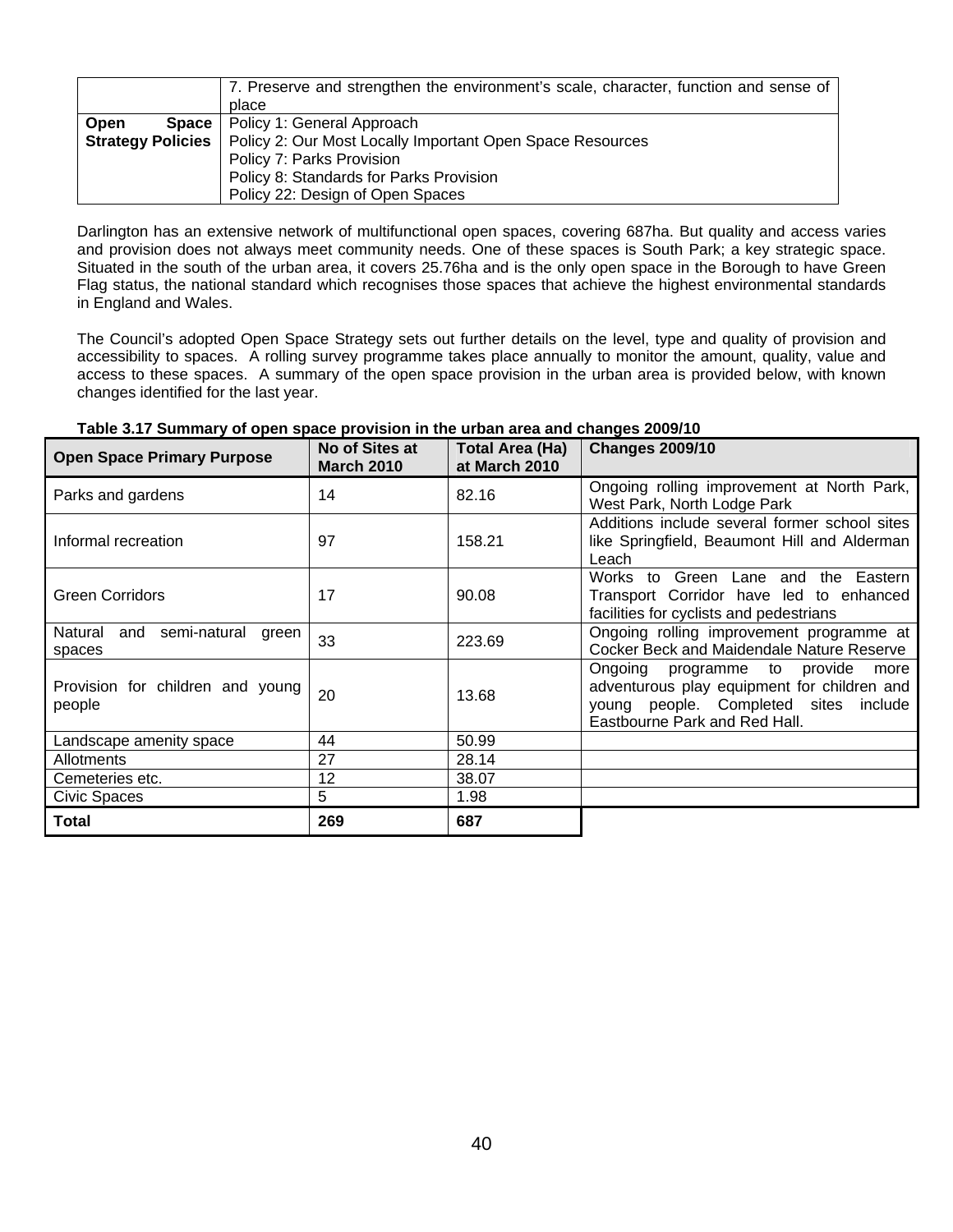|                                   | Local 20: Number of accessible playing pitches in the Borough               |  |  |
|-----------------------------------|-----------------------------------------------------------------------------|--|--|
| <b>Indicator Source</b>           | Darlington Borough Council Monitoring                                       |  |  |
| Quality of life<br>One Darlington |                                                                             |  |  |
| <b>Work Strand</b>                | Greener, cleaner Darlington                                                 |  |  |
| <b>RSS Policies</b>               | Policy 8 Protecting and Enhancing the Environment                           |  |  |
|                                   | Policy 10 Tees Valley City Region                                           |  |  |
|                                   | Policy 24 Delivering Sustainable Communities                                |  |  |
| <b>Saved</b><br><b>BDLP</b>       | Policy E3: Protection of Open Land.                                         |  |  |
| <b>Policies</b>                   | Policy R4: Open Space Provision.                                            |  |  |
|                                   | Policy R7: The Design of Open Space Provision                               |  |  |
| <b>CSPO Policies</b>              | CS17 Green Infrastructure                                                   |  |  |
| <b>SA Objectives</b>              | 6. Safeguard, enhance and provide a range of facilities and the environment |  |  |
| <b>Space</b><br><b>Open</b>       | Policy 1: General Approach                                                  |  |  |
| <b>Strategy Policies</b>          | Policy 2: Our Most Locally Important Open Space Resources                   |  |  |
|                                   | Policy 7: Parks Provision                                                   |  |  |
|                                   | Policy 8: Standards for Parks Provision                                     |  |  |
|                                   | Policy 22: Design of Open Spaces                                            |  |  |

The Borough has 104 public, private and school playing pitches, equivalent to one playing pitch for every 1150 adults; below the national and regional average. Of the 48 pitches found at school sites only nine have secure community use out of school hours. Pitch quality varies; public pitches tend to be average quality while higher quality pitches are overused, reducing their overall quality in the long term. There is an undersupply of 18.5 football pitches, particularly for junior football, this is likely to increase to 24.6 pitches by 2021 unless access to existing pitches is increased and new provision is made.

In addition there has been a temporary loss of four pitches to new development. Two of the pitches were lost through the new Teesside University development next to Darlington College. A planning application has been submitted to relocate these pitches to Blackwell Meadows, helping to create a new strategic hub with Darlington Rugby Club. The Council is working with partners to secure the delivery of the remaining two pitches.

# **3.8 Transport and Accessibility**

The construction of the Darlington Eastern Transport Corridor and its opening in 2008 continues to be the most significant transport development in recent years. It provides a link from the A66(T) to Haughton Road to the East of the Town Centre, which is enabling economic regeneration of this part of the town. The scheme implements saved BDLP policy T6.1.

|                   | Local 21: Traffic related injuries and fatalities                               |  |  |
|-------------------|---------------------------------------------------------------------------------|--|--|
| <b>Indicator</b>  | Darlington Borough Council Monitoring                                           |  |  |
| <b>Source</b>     |                                                                                 |  |  |
| <b>RSS</b>        | Policy 49 - Regional Transport Corridors                                        |  |  |
| <b>Policies</b>   | Policy 53 - Demand Management Measures                                          |  |  |
| <b>BDLP</b>       | Policy T3: Justification for Major Road Schemes                                 |  |  |
| Saved             | Policy T4: Route and Design of Major Road Schemes                               |  |  |
| <b>Policies</b>   | Policy T9: Traffic Management and Road Safety                                   |  |  |
|                   | Policy T10: Traffic Calming- Existing Roads                                     |  |  |
|                   | Policy T11: Traffic Calming - New Development                                   |  |  |
| <b>CSPO</b>       | CS2: Promoting Good Quality, Sustainable Design                                 |  |  |
| <b>Policies</b>   | CS18: Sustainable Transport Networks                                            |  |  |
|                   | CS19: Improving Transport Infrastructure                                        |  |  |
| <b>SA</b>         | Ensure new development creates sustainable communities<br>2.                    |  |  |
| <b>Objectives</b> | Support initiatives to maintain, expand and enhance sustainable transport<br>8. |  |  |

Figure 3.6 shows the total number of road traffic casualties has fluctuated over the last 6 years, with a peak of 485 in 2006. Since this peak, 2007 saw a significant decrease in the number of casualties and this number decreased further in 2008 with only a marginal increase in 2009. By any national standard the number of KSI casualties is low, and the Borough is in the lowest quartile nationally.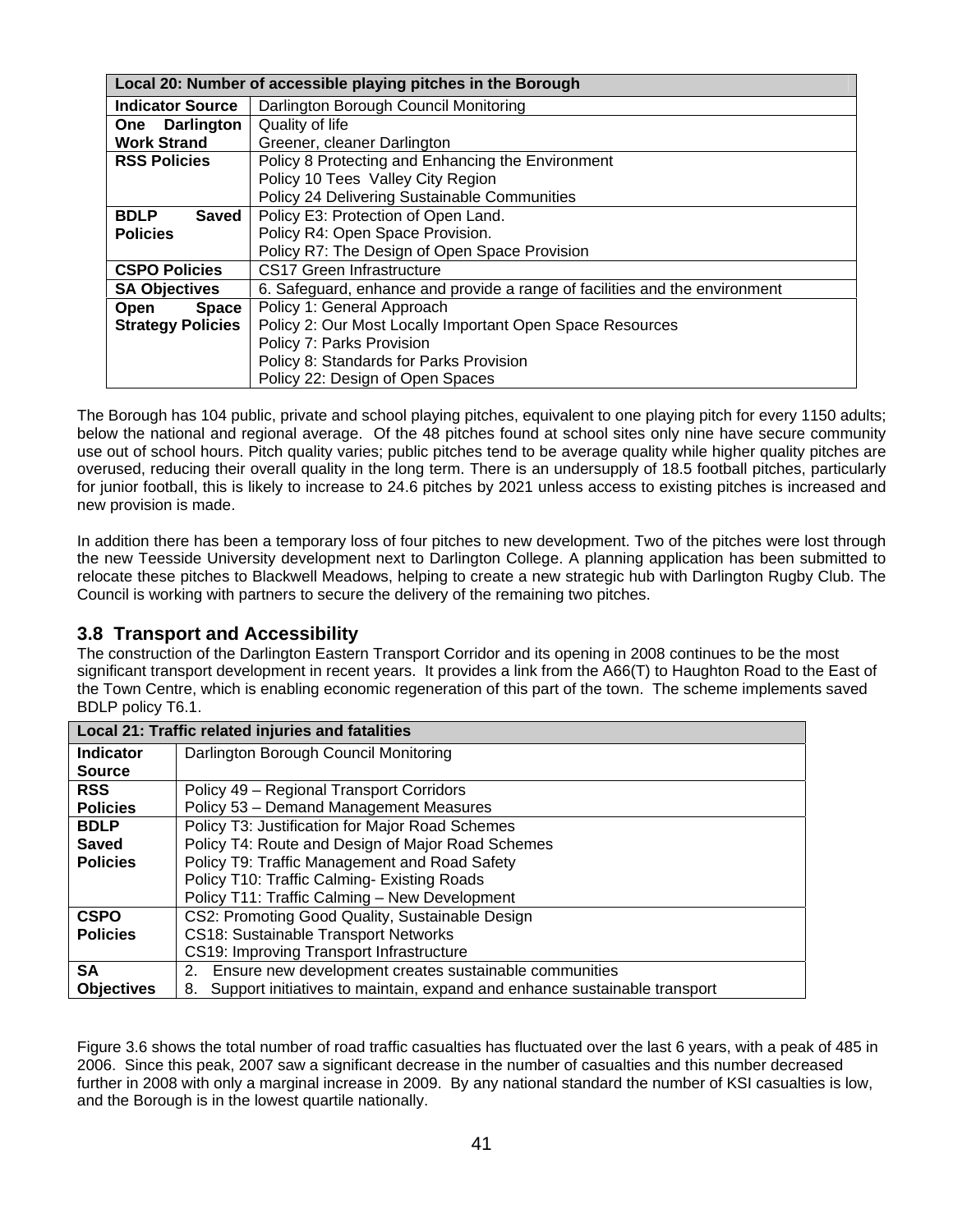

| Figure 3.6 Number of traffic related injuries and fatalities |
|--------------------------------------------------------------|
|--------------------------------------------------------------|

|                   | Local 22: Distance travelled by mode of transport per person per annum       |  |  |
|-------------------|------------------------------------------------------------------------------|--|--|
| <b>Indicator</b>  | Darlington Borough Council Monitoring                                        |  |  |
| <b>Source</b>     |                                                                              |  |  |
| <b>RSS</b>        | Policy 2 - Sustainable Development                                           |  |  |
| <b>Policies</b>   | Policy 3 - Climate Change                                                    |  |  |
|                   | Policy 7 – Connectivity and Accessibility                                    |  |  |
|                   | Policy 10 - Tees Valley City Region                                          |  |  |
|                   | Policy 25 - Urban and Rural Centres                                          |  |  |
|                   | Policy 51 - Strategic Public Transport Hubs                                  |  |  |
|                   | Policy 53 - Demand Management Measures                                       |  |  |
| <b>BDLP</b>       | Policy T7: Traffic Management and Main Roads                                 |  |  |
| <b>Saved</b>      | Policy T30: Use of Public Transport                                          |  |  |
| <b>Policies</b>   | Policy T31: New Development and Public Transport                             |  |  |
|                   | Policy T36: Cycle Route Network                                              |  |  |
|                   | Policy T37: Cycle Routes in New Developments                                 |  |  |
| <b>CSPO</b>       | CS1: Darlington's Sub Regional Role and Locational Strategy                  |  |  |
| <b>Policies</b>   | CS2: Promoting Good Quality, Sustainable Design                              |  |  |
|                   | CS9: District and Local Centres and Freestanding Local Facilities            |  |  |
|                   | <b>CS18: Sustainable Transport Networks</b>                                  |  |  |
|                   | CS19: Improving Transport Infrastructure                                     |  |  |
| <b>SA</b>         | 1. Minimise the impact of and adapt to climate change                        |  |  |
| <b>Objectives</b> | 2. Ensure new development creates sustainable communities                    |  |  |
|                   | 8. Support initiatives to maintain, expand and enhance sustainable transport |  |  |

Area wide traffic flows in figure 3.10 are provided by DfT estimates using the National Traffic Survey, with the most recent data provided up to 2007. Overall, vehicle levels increased by 2.7% between 2004 and 2007.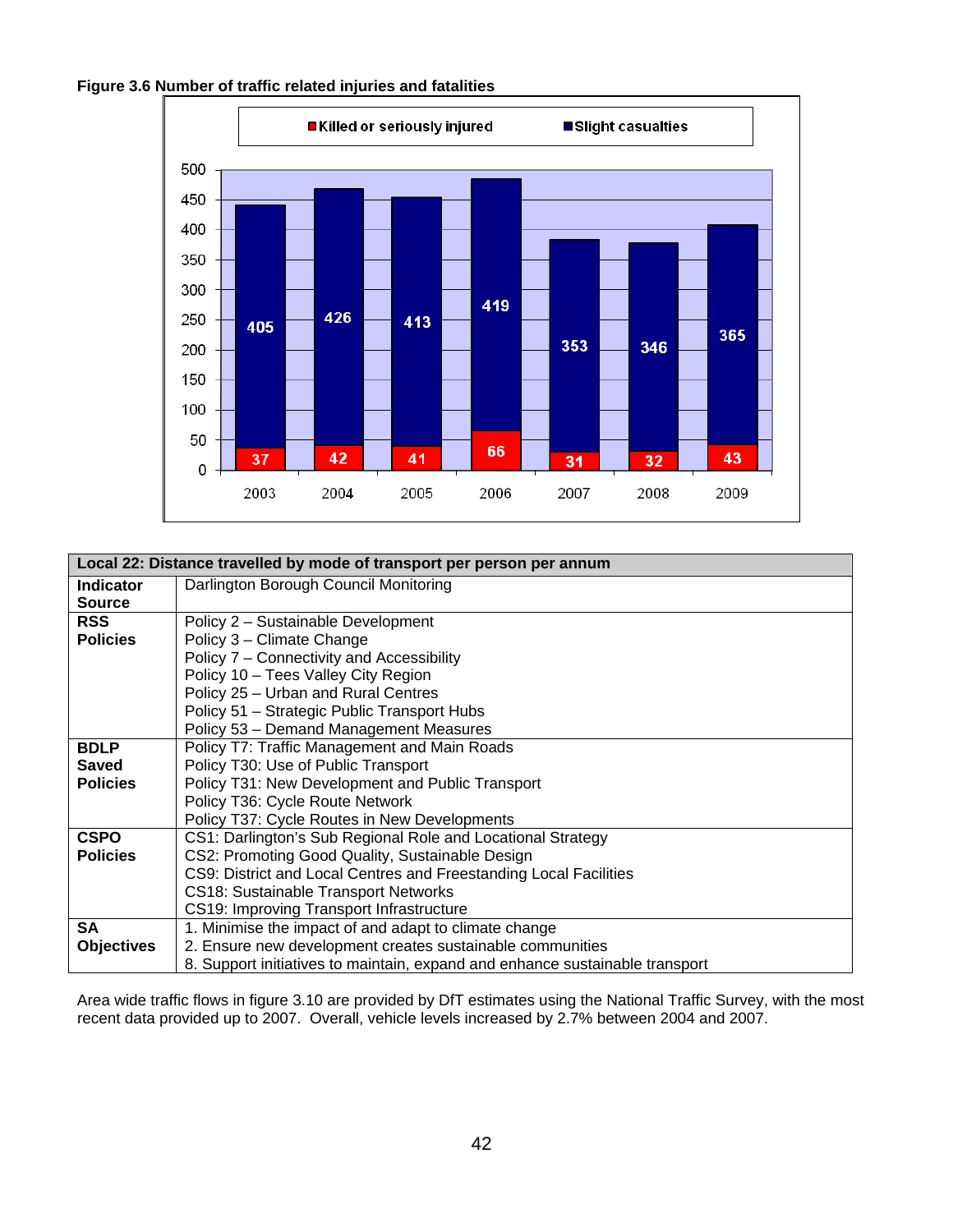**Figure 3.7 Darlington area wide traffic flows**



Figure 3.8 shows how the use of public buses has significantly declined from over 10,000 bus passenger journeys per year in 2001/02 to just over 8,000 in 2008/09.



**Figure 3.8 Total bus passenger journeys per year** 

While bus patronage is declining, figures reveal that rail patronage at Darlington's stations has increased significantly, rising by around 20% at Bank Top station and the same at North Road station in the period from 2004/5 to 2009/10.

Data on cycle use in Darlington can be identified by a number of methods, including manual or automated cordon counts, and household survey data. Clearly, different methods of collating data have a range of associated issues in terms of validity and reliability of data (seasonal fluctuations in cycle cordon counts can result in a variance of up to 50% between summer and winter figures, for example). Monthly automated cycle counts can be considered to be the most valid data available, and indicate a 59% increase in cycle flows in Darlington between 2005 and 2009. This significant increase provides clear evidence of the success of the Local Motion project in promoting this aspect of sustainable transport in Darlington.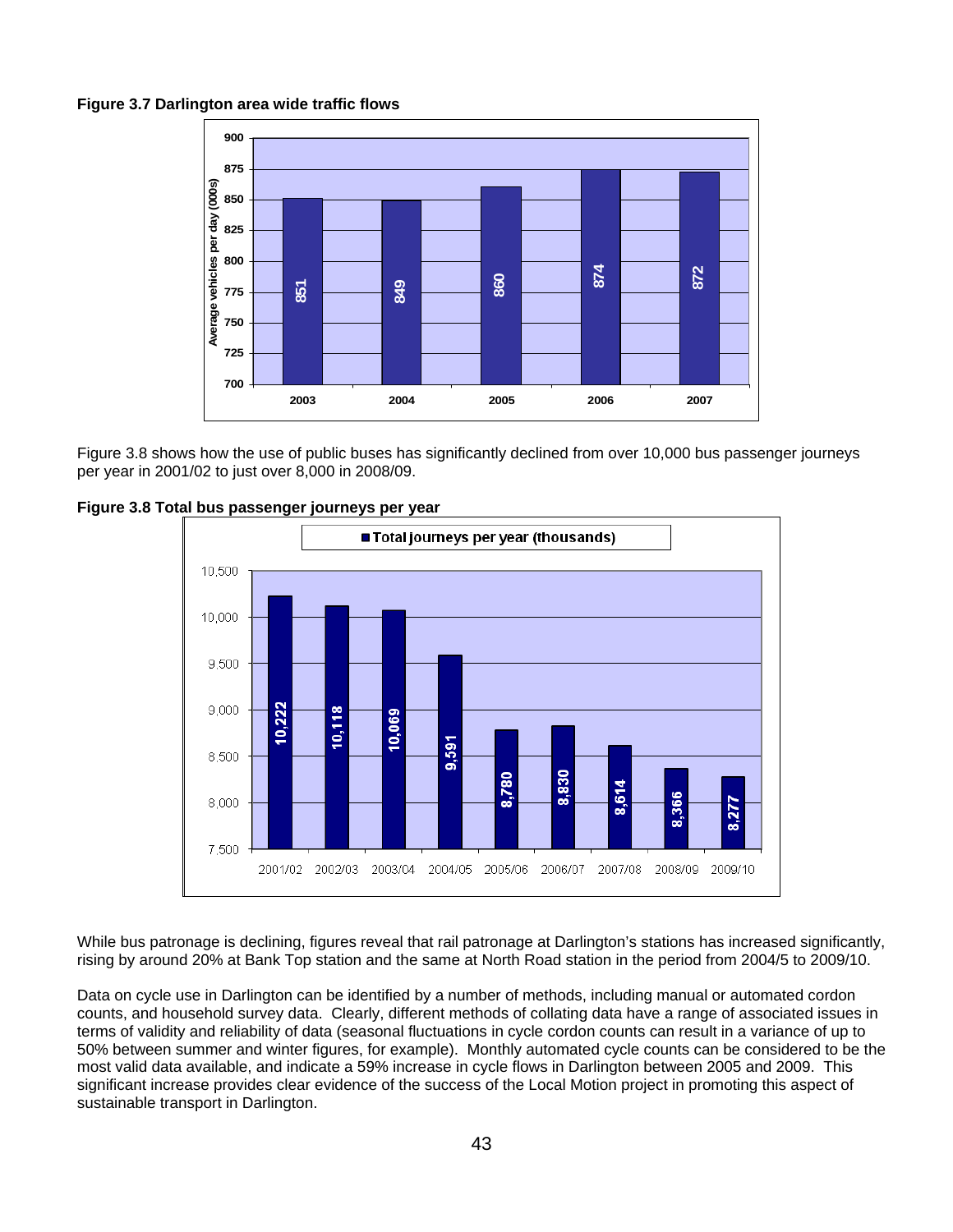Figure 3.9 shows peak flow counts recorded in a Local Motion survey in the first areas of the town which were targeted travel planning advice. It indicates that car trips reduced from 41% of household trips in those areas in 2004/05 to 37% in 2007/08, around 9% reduction. Walking trips increased by 15% (an increase from 25% to 29% of all trips) and cycling trips by around 65% (from 1% to 2% of all trips). It also showed that the trend of decline in public transport use was being halted in the target areas, remaining at 12% of all trips.

# **Figure 3.9 Travel mode by % share 2004 to 2008**



|                   | Local 23: Length of new no car, bus only or cycle lane                       |  |
|-------------------|------------------------------------------------------------------------------|--|
| Indicator         | Darlington Borough Council Monitoring                                        |  |
| <b>Source</b>     |                                                                              |  |
| <b>RSS</b>        | Policy 3 - Climate Change                                                    |  |
| <b>Policies</b>   | Policy 7 - Connectivity and Accessibility                                    |  |
|                   | Policy 10 - Tees Valley City-Region                                          |  |
|                   | Policy 25 - Urban and Rural Centres                                          |  |
|                   | Policy 51 - Strategic Public Transport Hubs                                  |  |
|                   | Policy 53 - Demand Management Measures                                       |  |
| <b>BDLP</b>       | Policy T7: Traffic Management and Main Roads                                 |  |
| Saved             | Policy T30: Use of Public Transport                                          |  |
| <b>Policies</b>   | Policy T36: Cycle Route Network                                              |  |
| <b>CSPO</b>       | <b>CS18: Sustainable Transport Networks</b>                                  |  |
| <b>Policies</b>   | CS19: Improving Transport Infrastructure                                     |  |
| <b>SA</b>         | 1. Minimise the impact of and adapt to climate change                        |  |
| <b>Objectives</b> | 2. Ensure new development creates sustainable communities                    |  |
|                   | 8. Support initiatives to maintain, expand and enhance sustainable transport |  |

In recent years the focus in cycling improvements under the Cycling Demonstration Town project has been on offroad routes (such as shared foot/cycle paths) and promoting of the use of quieter routes, with less emphasis on onroad facilities.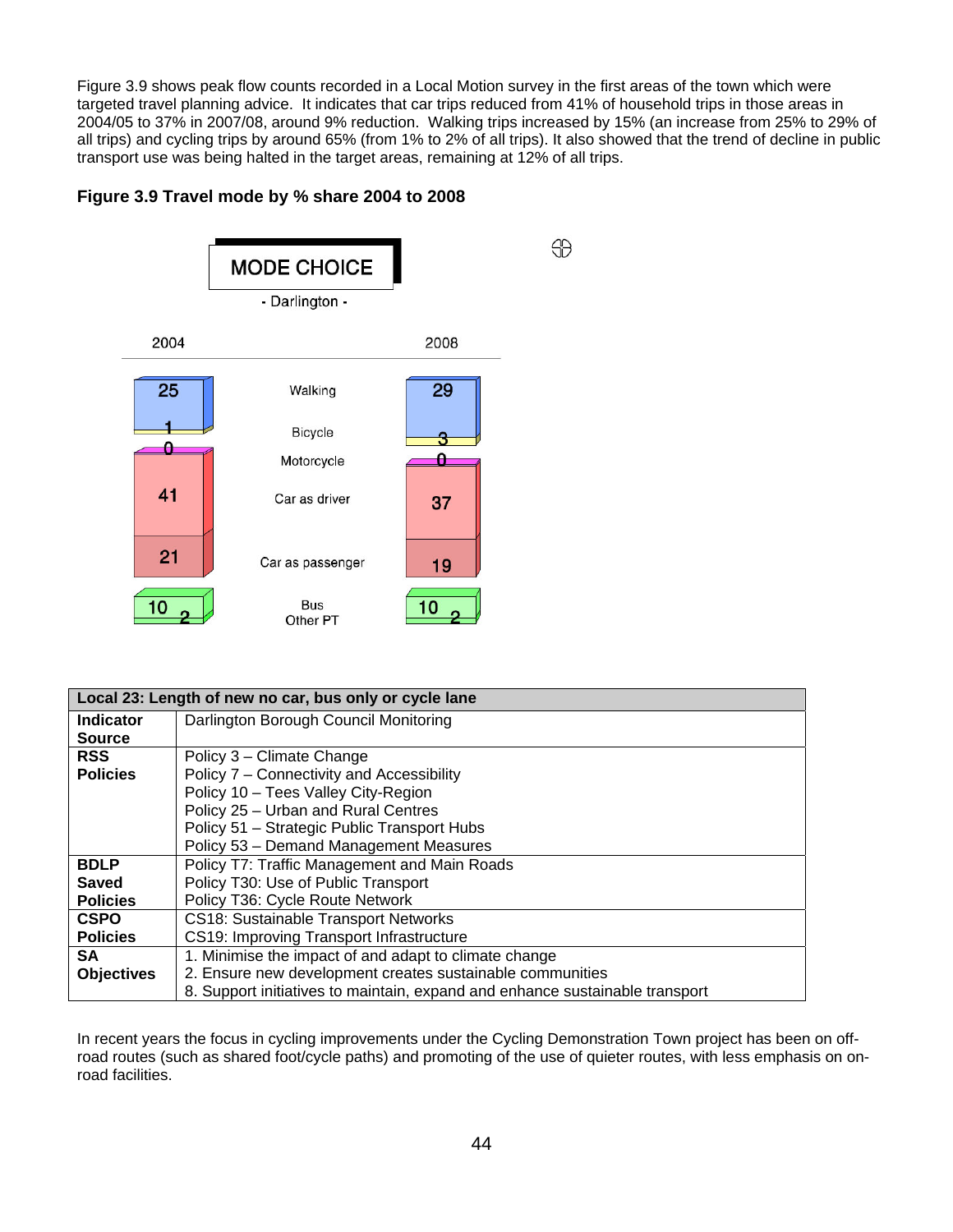# **APPENDICES**

- **1) Infrastructure Delivery Schedule April 2009 March 2010 Separate document to insert**
- **2) Schedule of AMR Indicators and Related Policies Included**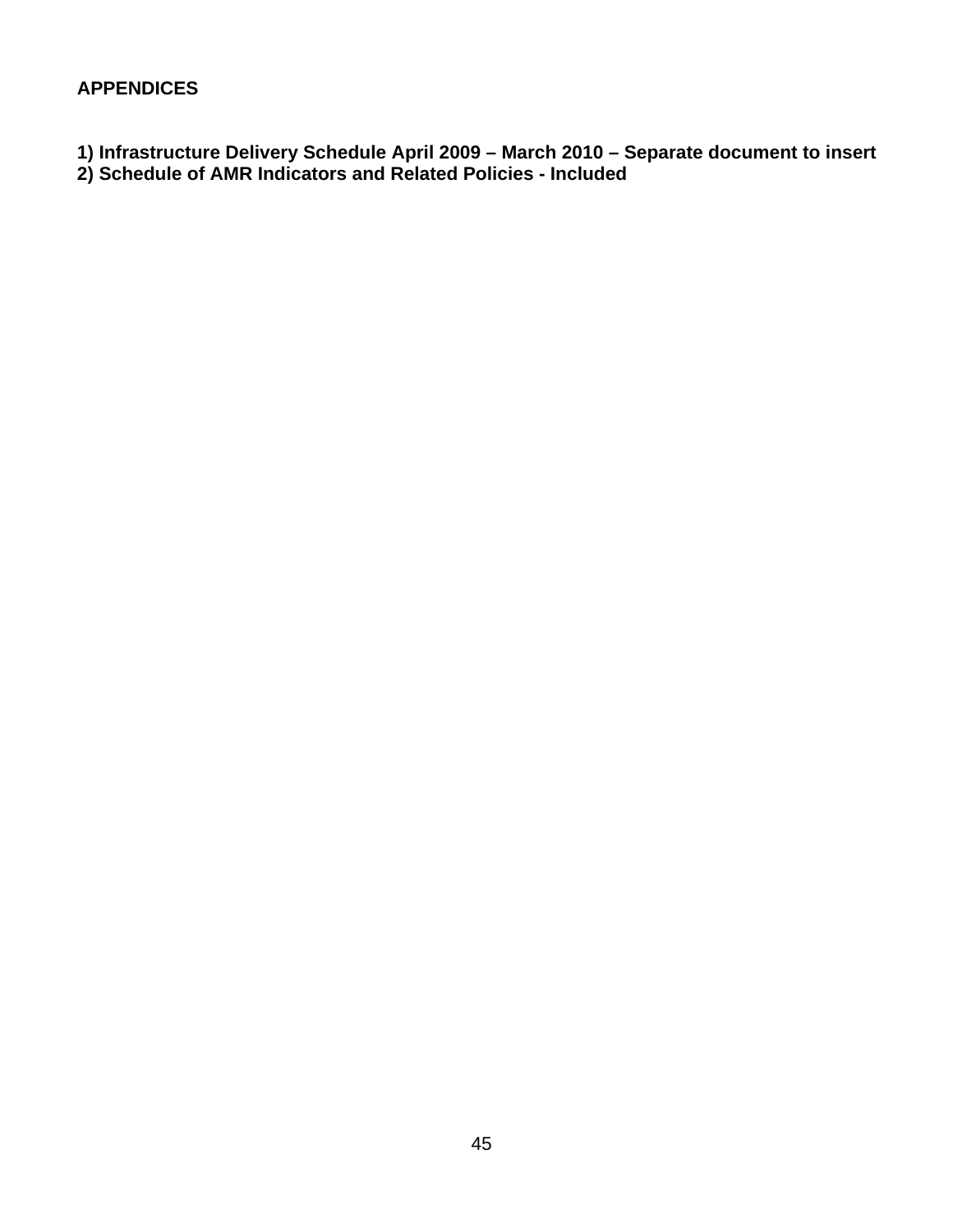| Appendix 2 - Schedule of AMR Indicators and Related Policies |
|--------------------------------------------------------------|
|--------------------------------------------------------------|

| <b>Indicator</b>               | <b>Indicator name</b>                                                                         | <b>Policies Monitored</b>                                                                                                                                                                                                                                                                                                                 |
|--------------------------------|-----------------------------------------------------------------------------------------------|-------------------------------------------------------------------------------------------------------------------------------------------------------------------------------------------------------------------------------------------------------------------------------------------------------------------------------------------|
| <b>Type</b>                    |                                                                                               |                                                                                                                                                                                                                                                                                                                                           |
| Darlington in Context          |                                                                                               |                                                                                                                                                                                                                                                                                                                                           |
| Local 1                        | Percentage of Residents<br>Satisfied with Their Local Area as<br>a Place to Live              | Policy E1: Keynote Policy for the Protection of the<br>Environment<br>Policy E3: Protection of Open Land<br>Policy R1: Designing for All                                                                                                                                                                                                  |
| Local <sub>2</sub>             | <b>Projected Population and Growth</b><br>in the Borough                                      | Policy H1: Supply of Housing Land<br>Policy EP1: Land Supply for Employment                                                                                                                                                                                                                                                               |
| Local 3                        | <b>Carbon Dioxide Emissions Per</b><br>Capita Use (tonnes)                                    | Policy E1: Keynote Policy for the Protection of the<br>Environment<br>Policy E48: Noise Generating / Polluting Development                                                                                                                                                                                                                |
| Housing                        |                                                                                               |                                                                                                                                                                                                                                                                                                                                           |
| <b>CORE H1</b>                 | Plan Period and Housing Targets                                                               |                                                                                                                                                                                                                                                                                                                                           |
| <b>CORE H2</b><br>(a, b, c, d) | <b>Net Additional Dwellings</b>                                                               | Policy E24: Conservation of Land and Other Resources<br>Policy H3: Locations for New Housing Development                                                                                                                                                                                                                                  |
| CORE H <sub>3</sub>            | Percentage of New and<br>Converted Dwellings on<br>Previously Developed Land                  | Policy E24: Conservation of Land and Other Resources<br>Policy H3: Locations for New Housing Development                                                                                                                                                                                                                                  |
| Local 4                        | <b>Current Commitments on</b><br><b>Greenfield and Previously</b><br>Developed Land           | Policy E24: Conservation of Land and Other Resources<br>Policy H3: Locations for New Housing Development                                                                                                                                                                                                                                  |
| Local 5                        | Density of New Dwellings on<br><b>Completed and Committed Sites</b><br>of 5 Dwellings or More | Policy E24: Conservation of Land and Other Resources<br>Policy H3: Locations for New Housing Development                                                                                                                                                                                                                                  |
| Local <sub>6</sub>             | Average House Prices in<br>Darlington Borough                                                 | Policy H1: Supply of Housing Land<br>Policy H9: Meeting Affordable Housing Needs<br>Policy H10: Affordable Housing in the Rural Area                                                                                                                                                                                                      |
| <b>CORE H5</b>                 | <b>Gross Affordable Housing</b><br>Completions                                                | Policy H1: Supply of Housing Land<br>Policy H9: Meeting Affordable Housing Needs<br>Policy H10: Affordable Housing in the Rural Area                                                                                                                                                                                                      |
| <b>CORE H4</b>                 | <b>Number of Additional Pitches</b><br><b>Granted Planning Permission</b>                     | Policy H20: Gypsy sites<br>Policy H21: Additional Gypsy Sites                                                                                                                                                                                                                                                                             |
| Local 7                        | <b>Number of Additional Pitches</b><br>Included in Development Plans                          | Policy H20: Gypsy sites                                                                                                                                                                                                                                                                                                                   |
| CORE H <sub>6</sub>            | Housing Quality: Building for Life<br>Assessments                                             | This indicator relates to the design element of several<br>saved BDLP policies, such as Policy E46 (Safety and<br>Security), Policy R1 (Designing for All), Policy T13 (New<br>Development - Standards) and Policy T24 (Parking and<br>Servicing Requirements for New Development), E12<br>(Trees and Development), E15 (Open Land in New |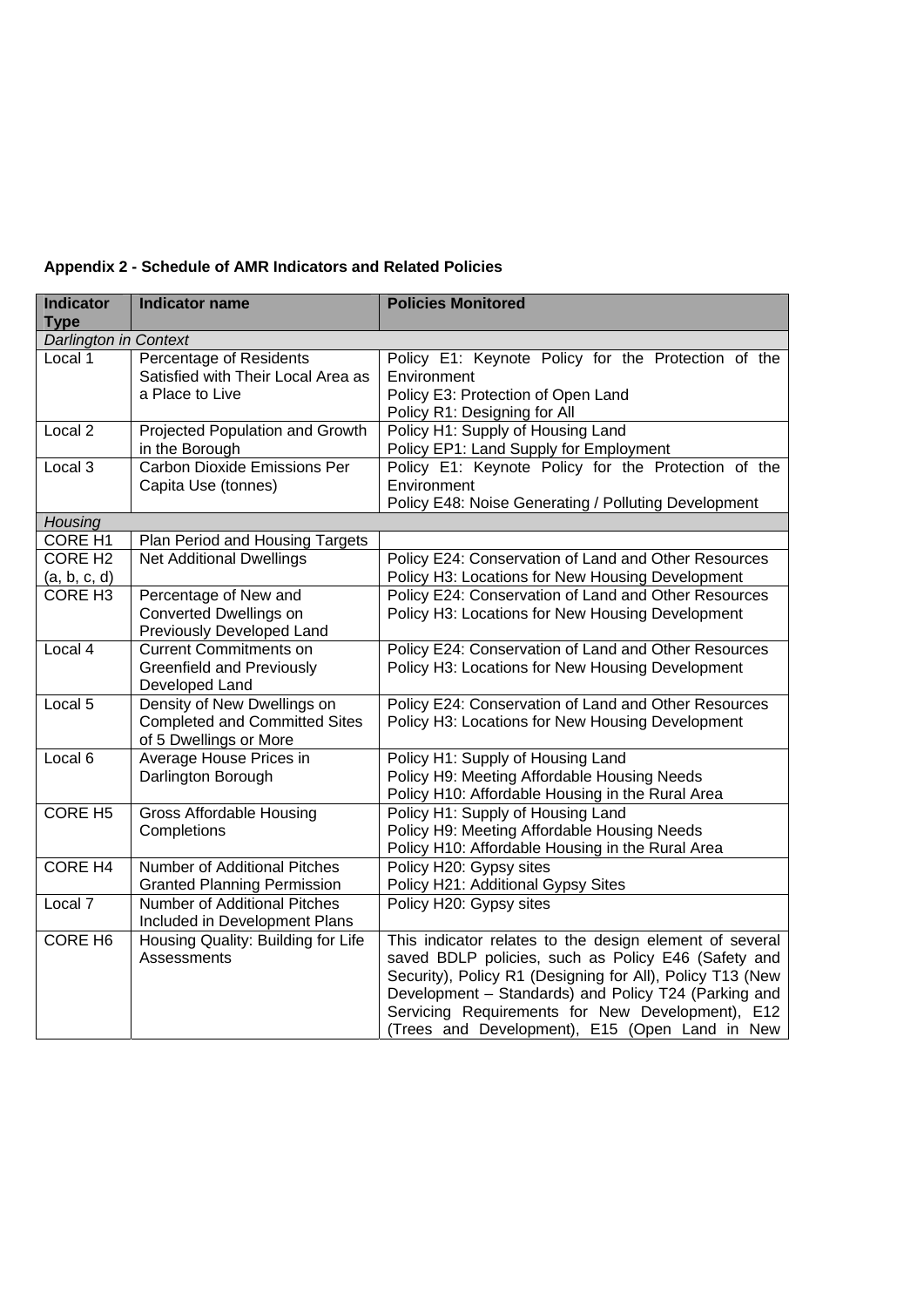| (Alterations and Extensions to Existing Dwellings), R13<br>(Recreation Routes and New Development).                                                 |
|-----------------------------------------------------------------------------------------------------------------------------------------------------|
| Local 8<br>Policy H16: The Improvement of Older Residential Areas<br>Number of Vacant Dwellings by<br>Length of Vacancy and<br>Ownership            |
| Number of applications that met<br>Local 9<br>Policy H11: Design and Layout of New<br>Housing<br>appropriate CSH/BREEAM<br>Development<br>standards |
| <b>Business, Industry and Employment</b>                                                                                                            |
| <b>CORE</b><br><b>Current Employment Land</b><br>Policy EP1: Land Supply for Employment                                                             |
| BD <sub>3</sub><br>Available by Type<br>Policy EP2: Employment Areas                                                                                |
| Policy EP3: New Employment Areas                                                                                                                    |
| Policy EP6: Prestige Employment Development                                                                                                         |
| Policy EP7: Office/Business Park Development                                                                                                        |
| Policy EP8: Reserve Employment Site                                                                                                                 |
| Policy EP9 and EP10: Teesside Airport                                                                                                               |
| Policy EP11: Central Area Development Sites                                                                                                         |
| <b>CORE</b><br>Policy EP2: Employment Areas<br>Amount of Floorspace Developed                                                                       |
| Policy EP3: New Employment Areas<br>BD1/BD2<br>by Employment Type                                                                                   |
| Policy EP8: Reserve Employment Sites                                                                                                                |
| Policy EP9 and EP10: Teesside Airport                                                                                                               |
| Local 11<br><b>Historical Geographical Spread</b><br>Policy EP1: Land Supply for Employment                                                         |
| of New Development by Hectare<br>Policy EP2: Employment Areas                                                                                       |
| Policy EP3: New Employment Areas<br>Local 12                                                                                                        |
| Losses of Employment Land by<br>Policy EP2: Employment Areas                                                                                        |
| Policy EP3: New Employment Areas<br><b>Type</b><br>Policy EP5: Other Uses in Employment Areas                                                       |
| Policy EP14: Existing Employment Development                                                                                                        |
| Retail and the Town Centre                                                                                                                          |
| <b>CORE</b><br>Total Amount of Floorspace for<br>Policy R24: Leisure Facilities                                                                     |
| "Town Centre Uses"<br>BD4<br>Policy EP2: Employment Areas                                                                                           |
| Policy EP7: Office/Business Park Development                                                                                                        |
| Proposal EP11: Central Area Development Sites                                                                                                       |
| Policy EP12: Office Development Limits                                                                                                              |
| Policy S2: Safeguarding the Town Centre                                                                                                             |
| Local 13<br>Policy R24: Leisure Facilities<br>Amount of Retail Floorspace and                                                                       |
| Vacancy Rates in the Town<br>Policy EP2: Employment Areas                                                                                           |
| Policy EP7: Office/Business Park Development<br>Centre and District and Local                                                                       |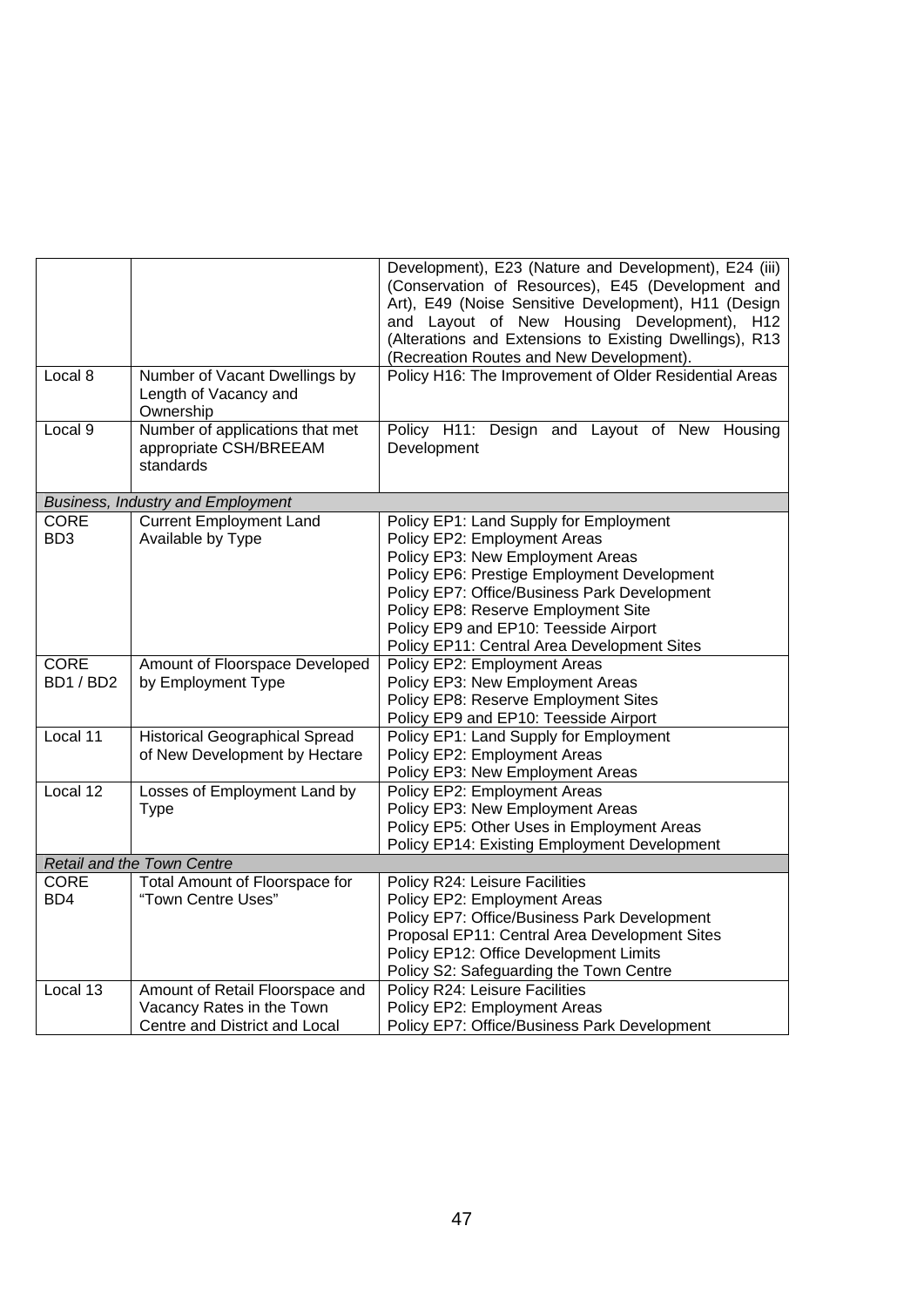|                    | Centres                                                                                          | Proposal EP11: Central Area Development Sites<br>Policy EP12: Office Development Limits                                                                                                                                                                                                      |  |
|--------------------|--------------------------------------------------------------------------------------------------|----------------------------------------------------------------------------------------------------------------------------------------------------------------------------------------------------------------------------------------------------------------------------------------------|--|
|                    |                                                                                                  | Policy S2: Safeguarding the Town Centre                                                                                                                                                                                                                                                      |  |
| Local 14           | Amount of completed retail<br>(shop) floorspace, by centre and<br>for the Borough as a whole     | Policy S2: Safeguarding the Town Centre<br>Policy S10: Safeguarding the District and Local Centres                                                                                                                                                                                           |  |
|                    | <b>Environmental Resources</b>                                                                   |                                                                                                                                                                                                                                                                                              |  |
| CORE E1            | Number of Planning Permissions<br><b>Granted Contrary to Environment</b><br><b>Agency Advice</b> | Policy E1: Keynote Policy for the Protection of the<br>Environment                                                                                                                                                                                                                           |  |
| <b>CORE E2</b>     | Changes in Areas and<br>Populations                                                              | E1 Protection of the Environment<br>E3 Protection of Open Land<br>E11 Conservation of Trees, Woodlands and Hedgerows<br>E12 Trees and Development<br>E20 Sites of Nature Conservation Importance<br>E21 Wildlife Corridors<br><b>E22 Local Nature Reserves</b><br>E23 Nature and Development |  |
| CORE E3            | Renewable Energy Capacity by<br>Type                                                             | Policy E25: Energy Conservation<br>Policy E26: Energy from Renewable Development                                                                                                                                                                                                             |  |
| Local 15           | Low carbon energy by installed<br>capacity and type                                              | Policy E25: Energy Conservation                                                                                                                                                                                                                                                              |  |
| Minerals and Waste |                                                                                                  |                                                                                                                                                                                                                                                                                              |  |
| CORE W1            | <b>Capacity of New Waste</b><br><b>Management Facilities</b>                                     | Policy E24: Conservation of Land and Resources<br>Policy EP17: Waste Material, Storage, Processing and<br>Transfer                                                                                                                                                                           |  |
| CORE W2            | Amount of Municipal Waste<br>Arising, Managed by Type                                            | Policy E24: Conservation of Land and Resources<br>Policy EP17: Waste Material, Storage, Processing and<br>Transfer                                                                                                                                                                           |  |
| <b>CORE M1</b>     | Production of Primary Land Won<br>Aggregates                                                     | Policy E24: Conservation of Land and Resources                                                                                                                                                                                                                                               |  |
| CORE M2            | Production of Secondary &<br>Recycled Aggregates                                                 | Policy E24: Conservation of Land and Resources                                                                                                                                                                                                                                               |  |
| <b>Open Spaces</b> |                                                                                                  |                                                                                                                                                                                                                                                                                              |  |
| Local 16           | Audits of Open Space Facilities                                                                  | Policy E3: Protection of Open Land.<br>Policy R4: Open Space Provision.<br>Policy R7: The Design of Open Space Provision                                                                                                                                                                     |  |
| Local 17           | Open Space Provision in the<br>Urban Area                                                        | Policy E3: Protection of Open Land.<br>Policy R4: Open Space Provision.<br>Policy R7: The Design of Open Space Provision                                                                                                                                                                     |  |
| Local 18           | Amount of Eligible Open Space<br>Managed to Green Flag Award                                     | Policy E3: Protection of Open Land.<br>Policy R4: Open Space Provision.                                                                                                                                                                                                                      |  |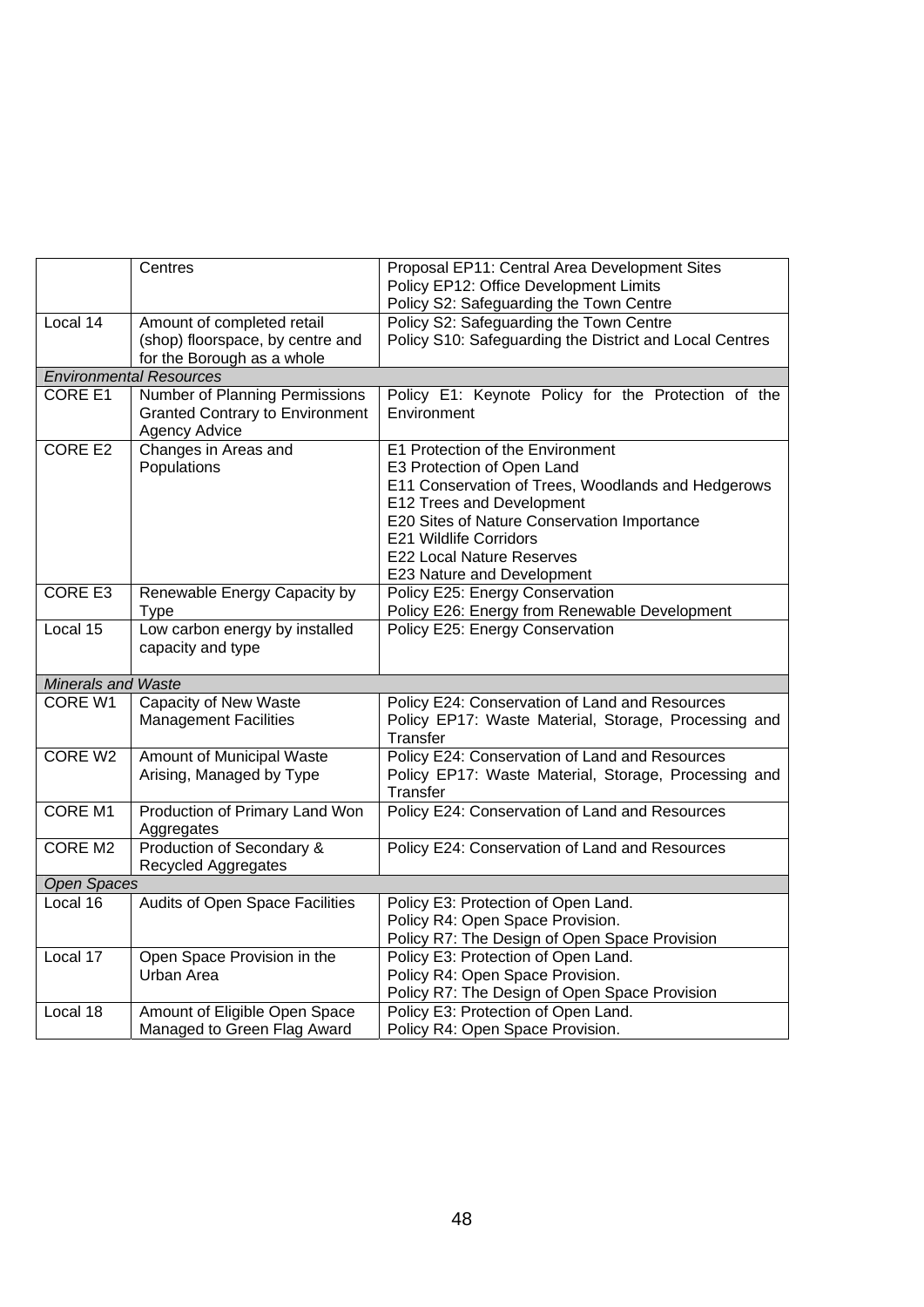|          | Standard                            | Policy R7: The Design of Open Space Provision     |
|----------|-------------------------------------|---------------------------------------------------|
| Local 19 | Allotment provision in the          | Policy R19: Protection of Allotments              |
|          | Borough                             |                                                   |
| Local 20 | Number of accessible playing        | Policy R9: Protection of Playing Pitches          |
|          | pitches in the Borough              |                                                   |
|          | <b>Transport and Accessibility</b>  |                                                   |
| Local 21 | <b>Traffic Related Injuries and</b> | Policy T3: Justification for Major Road Schemes   |
|          | <b>Fatalities</b>                   | Policy T4: Route and Design of Major Road Schemes |
|          |                                     | Policy T9: Traffic Management and Road Safety     |
|          |                                     | Policy T10: Traffic Calming - Existing Roads      |
|          |                                     | Policy T11: Traffic Calming - New Development     |
| Local 22 | Distance Travelled by Mode of       | Policy T7: Traffic Management and Main Roads      |
|          | Transport per Person per Annum      | Policy T30: Use of Public Transport               |
|          |                                     | Policy T31: New Development and Public Transport  |
|          |                                     | Policy T36: Cycle Route Network                   |
|          |                                     | Policy T37: Cycle Routes in New Developments      |
| Local 23 | Length of New No Car, Bus Only      | Proposal T7: Traffic Management and Main Roads    |
|          | and Cycle Lanes                     | Policy T30: Use of Public Transport               |
|          |                                     | Policy T36: Cycle Route Network                   |